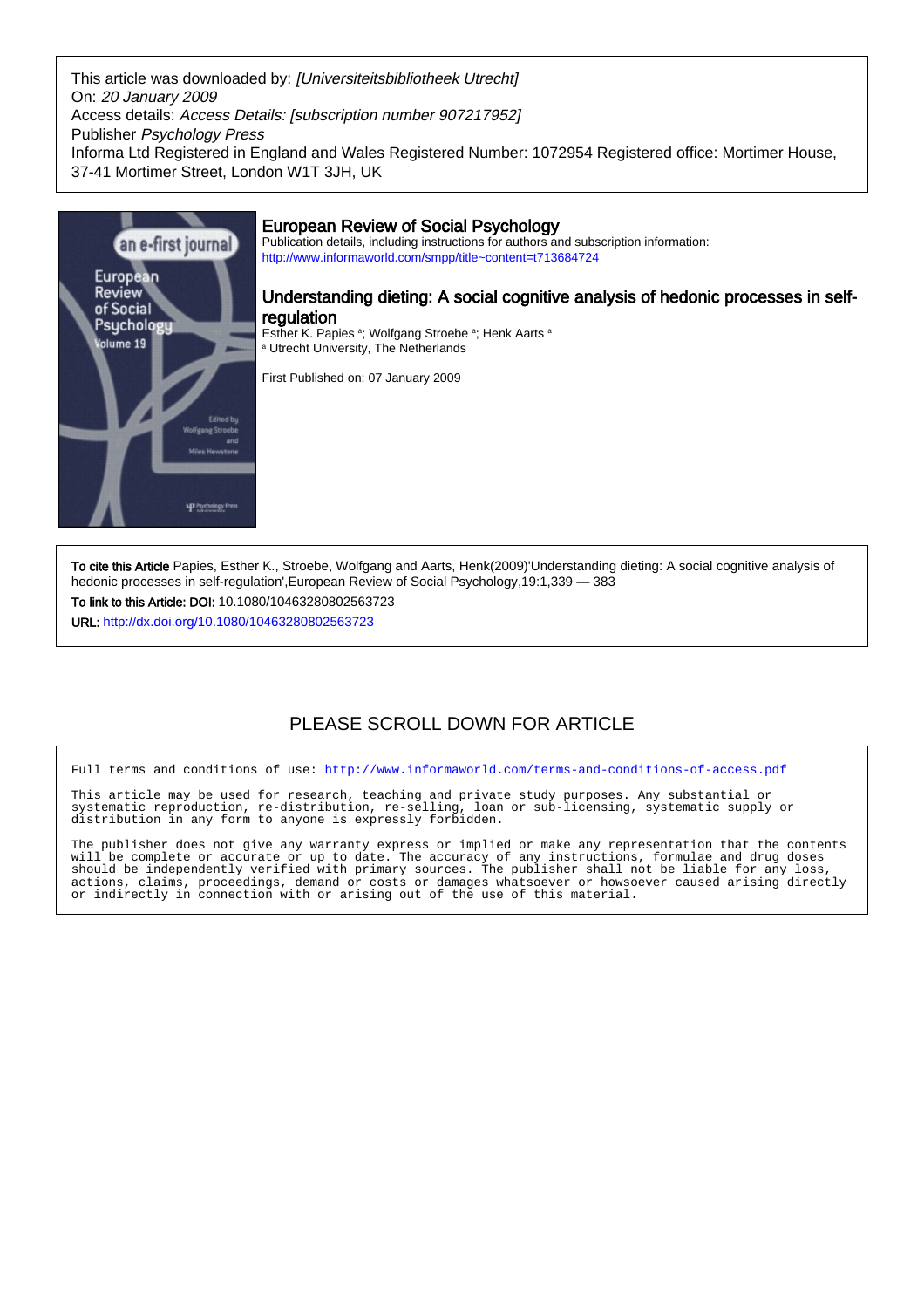# Understanding dieting: A social cognitive analysis of hedonic processes in self-regulation

Esther K. Papies, Wolfgang Stroebe, and Henk Aarts Utrecht University, The Netherlands

The present paper introduces a novel approach to understanding failures of self-regulation in chronic dieters. Traditional approaches to this problem have focused on consciously controlled processes of eating regulation, such as the realisation that one has overeaten, or the experience of food cravings. We argue, however, that dieters' problem might rather lie in their sensitivity to the hedonic aspects of food and the resulting inhibition of their dieting goal. We present a goal-conflict model that integrates recent findings on hedonic sensitivity in eating regulation with social cognition research on nonconscious goal pursuit. We show that the perception of attractive food triggers hedonic thoughts about food in chronic dieters and leads to the inhibition of their dieting goal. These processes make subsequent overeating more likely, while bypassing dieters' conscious awareness. We discuss how our model can accommodate earlier research findings in this area, and we consider its implications for dieting behaviour and for our attempts to resist temptations more generally.

Social psychologists have long been interested in the way that people strive for their personal goals in the presence of attractive diversions. In many domains of life it is of vital importance to be able to overcome one's first impulses to give in to such temptations, in order to reach more abstract, higher-order goals. One domain where such efforts at self-regulation are particularly relevant for many people is the domain of eating and dieting behaviour. It is often necessary, for example, to forgo the pleasures of an attractive chocolate cake or an additional piece of pizza in order to be able to reach or maintain a healthy body weight.

One of the earliest researchers to address this issue from a social psychological point of view was Stanley Schachter, who suggested that the

© 2008 European Association of Experimental Social Psychology http://www.psypress.com/ersp DOI: 10.1080/10463280802563723

Correspondence should be addressed to Esther K. Papies, Utrecht University, Department of Social and Organizational Psychology, PO BOX 80140, 3508 TC Utrecht, The Netherlands. E-mail: E.K.Papies@uu.nl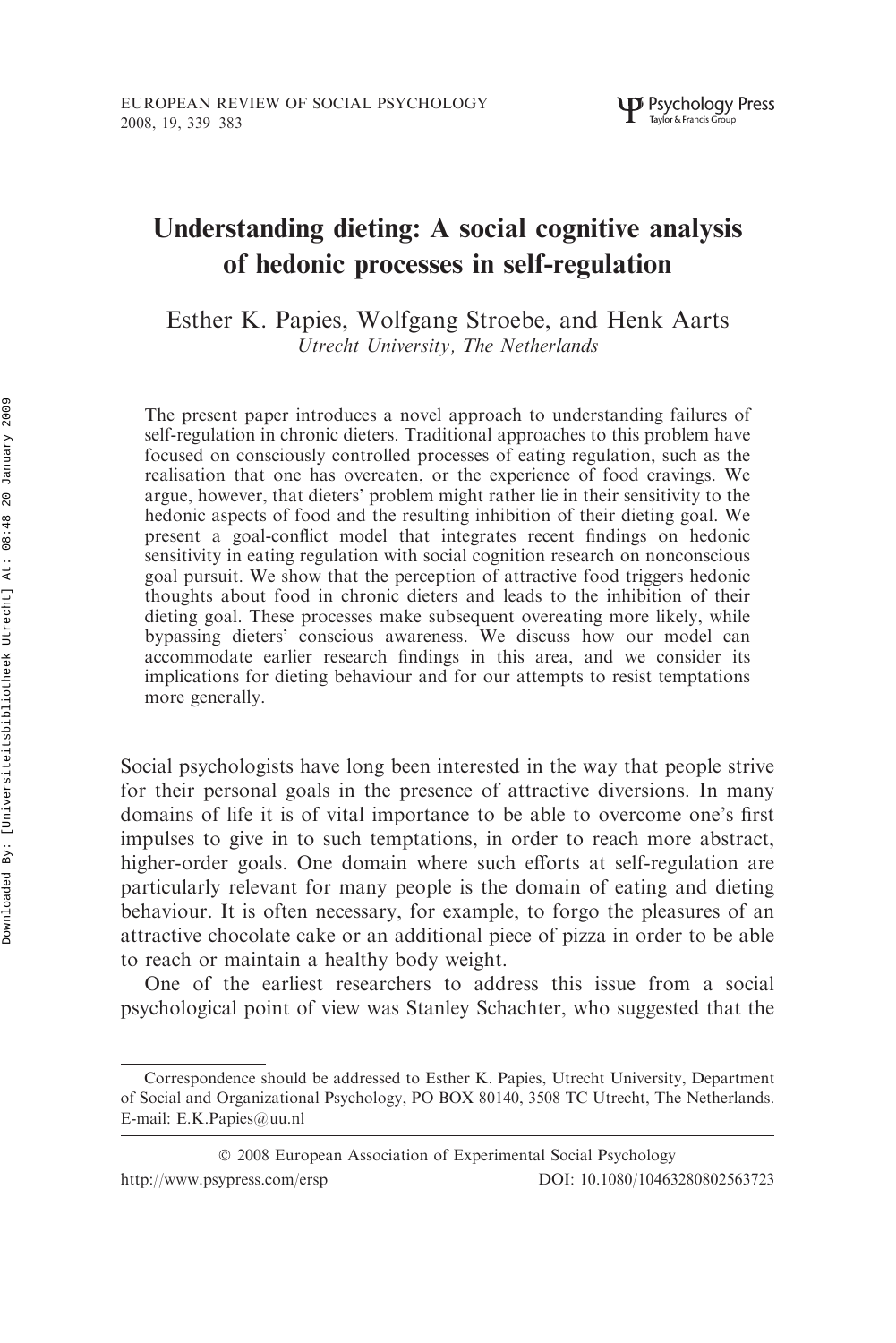problem of obese people might lie in their increased responsiveness to environmental cues triggering eating behaviour (Schachter, 1968). Since Schachter's seminal work in this area, however, most research on this issue has paid surprisingly little attention to environmental influences on the regulation of eating. In the present chapter we will propose a model of dieting behaviour that again attributes crucial importance to environmental cues, and that uses recent social cognitive methods to elucidate especially the nonconscious processes that translate such influences into behaviour. But let us first examine why dieting is an issue that receives so much attention from researchers in psychology.

Although obesity was already an object of research in Schachter's time, body weight is today an even greater and growing concern in Western societies. The prevalence of overweight and obesity has increased markedly over the last decades, and in many industrialised countries, more than half of the population is now considered too heavy (Flegal, 2005; Fry  $\&$  Finlyey, 2005; Hedley et al., 2004; C. L. Ogden et al., 2006; Rennie & Jebb, 2005). Such figures are alarming in themselves, but they are especially striking if one considers that obesity has been recognised as a health condition associated with increased risk of cardiovascular diseases, hypertension, some kinds of cancer, diabetes, and other health problems (Mokdad et al., 2003; Must et al., 1999). At the same time, overweight and its more severe form, obesity, $\frac{1}{1}$  are associated with increased body dissatisfaction (for a review, see Schwartz & Brownell, 2004), and overweight and obese people are the subject of strong bias and discrimination (see Puhl & Brownell, 2001, for an overview; Teachman, Gapinski, Brownell, Rawlins, & Jeyaram, 2003). Thus, overweight and obesity are conditions with severe health consequences as well as negative social implications.

From this one might infer that most people should be motivated to control their weight to avoid the negative consequences of being too heavy. Indeed, just as the prevalence of overweight and obesity has increased, so has the popularity of weight-loss diets and the number of people trying to regulate their weight by dieting (Kruger, Galuska, Serdula, & Jones, 2004; Mann et al., 2007). Recent data show that 24% of men and 38% of women in the US were trying to lose weight in 1998, most commonly by consuming fewer calories and eating less fat (Kruger et al., 2004). Another study reports that more than half of the study population were using weight control behaviours at the time of measurement (Neumark-Sztainer et al., 2000). However, although such efforts at weight regulation are often initially

<sup>&</sup>lt;sup>1</sup>A person's degree of overweight or obesity can be determined via the body mass index (BMI), which is calculated by dividing the body weight (in kilograms) by the squared height (in metres). While a BMI between 18.5 and 24.9 is considered normal weight, a BMI of 25 or higher indicates overweight, and a BMI of 30 or higher, obesity (World Health Organisation, 2000).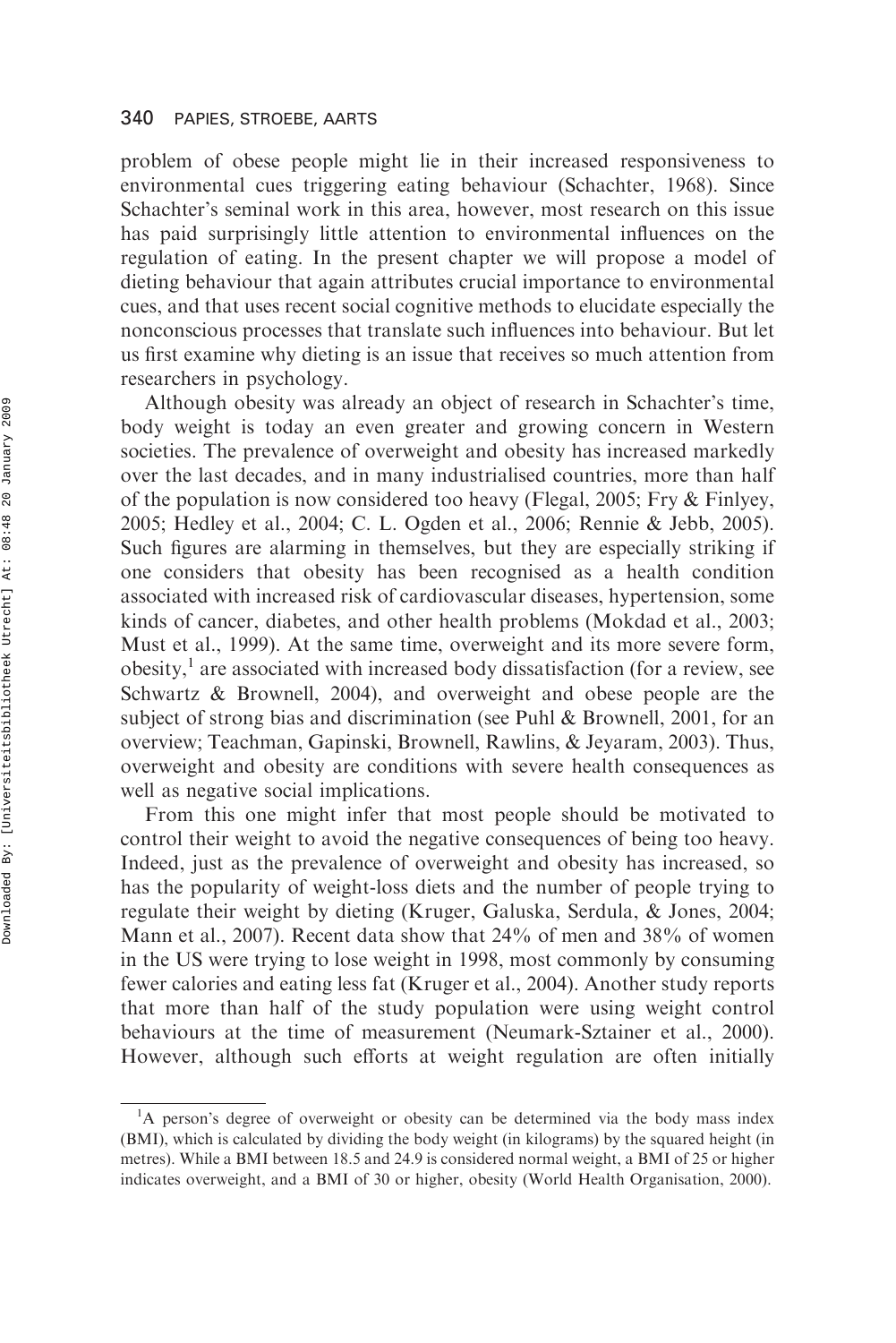successful, most dieters do not maintain their weight loss in the long term (Elfhag & Rossner, 2005; Jeffery et al., 2000; see Mann et al., 2007, for a review). On the contrary, dieters often regain more weight than they initially lost, once the diet programme is finished (Mann et al., 2007). In line with such findings, chronic dieters do not manage to actually eat less than nondieters in either natural or laboratory settings (Kruger et al., 2004; Martin et al., 2005; Stice, Fisher, & Lowe, 2004), and they tend to gain weight in the long term (e.g., Klesges, Isbell, & Klesges, 1992; Lowe et al., 2006; Stice, 1998). Apparently, dieters cannot resist the temptations of attractive, highcalorie food. What makes it so difficult to refrain from eating such foods, even if one knows that they interfere with long-term health goals?

Recently there has been a growing recognition that the abundance and easy availability of attractive, energy-dense foods might contribute significantly to the modern ''obesity epidemic'' (e.g., J. O. Hill & Peters, 1998; Wadden, Brownell, & Foster, 2002). Indeed, numerous studies show that dieters are highly responsive to the presence of such attractive foods, and experience cravings and lapses of restraint when they are confronted with them (e.g., Fedoroff, Polivy, & Herman, 1997; Stirling & Yeomans, 2004). This suggests the need to study the effect of environmental food cues on the psychological processes governing eating behaviour. Viewing eating behaviour as the result of the interplay between characteristics of the individual and the environment makes it a truly social-psychological research area. At the same time, recent developments in social psychology suggest that much of human behaviour is triggered by subtle environmental cues and guided by unconscious mental processes, so that we are often not aware of the factors that cause our behaviour (Aarts, Gollwitzer, & Hassin, 2004; Bargh, 1990). This opens the intriguing possibility that attractive food cues prime in dieters certain concepts that make it more likely that they will overeat, without them being aware of these influences.

In this chapter we will combine these two developments—the recognition that environmental food cues might interfere with dieting behaviour, and recent research on nonconscious processes underlying behaviour—to examine the difficulties that dieters experience in the pursuit of their good intentions. More specifically, we will lay out a goal-conflict model of eating behaviour that uses theoretical concepts from social cognition research (e.g., Aarts, 2007; Custer & Aarts, 2005a, 2005b; Kruglanski et al., 2002) to explain the findings on dieters' increased responsiveness to food cues, as well as their difficulties in eating regulation in food-rich environments. We will review a set of studies that use a variety of social-cognitive methods to support this theory by examining dieters' cognitive processes in the regulation of eating behaviour. For example, in one set of studies we used subliminal priming of palatable food words to simulate the impact of environmental food stimuli on restrained eaters and employed a lexical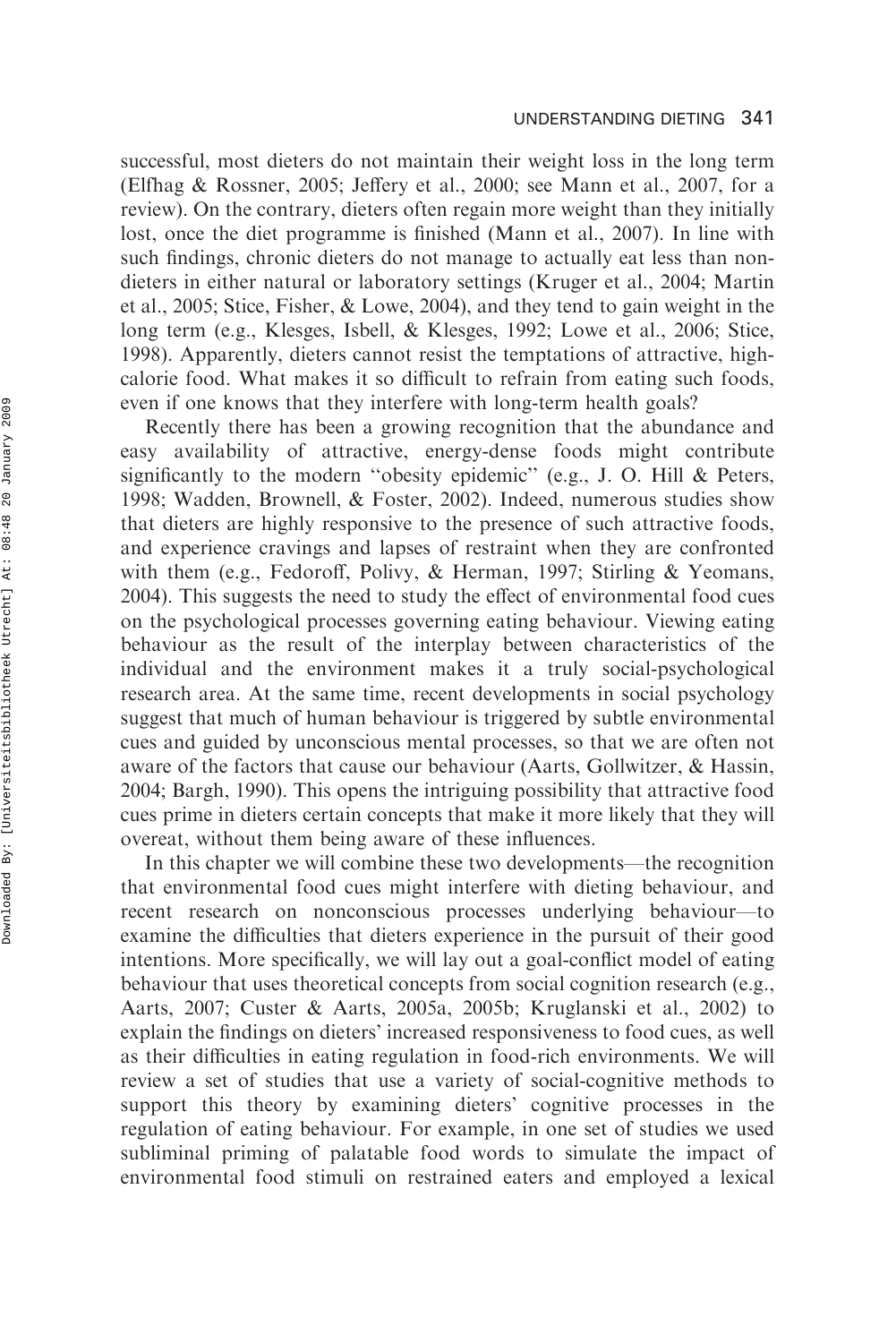decision task to assess changes in cognitive accessibility of thoughts about dieting (Stroebe, Mensink, Aarts, Schut & Kruglanski, 2008a). In addition we will discuss how this new approach can explain earlier findings in the domain of eating regulation; for example why some individuals overeat under cognitive load or when experiencing strong emotions. First, however, we will discuss earlier theories on this topic and examine how these account for difficulties in eating regulation.

## HOMEOSTATIC THEORIES OF OBESITY

Most earlier theories for understanding the problem of obesity are based on the assumption that eating behaviour is regulated homeostatically in response to signals of hunger and satiety, and that this mechanism of homeostatic regulation is disturbed in overweight and obese individuals (Bruch, 1961; Herman & Polivy, 1984; Kaplan & Kaplan, 1957; Schachter, 1971).

### Early theories

One of the first psychological approaches to obesity was proposed by Kaplan and Kaplan (1957), who suggested that overeating in overweight individuals occurs because these individuals do not regulate their food intake in response to physiological signals of hunger, but rather in response to conditioned cues for eating (such as lunchtime or dinnertime), or because their eating is a conditioned response to psychological distress. Thus, Kaplan and Kaplan (1957) proposed learning mechanisms to explain why some individuals eat in response to conditioned external cues rather than as a means to reduce their homeostatic hunger. In a related theory Bruch (1961), too, attributed the development of overweight to the insensitivity to internal cues for hunger. She argued that, due to early childhood experiences, some individuals have not learned to distinguish sensations of hunger from other states of arousal, so that they have a tendency to react with eating in response to anxiety or other strong emotions, which increases the chances of becoming overweight.

The idea of differential responsiveness to internal and external cues for eating was developed further by Schachter and colleagues after their apparent failure to find evidence of a responsiveness to internal cues in the food intake of overweight participants (Schachter, Goldman, & Gordon, 1968). In their classic study, Schachter and colleagues (1968) examined the effects of manipulated fear and satiation on the number of crackers eaten in an alleged taste test. Anxiety was manipulated by leading respondents to expect to receive either a weak or a strong electric shock. Satiation was manipulated by having research participants either eat or not eat roast beef sandwiches (i.e., a so-called preload) before the taste test. Whereas both fear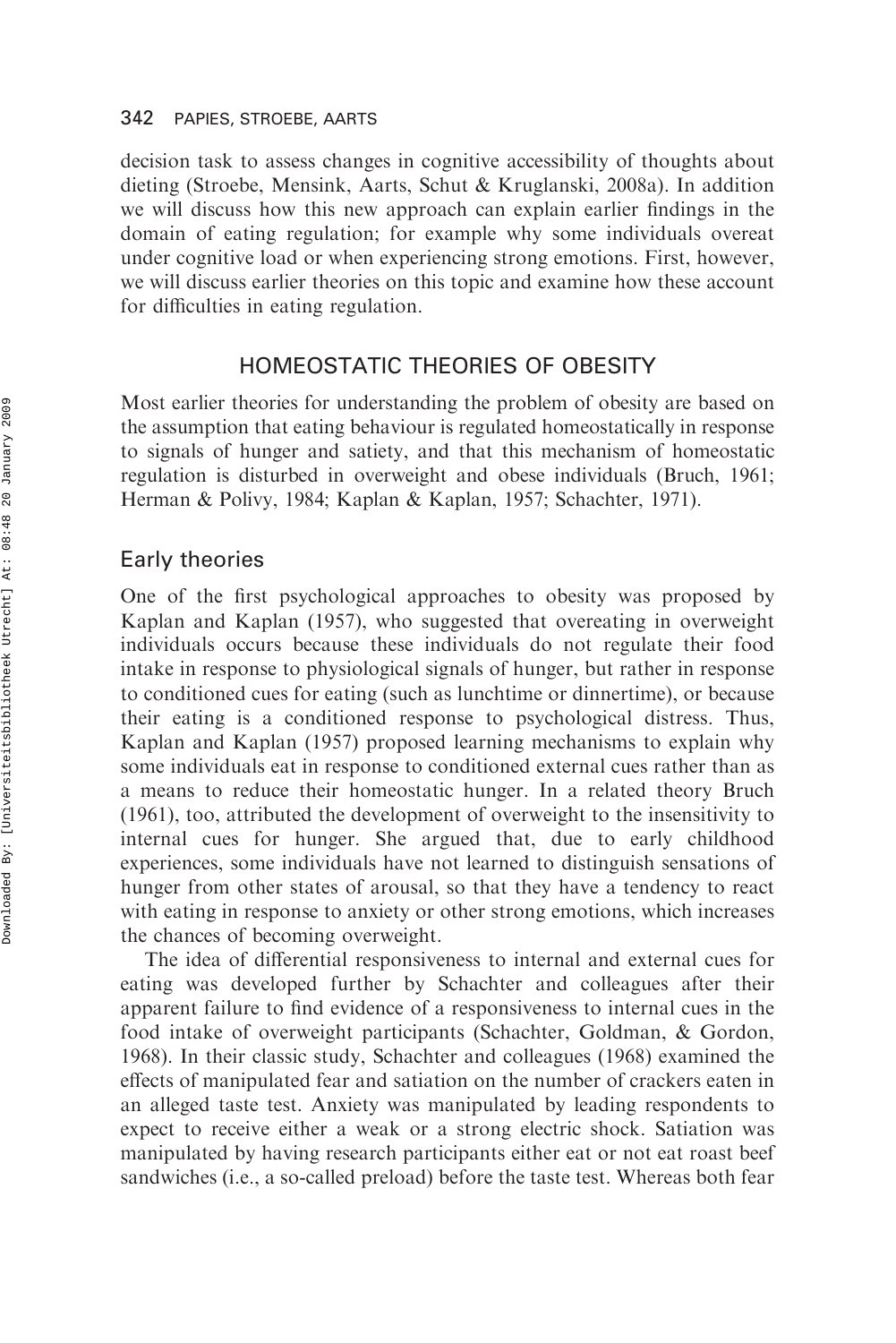and the preload reduced the food intake of normal weight participants, it had no effect on the amount of crackers eaten by individuals who were overweight. Since overweight individuals appeared to be insensitive to internal cues in regulating their eating, Schachter and colleagues suggested that the eating behaviour of these individuals is strongly affected by ''the circumstances of eating'' (Schachter, 1968, p. 753). Thus, according to this externality theory, while the eating behaviour of normal-weight individuals is triggered by the internal homeostatic cues of hunger, the eating of overweight people is a response to external cues such as the time of day, the sight, smell or taste of food, or other people eating (Schachter, 1968, 1971).

A number of innovative studies by Schachter and his colleagues supported this assumption, showing for example that the amount of ice cream that overweight individuals ate in a taste test was strongly related to how much they liked it, but not to their level of deprivation (Nisbett, 1968; see also Goldman, Jaffa, & Schachter, 1968). Moreover, obese individuals were more reactive to time cues to determine their eating behaviour (Goldman et al., 1968; Schachter & Gross, 1968). Thus, these studies by and large provided support for the theory that, in contrast to normal-weight people, the eating behaviour of obese people is more strongly determined by external cues than by internal cues for eating (see Leon & Roth, 1977; Rodin, 1980; Ruderman, 1986, for overviews see Stroebe, 2008; Stroebe, Papies, & Aarts, 2008b).

# The boundary model of eating

Herman and colleagues (Herman & Mack, 1975; Herman & Polivy, 1980) built on this externality theory when they suggested that it might not be overweight per se, but rather the attempt to reduce one's weight by dieting that makes some individuals overly responsive to external food-related cues and, at the same time, less sensitive to internal cues of hunger and satiety. The notion of ''restrained eating'' (Herman & Mack, 1975) was introduced to describe such individuals who chronically try to restrict their food intake and control their weight by dieting, but appear to be more characterised by their lapses than their actual restraint.

Herman and Mack (1975) developed the Restraint Scale (RS) to assess the degree of self-imposed restriction of food intake. The revised version of this scale consists of a 10-item self-report questionnaire (Herman & Polivy, 1980), with 6 items measuring the construct Concern for Dieting (e.g., ''Do you often diet?'', ''Do you have feelings of guilt after overeating?'') and 4 items measuring Weight Fluctuations (''What is your maximum weight gain within a week?", "In a typical week, how much does your weight fluctuate?''). Most research on restrained eating has used the aggregate score of both scales, although it has been suggested that restrained eating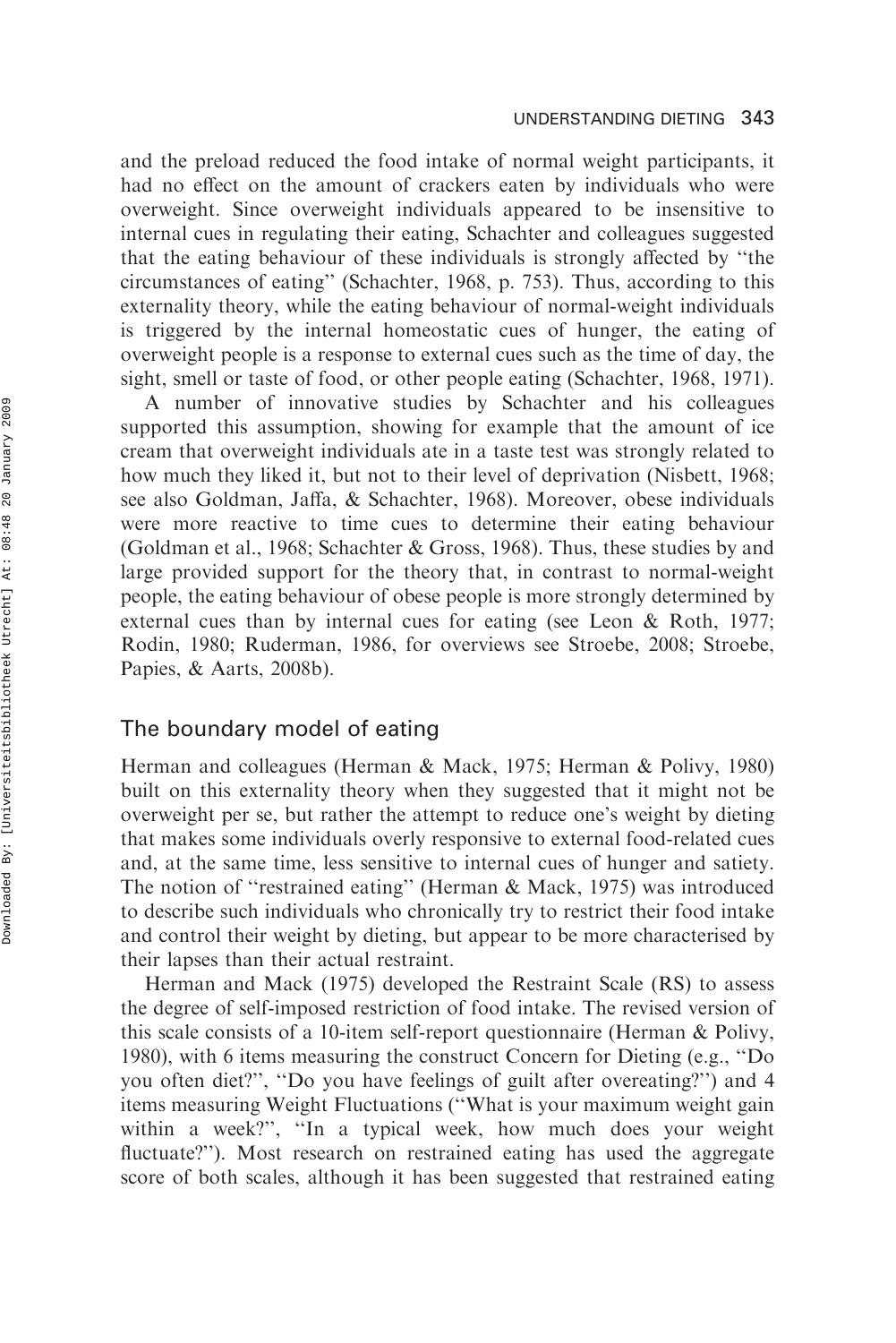may not be a unidimensional construct (Gorman & Allison, 1995; Ruderman, 1983), and that the cognitive component of attempting to diet might best be captured by the Concern for Dieting subscale (van Strien, Breteler, & Ouwens, 2002).

The differences between the eating behaviour of restrained and unrestrained eaters were later explained by Herman and Polivy (1984) in their boundary model of eating. They argue that biological pressures work to maintain consumption above some minimum level (the ''hunger boundary'') and below some maximum level (the ''satiety boundary''); between these boundaries is an area of ''biological indifference'', where psychological factors have a strong influence on food consumption. Since restrained eaters chronically try to override their hunger for the sake of dieting, they become insensitive to internal cues of hunger and satiety, so that the zone of ''biological indifference'' is wider in restrained than in unrestrained eaters. At the same time, restrained eaters try to control their eating behaviour cognitively by adhering to self-set dieting rules. They impose a so-called dietboundary on themselves to limit their consumption before they have reached their satiety boundary. Thus, for the regulation of their eating behaviour, restrained eaters do not rely on internal homeostatic cues, but rather make use of more consciously controlled processes. Unrestrained eaters, on the other hand, are less concerned with their body weight and are therefore assumed to regulate their food intake by relying on internal homeostatic cues like hunger and satiety. Although they did not use this terminology, Herman and Polivy's boundary model is basically a dual process theory of eating, with eating behaviour of unrestrained eaters assumed to be an automatic process, whereas eating behaviour of restrained eaters is conceived as a cognitively controlled process.

#### The disinhibition effect

The fact that restrained eaters exert conscious cognitive control over their eating behaviour makes them more vulnerable to the impact of so-called disinhibitors which temporarily diminish their tendency to restrain their intake. Two kinds of disinhibiting factors have been emphasised: the consumption of high-calorie food, and the experience of strong emotions. The classic finding that prompted much research on the disinhibition effect in restrained eaters was reported by Herman and Mack (1975) and deals with the first of these factors, the consumption of high-calorie food. Emulating the paradigm developed by Schachter et al. (1968), Herman and Mack (1975) asked their participants to rate the taste of different ice creams under conditions of no preload or after consumption of either one or two milk shakes. It was found that unrestrained participants regulated their consumption of ice-cream following the intake of the milkshakes, eating less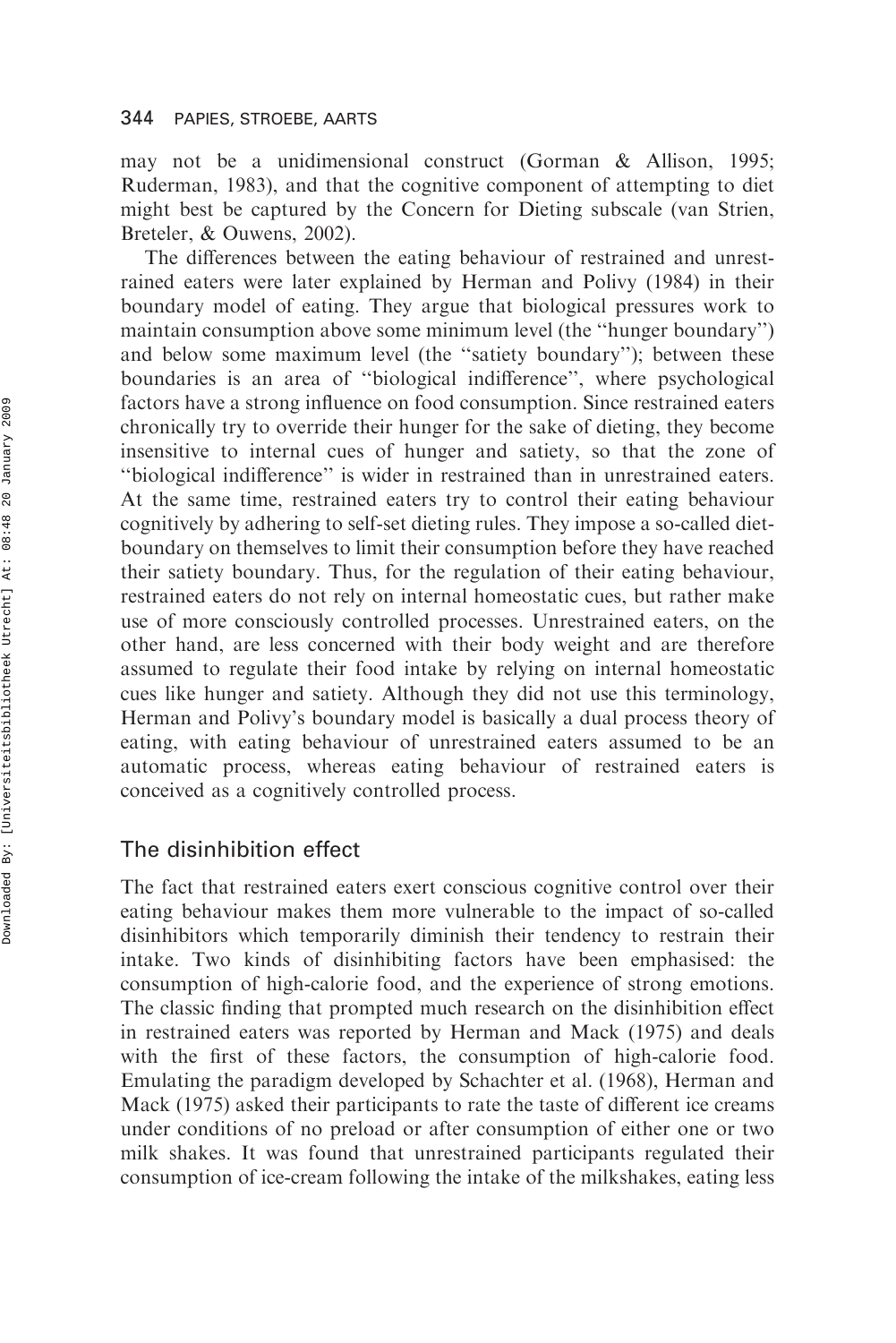ice-cream when they had also consumed a milkshake, and eating even less after consumption of two milkshakes. However, the restrained participants behaved differently. While they ate less ice-cream than unrestrained eaters in the no-milkshake condition, they increased their consumption after a preload of one or two milkshakes; this was called ''counter-regulation''. As an explanation for this curious finding, Herman and Mack (1975) argued that the consumption of the milkshakes made it impossible for restrained eaters to keep to their diet, so that they decided to temporarily forget about their diet altogether and eat as much as they liked—the ''what-the-hell'' effect (Herman & Polivy, 1984). By violating the self-imposed diet boundary, the preload thus functioned as a disinhibitor for the eating behaviour of restrained eaters.

Herman and Mack's original study (1975) inspired a large amount of research to replicate the effect of a preload on the eating behaviour of restrained eaters and to identify other potential disinhibitors. However, the initial finding that dieters increase their consumption after a preload could not systematically be replicated. The overall picture that emerges from the preload studies is that while unrestrained eaters generally reduce their consumption after a high-calorie preload, the consumption of restrained eaters does not vary systematically as a function of preload (Herman, Polivy, & Esses, 1987a; Hibscher & Herman, 1977; Jansen, Oosterlaan, Merckelbach, & van den Hout, 1988; Ouwens, van Strien, & van der Staak, 2003; Polivy, 1976; Ruderman & Christensen, 1983; van Strien, Cleven, & Schippers, 2000; Westenhoefer, Broeckmann, Munch, & Pudel, 1994). However, the pattern of counter-regulation seems to be especially likely to occur when the preload has a high hedonic value; thus when it is tasty or perceived to be high in calories, or both (Knight & Boland, 1989; Polivy, 1976; Spencer & Fremouw, 1979; Woody, Costanzo, Liefer, & Conger, 1981).

In addition to the fact that the boundary model's central prediction concerning the effect of a preload has received only mixed support, there is also no empirical evidence for the hypothesised ''what-the-hell'' cognitions underlying this effect (Jansen et al., 1988; see also Boon, Stroebe, Schut, & Jansen, 1998). Thus, in those cases where an effect of preload on subsequent consumption has been found, it is not clear what actually makes restrained eaters overeat. Similar to the preload effects, mixed findings have been reported as to restrained eaters' insensitivity to hunger cues (e.g., Herman, Polivy, Lank, & Heatherton, 1987b; J. Ogden & Wardle, 1990), and there is no evidence that restrained eaters have a higher satiety boundary (Tepper, 1992). These findings suggest that restrained eating and boundaries of hunger are largely independent components of eating behaviour.

More consistent effects have been found in studies investigating the effects of stress and strong emotions, which have been proposed by Herman and Polivy (1984) as another potential disinhibiting factor, because they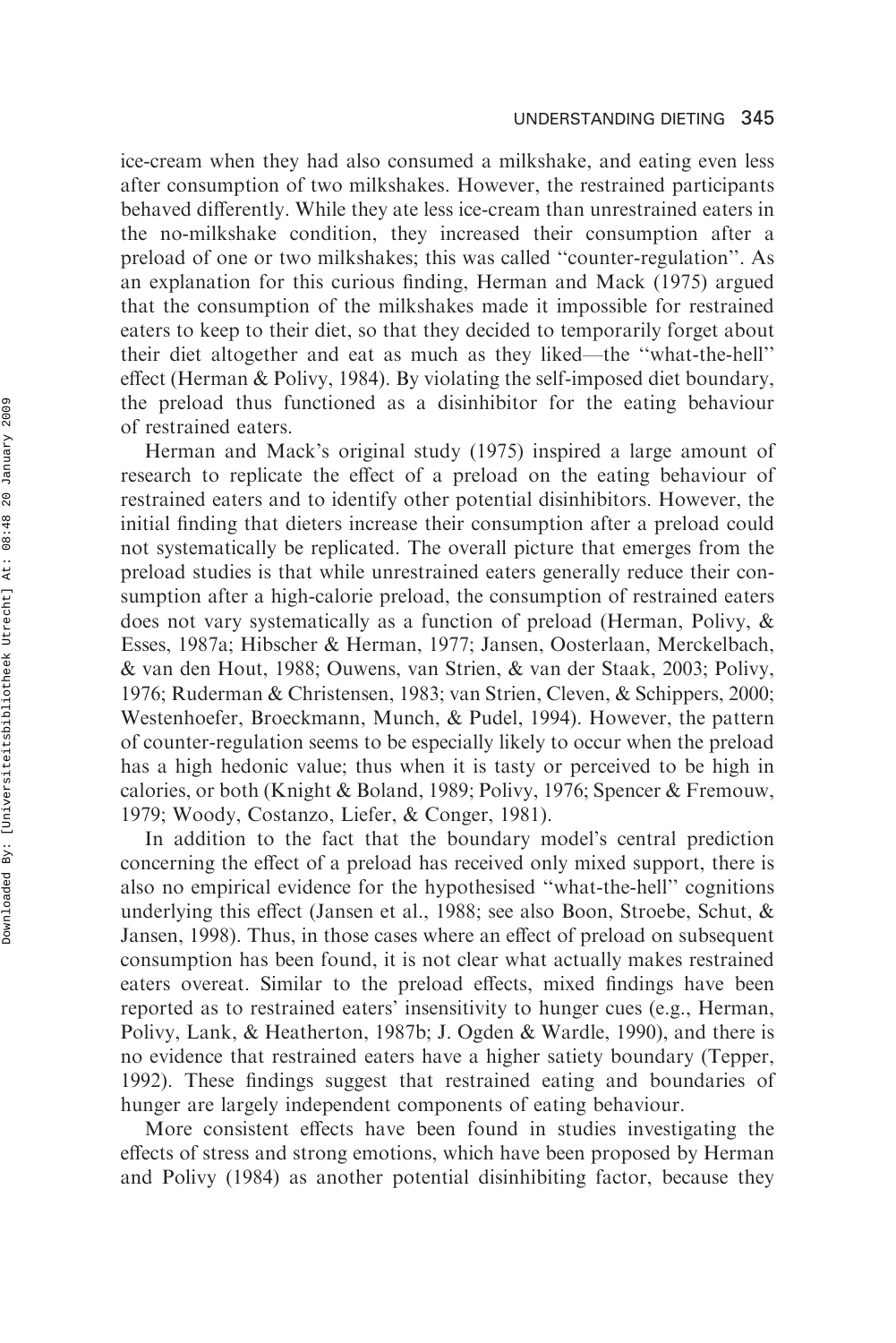''render the diet boundary irrelevant or at least ineffective'' (p. 152), thus making restrained eaters less motivated to keep to their diet. Overall, these studies have shown that restrained eaters eat more when depressed, anxious, or stressed than when in a neutral mood, while unrestrained eaters rather decrease their eating in such states (e.g., Baucom & Aiken, 1981; Heatherton, Herman, & Polivy, 1991; Herman et al., 1987b; Mitchell & Epstein, 1996; for a review, see Greeno & Wing, 1994). These effects are explained by Herman and Polivy in terms of ''more urgent concerns'' (1984, p. 152) that lead restrained eaters to ignore their diet boundary.

Later studies have investigated the effect of the availability of psychological resources on the regulation of eating behaviour and provided a different explanation for dieters' overeating under strong emotions, namely that the emotion-induced overeating might be due not to the experience of specific emotions, but rather to the more general effect that self-regulation is impaired when cognitive or psychological resources are limited (Muraven & Baumeister, 2000; Vohs & Heatherton, 2000). In line with this explanation, several studies have shown that restrained eaters overeat on palatable food when placed under cognitive load (Bellisle  $\&$ Dalix, 2001; Boon, Stroebe, Schut, & Ijntema, 2002; Lattimore & Caswell, 2004; Ward & Mann, 2000; see Macht, 2008, for an overview). Boon and colleagues (2002), for example, imposed a cognitive load on half of the participants while they were completing a taste test with ice-cream which was presented as either very palatable (''extra creamy''), or calorie-reduced (''contains 30% less calories''). When the ice-cream was described as ''extra creamy'', restrained eaters ate the same amount of ice-cream as unrestrained eaters when cognitive load was low, but they consumed much more than unrestrained eaters when cognitive load was high. No such effect was observed for the ''calorie-reduced'' ice-cream.

These findings confirm that cognitive load impairs restrained eaters' efforts at dieting. However, overeating occurs only when the available food is perceived as high in hedonic value (e.g., ''extra creamy''). The perceived hedonic value of a food item represents the meaning of a stimulus in terms of pleasure, which is one of the basic evaluative dimensions for the categorisation of stimuli in our environment (Tesser & Martin, 1996). We suggest that the findings reported above show that once their dieting efforts are overruled, restrained eaters' eating behaviour is guided by this hedonic value of the food: when the food is not seen as hedonically relevant, restrained eaters do not eat more than unrestrained eaters.

#### Conclusion

Although the boundary model seemed to fit well with the original preload studies and has subsequently inspired a large number of studies, it has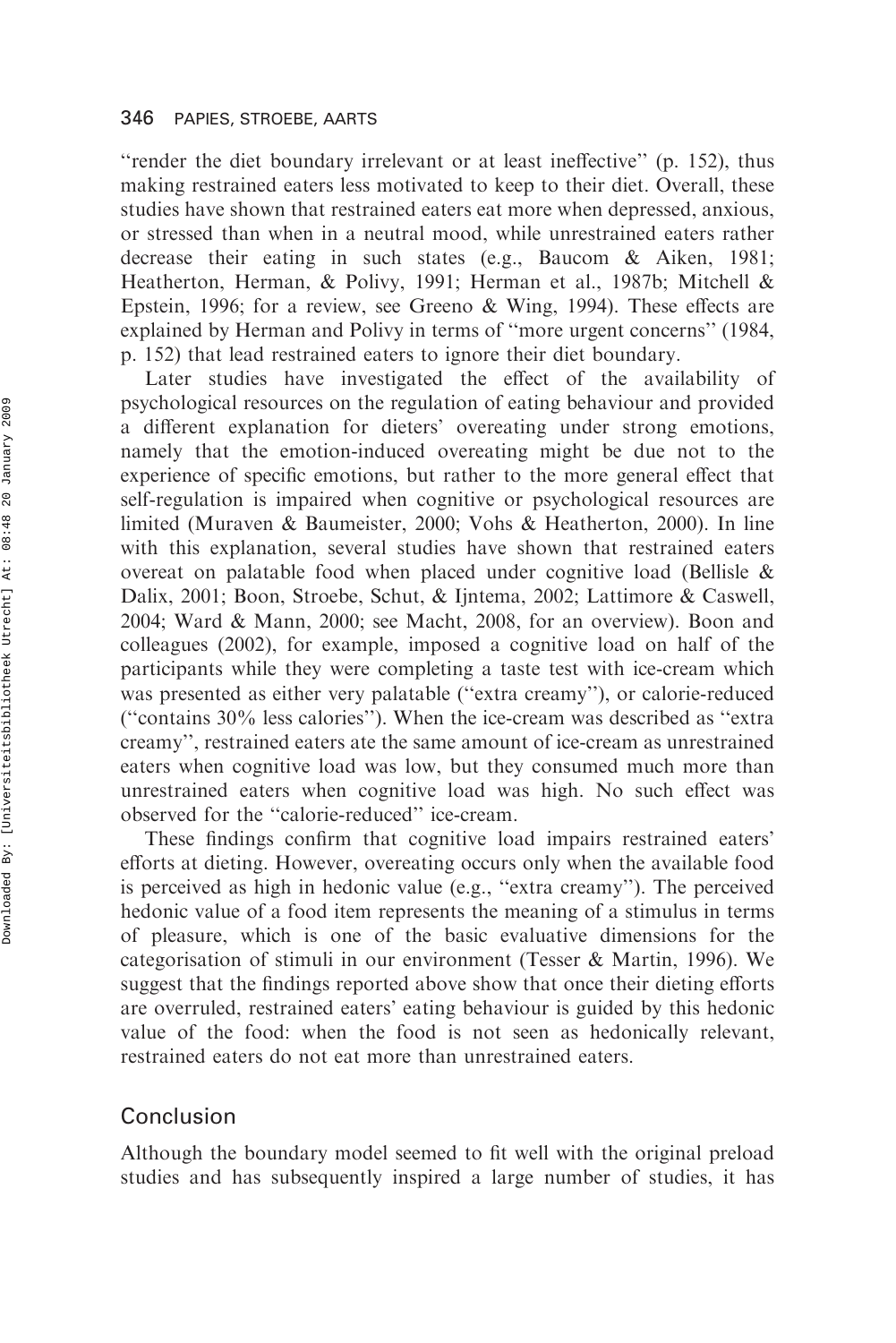limited explanatory power for understanding the problem of dieters' misregulation of eating (for reviews, see Stroebe, 2008; Stroebe et al., 2008b). No consistent evidence has been found for restrained eaters' insensitivity to cues of hunger and satiety, for actual overeating in response to preloads, or for the ''what-the-hell-effect'' as the proposed mechanism underlying this overeating. While the model's predictions concerning the effect of strong emotions on eating behaviour have largely been supported, these findings might well be due to the availability of psychological resources for self-regulation. When resources are low, the behaviour of restrained eaters in the presence of palatable food seems to be guided most by the hedonic aspects of the food, which overrule the impact of the dieting goal. This conclusion is well in line with recent developments in research on dieting behaviour, where the role of hedonic aspects of food is receiving increased attention, and researchers have begun to systematically examine the role of pleasure in the regulation of eating behaviour.

# THE HEDONIC VALUE OF FOOD

Scientific and anecdotal evidence suggests that eating is to a large part driven by hedonic responses to food. People are more inclined to eat food that they find palatable (e.g., Bobroff & Kissileff, 1986; Eertmans, Baeyens, & van den Bergh, 2001; Pliner & Mann, 2004), and terminate eating when the experienced palatability of the food has temporarily diminished (Hetherington & Rolls, 1996; for a review, see Yeomans, 1998). Pinel and colleagues (Pinel, Assanand,  $\&$  Lehman, 2000) argue that the most important factor determining the incentive value of food is its anticipated taste. Humans generally have a preference for sweet, fatty, and salty tastes, as these can be indicators that a food is rich in energy, vitamins, and minerals (Pinel et al., 2000). Thus, such foods are generally experienced as palatable (i.e., tasty). However, there are individual variations in taste preferences (Brunstrom, 2004), and in the present chapter we also refer to the hedonic value of food to convey the more general notion that certain foods can be pleasurable to certain individuals under particular circumstances (see also Yeomans, 1998).

Recent theorising on the mechanisms underlying eating behaviour thus converges on the idea that eating is to a large part driven not by a homeostatic mechanism to reduce hunger, as was previously assumed, but rather by processes that involve the anticipation of the hedonic properties of food (Finlayson, King, & Blundell, 2008; Lowe & Butryn, 2007; Pinel et al., 2000; Yeomans, 1998). Moreover, hedonic processes in eating have also been suggested to play a key role in overeating and obesity. In support of these arguments, recent neurological evidence suggests that there is a brain system for the hedonic regulation of eating that responds to cues about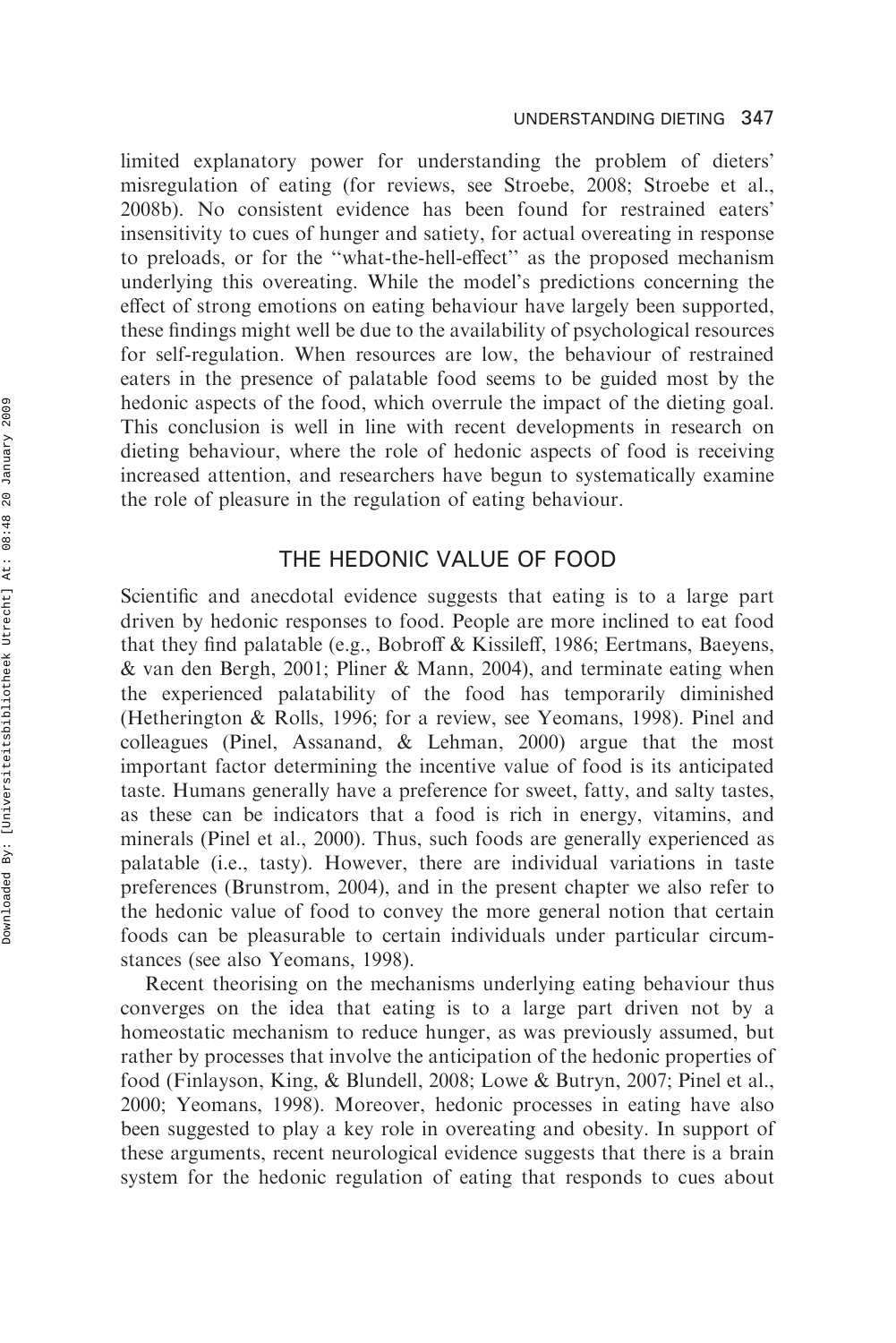palatability and is separate from the more homeostatic system that controls eating in response to physiological needs (Blundell & Finlayson, 2004; Lowe & Levine, 2005; Yeomans, Blundell, & Leshem, 2004). Moreover, there is evidence that there are stable individual differences with regard to the sensitivity of the hedonic system for eating regulation, which could be grounded in a differential sensitivity of the dopamine system (Blundell et al., 2005; Finlayson, King, & Blundell, 2007; Lowe & Butryn, 2007; Yeomans et al., 2004). This implies that some individuals will be more sensitive to cues about the hedonic properties of food than others, and it has been suggested that an increased hedonic sensitivity could be related to difficulties in eating regulation and overweight (Mela, 2006; Yeomans et al., 2004).

Recently researchers have begun to try to capture these individual differences in hedonic sensitivity and assess their relation to eating behaviour. Initially it seemed plausible to assume that individuals who have difficulties regulating their weight have a more positive evaluation of palatable, high-fat food than others, and therefore eat too much of it. However, empirical evidence does not support this straightforward position. Research on the differences between obese and normal weight participants suggests that these groups do not differ with respect to their ''liking'' of palatable food (Mela, 2006). One could argue, however, that explicitly asking obese participants for their liking of palatable, high-fat food items might bias them towards more negative responses due to social desirability concerns. But even when assessed with implicit measures of attitudes, which measure evaluations unobtrusively and thus are said to represent a person's ''true attitude'', there is no evidence that obese people evaluate palatable food more positively. On the contrary: when measured implicitly, obese people's evaluations of highfat, palatable food seem to be even more negative than those of normalweight people (Roefs & Jansen, 2002; Roefs et al., 2005b).

A similar picture emerges concerning restrained and unrestrained eaters' evaluations of high-fat, palatable food. Restrained eaters do not indicate more positive attitudes towards such food than unrestrained eaters when explicit measures are used (Fedoroff et al., 1997; Stroebe et al., 2008a), and comparable results are obtained with implicit measures of evaluations.

In our own study of this issue (Papies, Stroebe, & Aarts, 2008c), we measured restrained and unrestrained eaters' implicit evaluations of food pictures in an affective priming task (Fazio, Jackson, Dunton, & Williams, 1995). Participants were presented with colour photographs of palatable (e.g., pizza, ice-cream), neutral (e.g., lettuce, soup), and unpalatable food (e.g., cooked cabbage, blood sausage) that were selected on the basis of a pilot test in our sample of participants. After the presentation of a food picture, either a positive or a negative "smiley" symbol  $(\mathbb{Q} \text{ vs } \mathbb{Q})$  appeared on the screen, and participants were asked to categorise this stimulus as quickly and as accurately as possible as positive or negative. If the picture of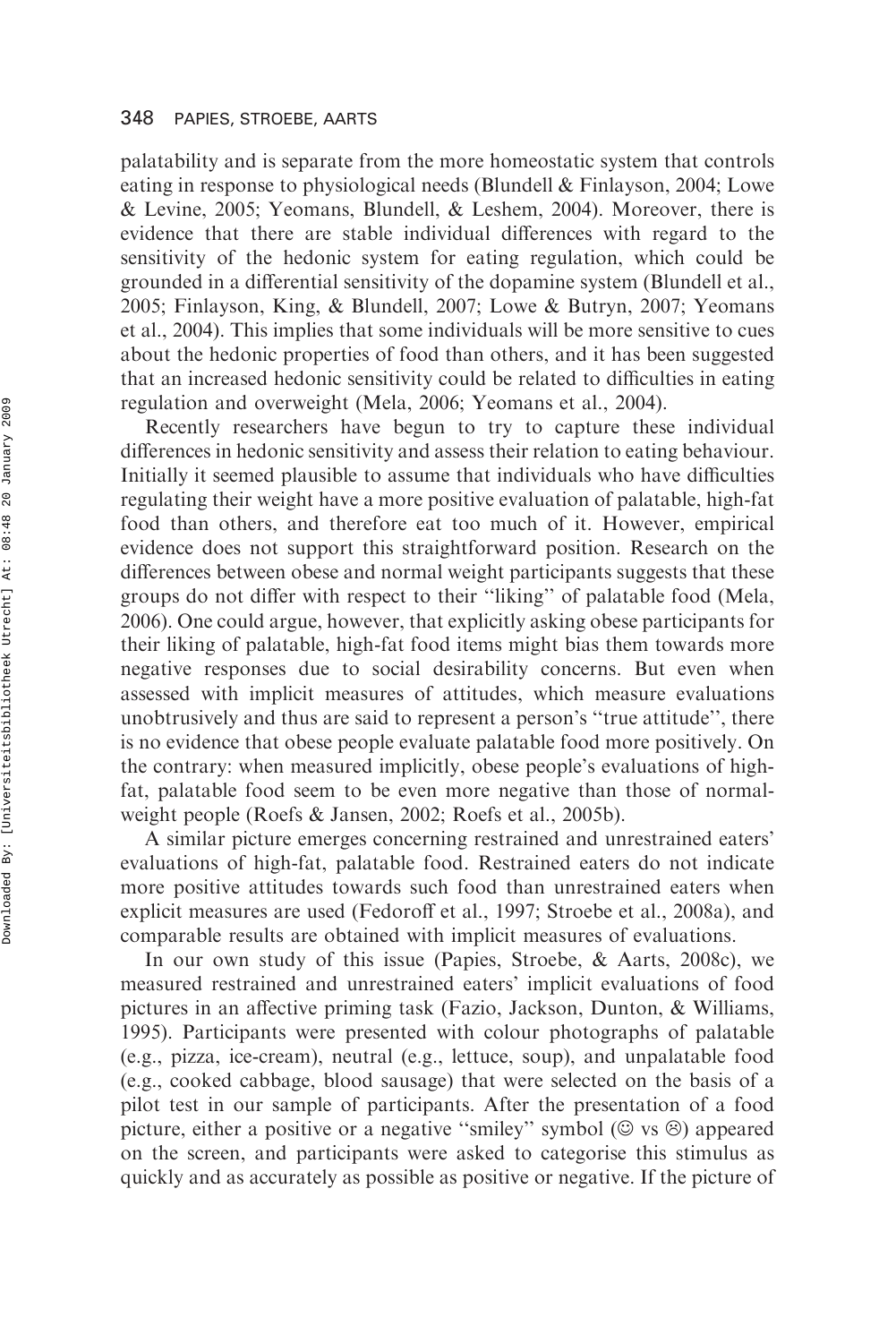a palatable food is evaluated positively, it should trigger a positive reaction and therefore facilitate the correct response to a positive smiley (a congruent response) and slow down the response to a negative smiley (an incongruent response). An unpalatable food, on the other hand, should speed up the response to a negative smiley (congruent) and slow down the response to a positive smiley (incongruent). Responses to smileys after neutral food pictures should lie in between. We hypothesised that restrained eaters hold particularly strong positive evaluations of palatable food, so that the effect of the food pictures on their reaction times should be more pronounced than for unrestrained eaters.

Results showed that congruent responses were faster than incongruent responses, with responses following neutral pictures lying in between these values. This indicates that palatable food was evaluated more positively than unpalatable food. However, contrary to our hypothesis, there were no differences between restrained and unrestrained eaters. Thus, while restrained eaters displayed a clear preference for palatable food over unpalatable food, this effect was not more pronounced than in unrestrained eaters—if anything, it was even more pronounced in the unrestrained eaters. Using other measures of implicit evaluations, Roefs and colleagues obtained similar results (Roefs, Herman, MacLeod, Smulders, & Jansen, 2005a). Taken together, these studies strongly suggest that restrained eaters do not evaluate palatable food more positively than unrestrained eaters. Thus, the crucial difference between restrained and unrestrained eaters does not lie in their basic evaluation of palatable food. Rather, it might be found on a more specific level—in the hedonic value attributed to the palatable food.

# Food cravings

When considering hedonic processes in the regulation of eating behaviour, a potentially useful distinction can be made between the evaluation of a palatable food, and the degree to which its hedonic characteristics elicit the motivation to actually engage in eating it (Mela, 2006; see also Robinson  $\&$ Berridge, 2000). Thus the critical issue for eating regulation and overweight might not be the degree to which a person holds a positive evaluation of a certain food, but the degree to which the person actually wants to eat that food, as this might be a better predictor of behaviour (Robinson & Berridge, 2000). The experience of the motivation to eat has mostly been studied by examining the occurrence of food cravings, which are defined as the intense desire to eat a specific food item (Weingarten & Elston, 1990) and are therefore related specifically to the hedonic properties of food. Several questionnaires have been developed to directly assess food cravings (e.g., Cepeda-Benito, Gleaves, Williams, & Erath, 2000), and these have been used to study whether dieters experience more cravings than non-dieters.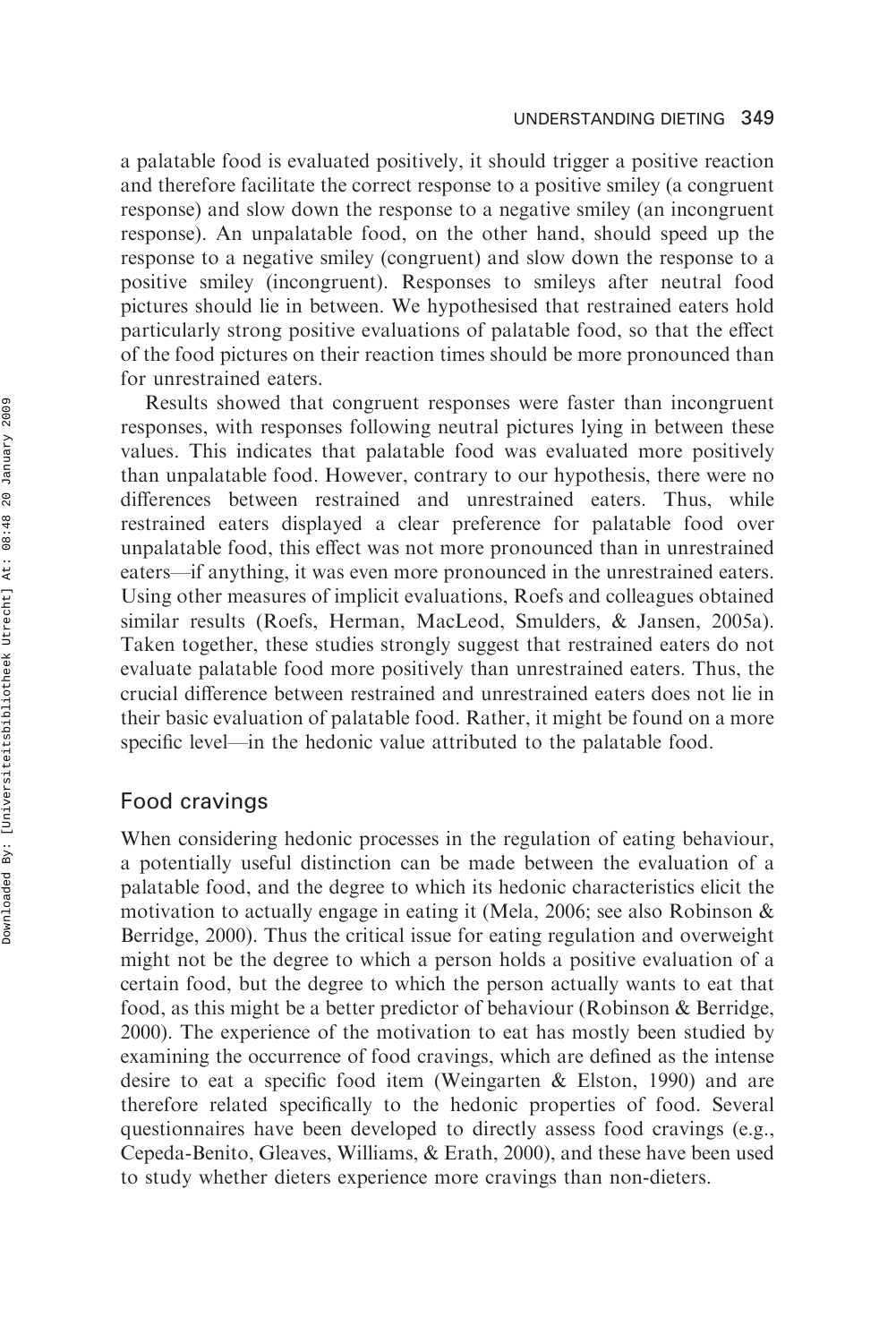While some studies report a clear association between dieting behaviour and cravings (e.g., Gendall, Sullivan, Joyce, Fear, & Bulik, 1997; Nijs, Franken, & Muris, 2007; Pelchat, 1997; Polivy, Coleman, & Herman, 2005), other studies find a weak or no such relationship (e.g., A. J. Hill, Weaver, & Blundell, 1991; Rodin, Mancuso, Granger, & Nelbach, 1991; Weingarten & Elston, 1991). Some researchers have proposed cravings to be the mechanism linking a heightened sensitivity to food rewards to overweight. Burton, Smit, and Lightowler (2007) found that experienced food cravings mediate the relationship between a strong responsiveness to external food cues and body mass index (BMI). Franken and Muris (2005) predicted in a similar fashion that cravings might be the causal link between reward sensitivity and higher BMI, but they did not find evidence for this mediating role of cravings.

To illustrate the motivational force that cravings for food can exert on the individual, it is interesting to note that the same brain areas are activated when a person experiences cravings for food as in cravings for addictive drugs (Pelchat, Johnson, Chan, Valdez, & Ragland, 2004), and the same neurotransmitter systems are involved (Pelchat, 2002; see also Volkow & Wise, 2005). Thus there is some evidence that attractive food exerts a strong motivational pull on restrained eaters, which they sometimes experience as explicit food cravings. However, the exact relationship between restrained eating, cravings, and overeating is not yet clear.

We suggest several possible reasons for these mixed findings. First of all, in the craving studies alluded to earlier participants were asked to selfreport the frequency of experiencing cravings in their daily lives. However, it might be difficult to accurately report one's cravings in retrospect while one is not currently experiencing them (cf. Loewenstein, 1996), which might lead dieters to underestimate how often they experience cravings. In addition to this problem, concerns about the social desirability of controlling one's food intake might also lead to under-reporting of food cravings. This might be especially pronounced in dieters, so that the association of dieting with cravings may appear weaker in such studies than it really is. Finally, we suggest that rather than looking at cravings and motivation to eat as a general phenomenon in dieters, it might be more informative to look at cravings and other appetitive responses to food when one is actually confronted with it. After all, these are the situations in which the hedonic aspects of food are most salient, while at the same time it is important for dieters to curb their motivation to eat. Therefore, we will now briefly discuss a number of studies that examined restrained eaters' appetitive responses when they were actually confronted with attractive food. These studies suggest that restrained eaters' hedonic responses in such situations might actually play a crucial role in their overeating.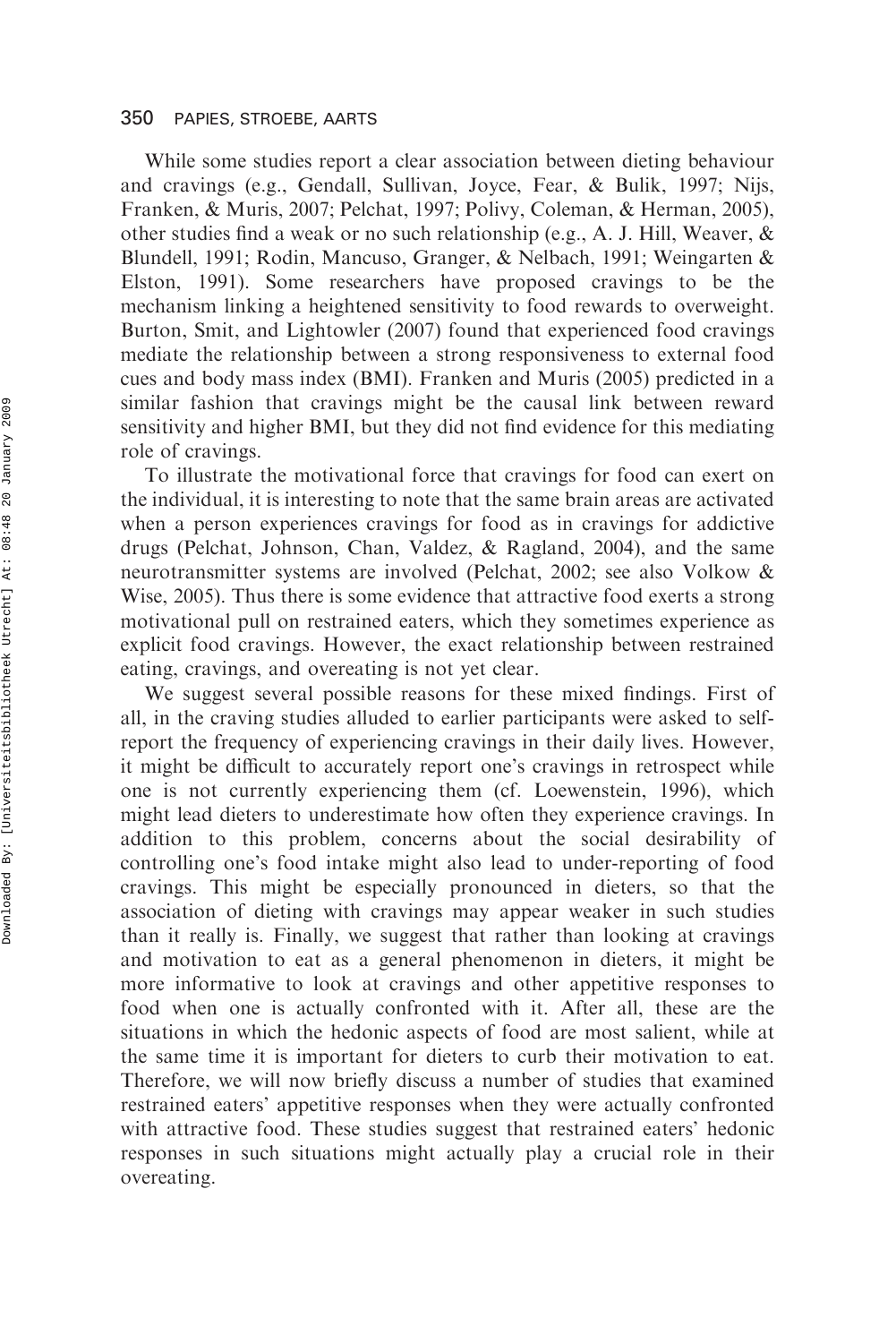#### The hedonic impact of food cues

Several experimental studies have confirmed that the exposure to palatable food cues elicits in restrained eaters stronger appetitive responses than in unrestrained eaters. Compared to unrestrained eaters, restrained eaters have been found to respond with increased salivation to the exposure to attractive food cues (Brunstrom, Yates, & Witcomb, 2004; Klajner, Herman, Polivy, & Chhabra, 1981; LeGoff & Spigelman, 1987; Tepper, 1992). Other studies have shown that imagining liked food triggers increased self-reported food cravings in restrained eaters (Fedoroff et al., 1997; Harvey, Kemps, & Tiggemann, 2005), and the exposure to the smell or the sight of palatable food leads to stronger cravings and overeating in restrained compared to unrestrained eaters (Fedoroff et al., 1997; Fedoroff, Polivy, & Herman, 2003; Jansen & van den Hout, 1991; Rogers & Hill, 1989). Fedoroff and colleagues (2003) showed that restrained eaters' increased cravings were related to increased intake, but only when the food that participants were smelling during the exposure condition was the same food that they sampled during the test phase of the experiment. A related study by Stirling and Yeomans (2004) nicely illustrates the appetitive pull that attractive food exerts on restrained eaters. In this study participants received a bag of chocolate candies to keep for 24 hours, and the experimenter instructed them not to consume any of it. Restrained eaters reported more difficulty in not eating the chocolate than did unrestrained eaters, and they actually secretly ate some of it, while unrestrained eaters had no such difficulty in complying with the instructions (see also Polivy et al., 2005).

These studies show in a variety of ways that restrained eaters react to attractive food cues with increased eating and with other kinds of motivational responses geared towards eating. Even without the prior consumption of a preload, or the experience of stress or strong emotions, restrained eaters were triggered to overeat on high-fat, palatable food. In a sense, the studies suggest that the mere thought or presence of palatable food can act as a disinhibitor of restrained eaters' eating behaviour. Speaking in terms of the boundary model (Herman & Polivy, 1984), the diet boundary is rendered ineffective exactly at the moment when it is most needed, namely in the presence of attractive but forbidden food.

These findings raise an interesting possibility concerning the mechanisms underlying restrained eaters' overeating. Based on the findings that restrained eaters react with appetitive responses and overeating to the actual or even imagined presence of attractive food, we propose that a hedonic motivation with respect to food and eating might be the driving force behind their eating behaviour in these situations. In addition, we argue that the activation of such hedonic responses upon the exposure to food cues might switch off the competing dieting goal in the minds of restrained eaters,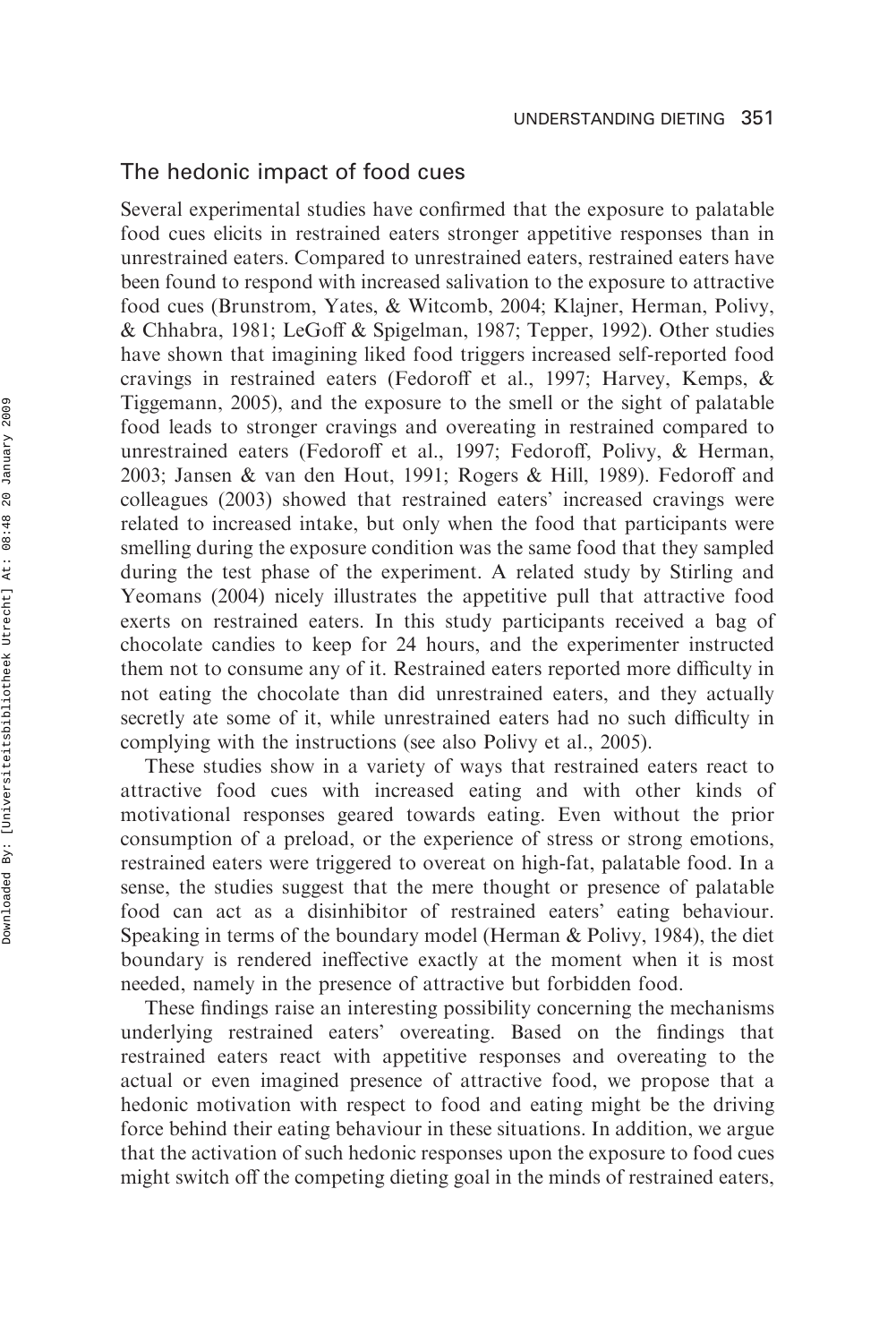making it less likely that this goal will influence restrained eaters' behaviour. This two-step process might be the psychological mechanism that translates increased sensitivity to the hedonic aspects of food into actual behaviour. We integrated these ideas into a goal-conflict model of eating behaviour, which we will now discuss in more detail.

# THE GOAL-CONFLICT OF RESTRAINED EATERS

The goal-conflict model of restrained eating is grounded in recent research on nonconscious goal pursuit, which examines the processes by which external cues can trigger behaviour without the intervention of conscious thought. Indeed, much of our everyday behaviour occurs without much conscious thought or intention (e.g., Bargh, 1990), and even the pursuit of goals can occur in such an automatic fashion, in response to environmental cues or the behaviour of other people (e.g., Aarts & Dijksterhuis, 2000; Aarts et al., 2004; Custers & Aarts, 2005a). Research on nonconscious goal-pursuit is based on the assumption that goals are represented and stored in mind as desired states that can readily be retrieved by external cues (Bargh, 1990).

Several lines of research have examined how behavioural goals can be triggered by environmental cues and guide cognitive and behavioural processes supporting goal pursuit. Custers and Aarts (2005b, 2007b) have shown that the exposure to information that renders a desirable state more accessible in mind can motivate an individual to pursue it, for example by increasing behavioural effort at attaining the goal. Moreover, priming goalrelevant information can attune subsequent cognitive processes to facilitate the pursuit of that goal, such as activating means instrumental for reaching that goal (Aarts & Dijksterhuis, 2000; Custers & Aarts, 2007a), perceiving instrumental means as being bigger than non-instrumental means (e.g., perceiving a glass of water to be higher when thirsty, Veltkamp, Aarts, & Custers, 2008), and evaluating these means more positively (Ferguson & Bargh, 2004). These processes make it more likely that instrumental means will be selected for the pursuit of a goal, thereby enhancing the chances of goal achievement.

Of particular relevance for our goal-conflict model of restrained eating is the finding that the instigation of a goal can lead to the inhibition of conflicting goals, as these might interfere with the pursuit of the focal goal (Aarts, Custers, & Holland, 2007; see also Shah, Friedman, & Kruglanski, 2002). In a recent study examining this issue Aarts and colleagues (2007; Experiment 2) unobtrusively primed participants with the goal of studying while measuring the mental accessibility of the goal of socialising by means of a lexical decision task. Results showed that activating the goal of studying outside awareness led to the inhibition of the goal of socialising, but only when this goal was rendered accessible as the result of a previous priming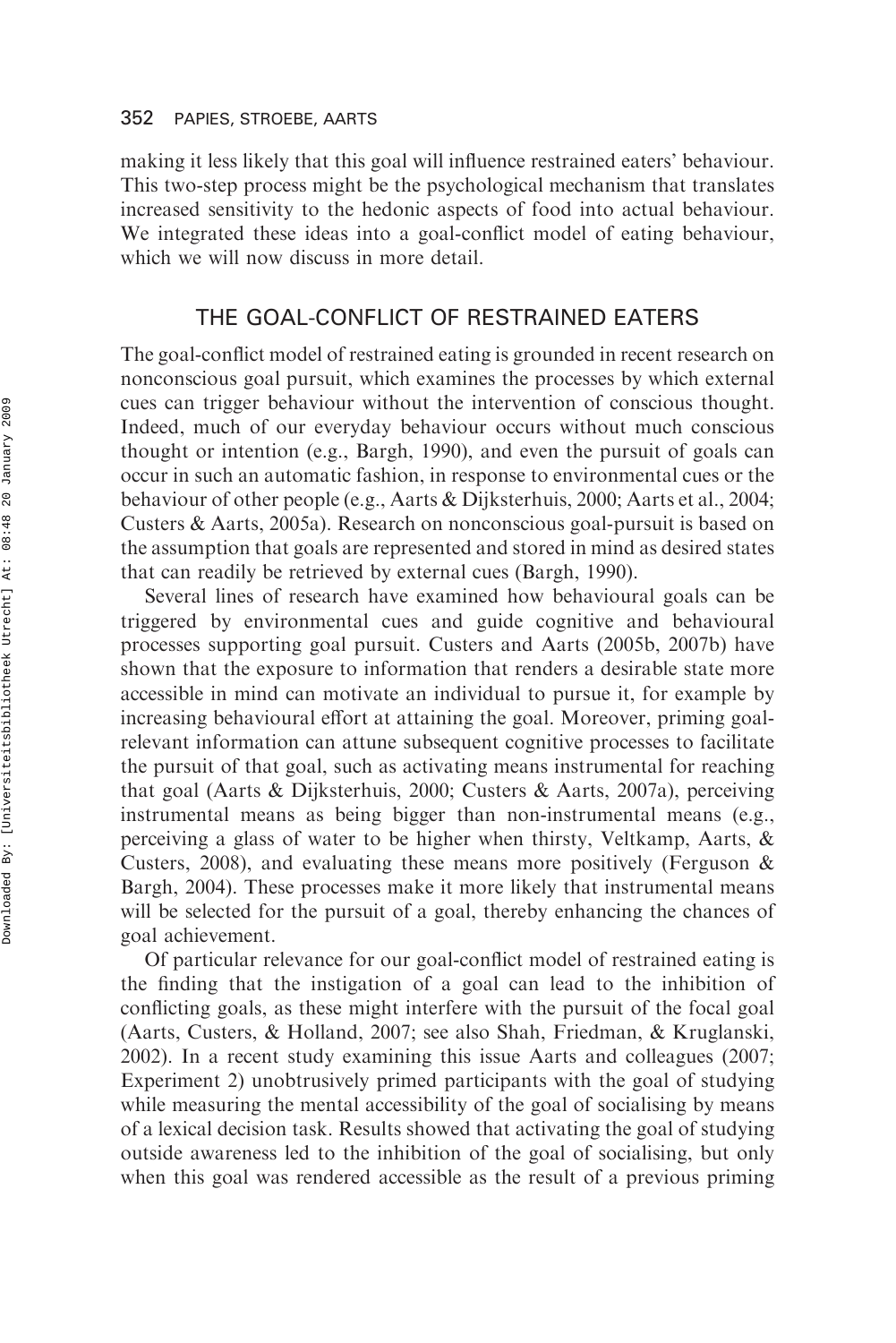procedure. Thus, when the goal of studying was instigated, the previously accessible goal of socialising was inhibited, thereby actively decreasing the contribution of the socialising goal in overt action and facilitating the pursuit of the goal of studying. Interestingly, when the goal of socialising had first been co-activated with negatively valenced words in order to make the pursuit of this goal temporarily less desirable, this inhibition effect did not occur. Thus, when the competing goal was made less desirable, it was less likely to interfere with the pursuit of the study goal, thereby rendering its inhibition unnecessary. This study illustrates the functional mechanism of inhibition of potentially conflicting goals, which serves to facilitate the successful pursuit of a focal goal.

Our goal-conflict model of restrained eating is built on these findings on the nature of nonconscious goal pursuit. We propose that restrained eaters hold two conflicting goals with regard to food: the goal of eating good food, and the goal of controlling their weight (Kruglanski & Stroebe, 2005; Stroebe, 2002, 2008; Stroebe et al., 2008a). Both are highly desirable for restrained eaters, but while the first goal is hedonically based and will lead to the consumption of attractive food, the latter is aimed at controlling the intake of such food in order to prevent weight gain. Thus, the goal of eating attractive food is often incompatible with the goal of controlling one's weight, leading to a potential goal-conflict.

The goal-conflict model suggests that, due to restrained eaters' repeated attempts at weight control, their dieting goal is chronically (though not necessarily consciously) accessible in mind. As a result, this goal will normally dominate restrained eaters' food-related cognitions and behaviour, and will curb the influence of the conflicting goal of eating good food. This changes, however, when restrained eaters are confronted with external cues of palatable food. We suggest that restrained eaters' problems in eating regulation might begin with the fact that they are more sensitive to the hedonic properties of food. Due to this increased hedonic sensitivity, the perception of palatable food triggers in restrained eaters a hedonic motivation towards food, which is a goal-directed orientation towards eating hedonically relevant (often palatable) food. As the motivation of eating the attractive food is then triggered, restrained eaters' cognitive processes will be geared towards pursuing this goal and, importantly, conflicting goal representations will be inhibited (Aarts et al., 2007). Thus, when the hedonic goal of enjoying good food is activated by the perception of palatable food, restrained eaters will inhibit the mental representation of the dieting goal. As a result of this two-step process, their subsequent cognitive and behavioural processes will be dominated by the hedonic goal of eating good food rather than by their goal of controlling their body weight. Importantly, both the activation of the hedonic eating goal and the inhibition of the weight control goal can occur outside of conscious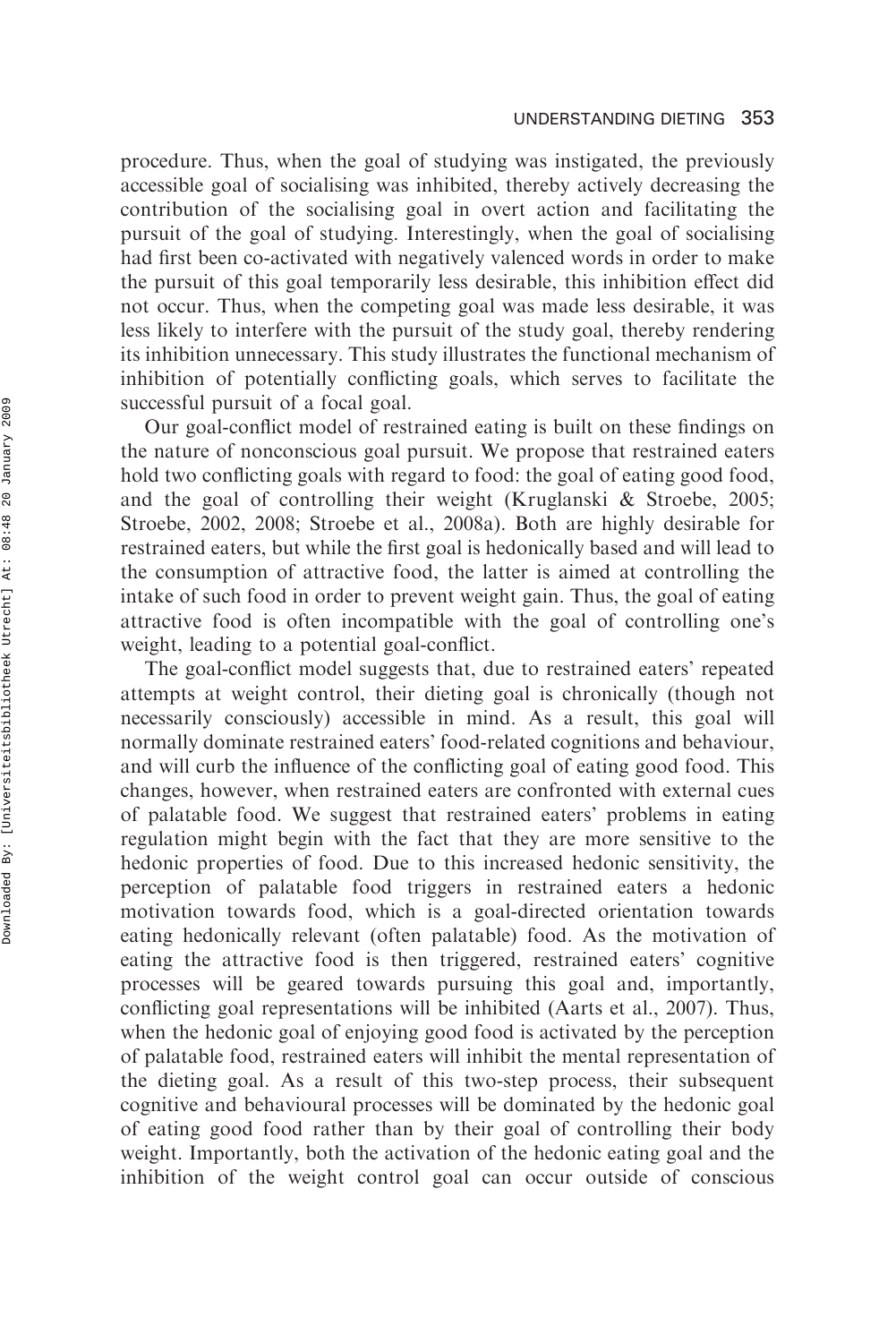awareness (Aarts et al., 2007; see also Danner, Aarts & De Vries, 2007, for a theoretical account and empirical demonstration of the functionality of nonconscious inhibitory processes in goal-directed behaviour).

Unrestrained eaters, on the other hand, are less sensitive to the hedonic properties of palatable food and therefore do not activate a hedonic motivation towards food when confronted with attractive food cues. As a result the motivational processes directed at the pursuit of this goal that characterise the cognition and behaviour of restrained eaters do not occur in unrestrained eaters.

The goal-conflict model provides a novel conceptual framework for understanding restrained eaters' appetitive responses to food and their frequent lapses of restraint (Fedoroff et al., 1997, 2003; Jansen & van den Hout, 1991). Restrained eaters' reactions towards attractive food are driven by the hedonic goal of eating it rather than by their goal of weight control, which will be reflected in, for example, increased attention to attractive food, as well as increased cravings and overeating. In this sense, our model extends recent findings that point towards a crucial role for hedonic processes in the regulation of eating behaviour in general, and in the development of overweight, more specifically (e.g., Lowe & Butryn, 2007; Yeomans et al., 2004). Moreover, it is grounded in recent social psychological knowledge on the role of nonconscious processes underlying human behaviour.

This approach to restrained eating differs crucially from most traditional models of health behaviour, which are based on the assumption that individuals' health behaviour is guided by conscious processes, such as the forming of conscious intentions based on beliefs (theory of reasoned action, Fishbein & Ajzen, 1975; theory of planned behaviour, Ajzen, 1991), or the conscious appraisal of health threats and their possible remedies (health belief model, Janz & Becker, 1984), to mention only a few. In these theories, individuals are assumed to consciously reflect on the goals they want to reach and devise behavioural plans in order to accomplish them. However, there is considerable evidence that we do not have introspective access to our mental processes, so that we might not always be conscious of the sources of our thoughts and behaviour (e.g., Blackmore, 2003; Nisbett & Wilson, 1977). Thus, a large part of human behaviour might not actually originate from such conscious plans and intentions (Wegner, 2002). This is a significant limitation for traditional models that are based on the assumption that health behaviour is mainly guided by conscious intent, and poses the challenge to consider nonconscious influences on health behaviour.

In order to best examine such nonconscious influences on behaviour, social cognition researchers have developed a wide range of implicit measures that tap cognitive processes rather unobtrusively and are therefore less susceptible to both demand characteristics and socially desirable responding (Fazio  $\&$  Olson, 2003). This is especially relevant in the domain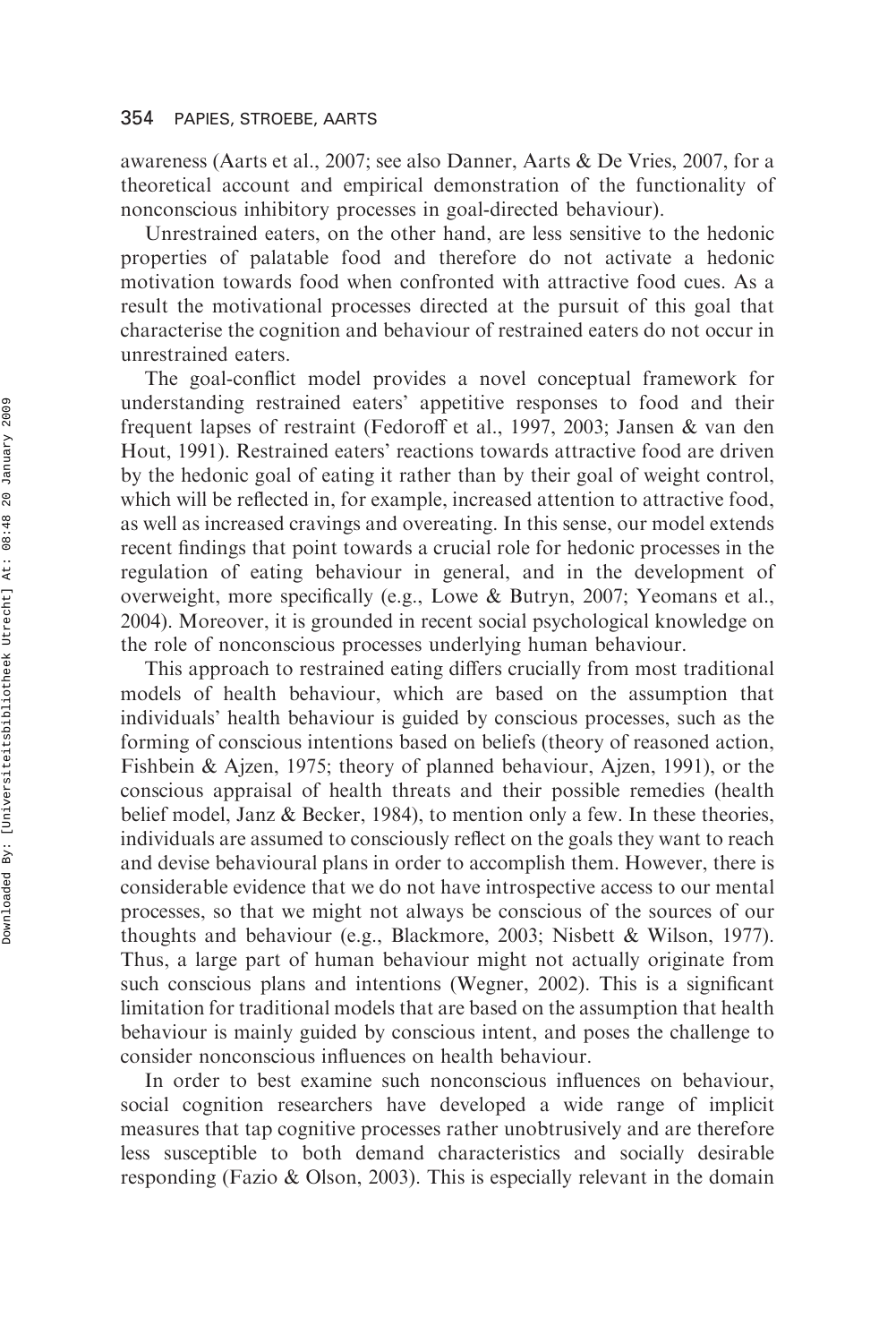of health behaviour, where participants might be tempted to let their responses reflect their socially desired, rather than their actual, behaviour. As an example, research on alcoholism and smoking has shown that implicit measures of cognition tap into different processes than explicit measures, and that they can greatly contribute to our understanding of addiction (e.g., Swanson, Rudman, & Greenwald, 2001; Wiers, Houben, Smulders, Conrod, & Jones, 2006). However, in the domain of eating and dieting only a rather small number of studies have employed implicit measures, albeit with promising results (e.g., De Houwer & De Bruycker, 2007; Ferguson, 2007; Roefs & Jansen, 2002; Seibt, Häfner, & Deutsch, 2007). Especially among restrained eaters, implicit measures might add greatly to our understanding of self-regulatory failures, since they might be unaware of the effect of food cues, and their responses might be especially sensitive to socially desirable responding.

In the next section we will describe the findings from a systematic research programme that used social cognitive methods to conduct a comprehensive test of the goal-conflict model and its predictions concerning restrained eaters' cognitive reactions to food cues. In the studies described here we used the Concern for Dieting scale of the Restraint Scale (Herman & Polivy, 1980) to identify restrained eaters, rather than the complete scale (van Strien et al., 2002). The Concern for Dieting scale is especially relevant for our goal-conflict model, as it captures the individual's chronic concern with weight loss and the cognitive element of attempts at weight control. In addition, this scale strongly correlates with experienced ambivalence towards food, which might be taken as an indication of a goal-conflict in these chronic dieters (Stroebe et al., 2008a). These findings led us to focus on Concern for Dieting as a measure of restrained eating in the studies reported here. In most of our studies we used participants' scores on this scale as a continuous predictor in regression analyses, and we refer to participants who scored relatively high on the scale (one standard deviation above the mean; see Aiken & West, 1991) as restrained eaters and to participants scoring relatively low on the scale (one standard deviation below the mean) as unrestrained eaters. Moreover, as in earlier studies, we administered the Restraint Scale at the end of the experiment, in order to prevent awareness of the dieting goal and of the importance of self-regulation towards specific food by completing the questionnaire before the dependent measure (Herman & Mack, 1975).

### Hedonic thoughts about food

A central assumption of the goal-conflict model concerns the fact that the exposure to attractive food triggers in restrained eaters the hedonic motivation of eating it. In order to test this assumption we conducted a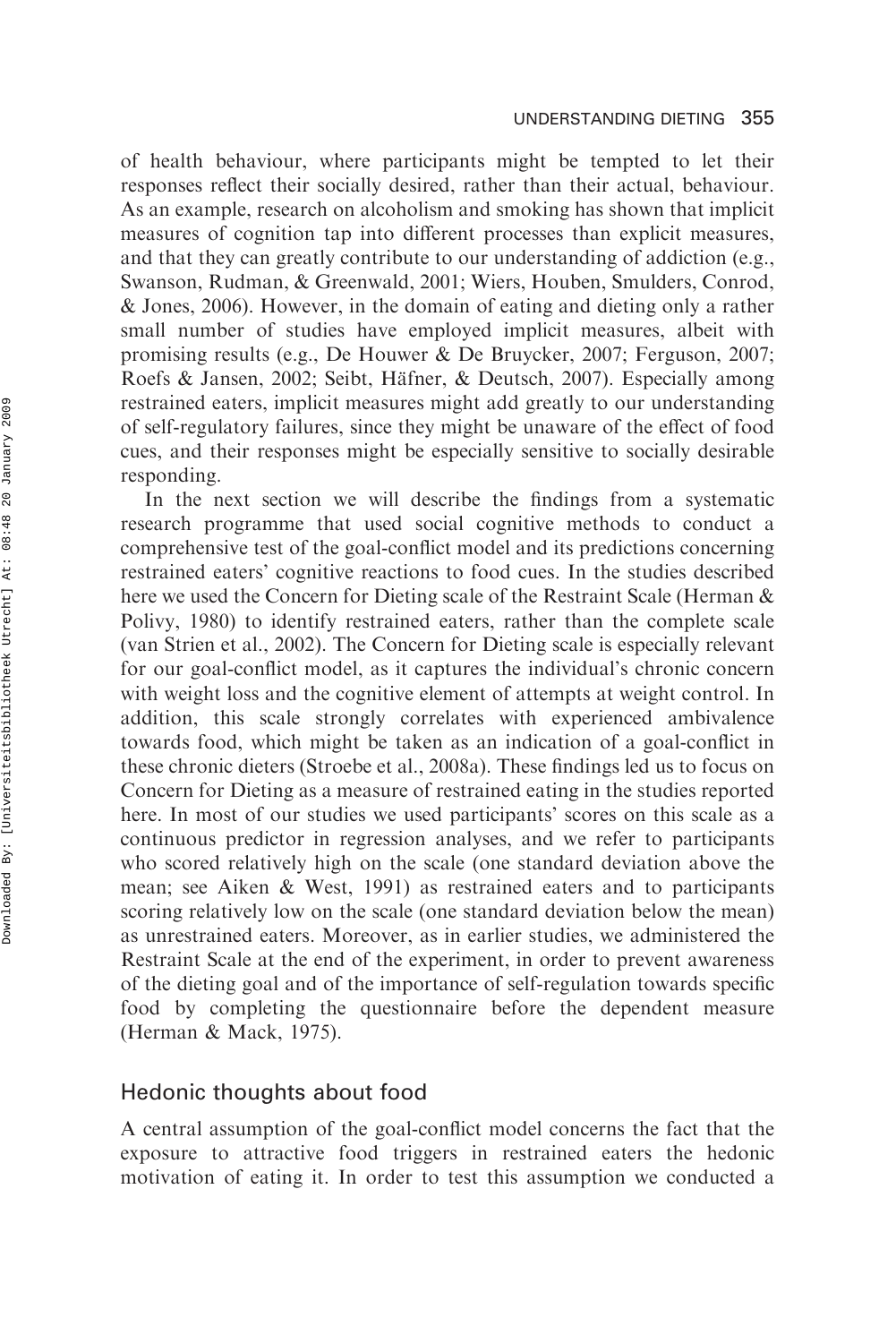set of studies in which we unobtrusively measured the spontaneous activation of hedonic thoughts about food in restrained and unrestrained eaters (e.g., Papies, Stroebe, & Aarts, 2007). If the perception of attractive food activates hedonic thoughts in restrained eaters, this might make it more likely that they will actually eat that food (Custers & Aarts, 2005, 2007b; see also Mischel, Cantor, & Feldman, 1996).

We first tested this idea in a study using the probe recognition paradigm (Papies et al., 2007, Study 1), which is borrowed from text comprehension research (McKoon & Ratcliff, 1986). In this paradigm participants read a sentence that is presented on the computer screen for a short time, for example for 2 seconds. Next, a single word (the so-called probe) is presented, and participants have to decide whether that word was part of the preceding sentence or not. This procedure is repeated with a number of different sentences, and the computer records participants' response latency and accuracy. In critical trials the probe word can be elicited by, or inferred from, the preceding sentence, although it was not explicitly part of it (e.g., ''Peter picks up the big stone.'' – ''heavy''). To the degree that the probe word represents a concept that can easily be inferred from the preceding sentence and was therefore rendered cognitively accessible by reading the sentence, it will be more difficult for participants to indicate that it had not been part of the sentence, resulting in longer reaction times and potentially more errors.

In our study, which was presented as a study on reading comprehension, participants (all Dutch University students) read 12 behaviour descriptions, which, for half of the participants, mentioned palatable food (e.g., ''Ben is taking a handful of M&Ms from the bowl.'') and for the other half, neutral food (e.g., ''Sandra is taking a handful of raisins from the bowl.''). Six of the behaviour descriptions described eating behaviour, and the other six described not-eating behaviour (e.g., ''Bill is eating a big piece of apple pie.'' vs ''Bill is giving away a big piece of apple pie.''). These sentences were interspersed between 108 filler sentences. After reading a food-related behaviour description, participants were presented with a single word denoting typical hedonic aspects of food (e.g., tasty, delicious) and were asked to indicate whether this word had been part of the preceding sentence or not. The hedonic probes had not been part of the behaviour descriptions, but we expected that restrained participants' correct responses would be slowed down because hedonic thoughts are rendered accessible by the exposure to palatable food, and the increased accessibility interferes with indicating that the probe word was not part of the preceding sentence.

As hypothesised, results showed that restrained eaters took longer to indicate that hedonic food words had not been part of the behaviour descriptions, but only when these included palatable food, rather than neutral food (see Figure 1). Unrestrained eaters were not affected by the palatability of the food item. Somewhat unexpectedly, however, the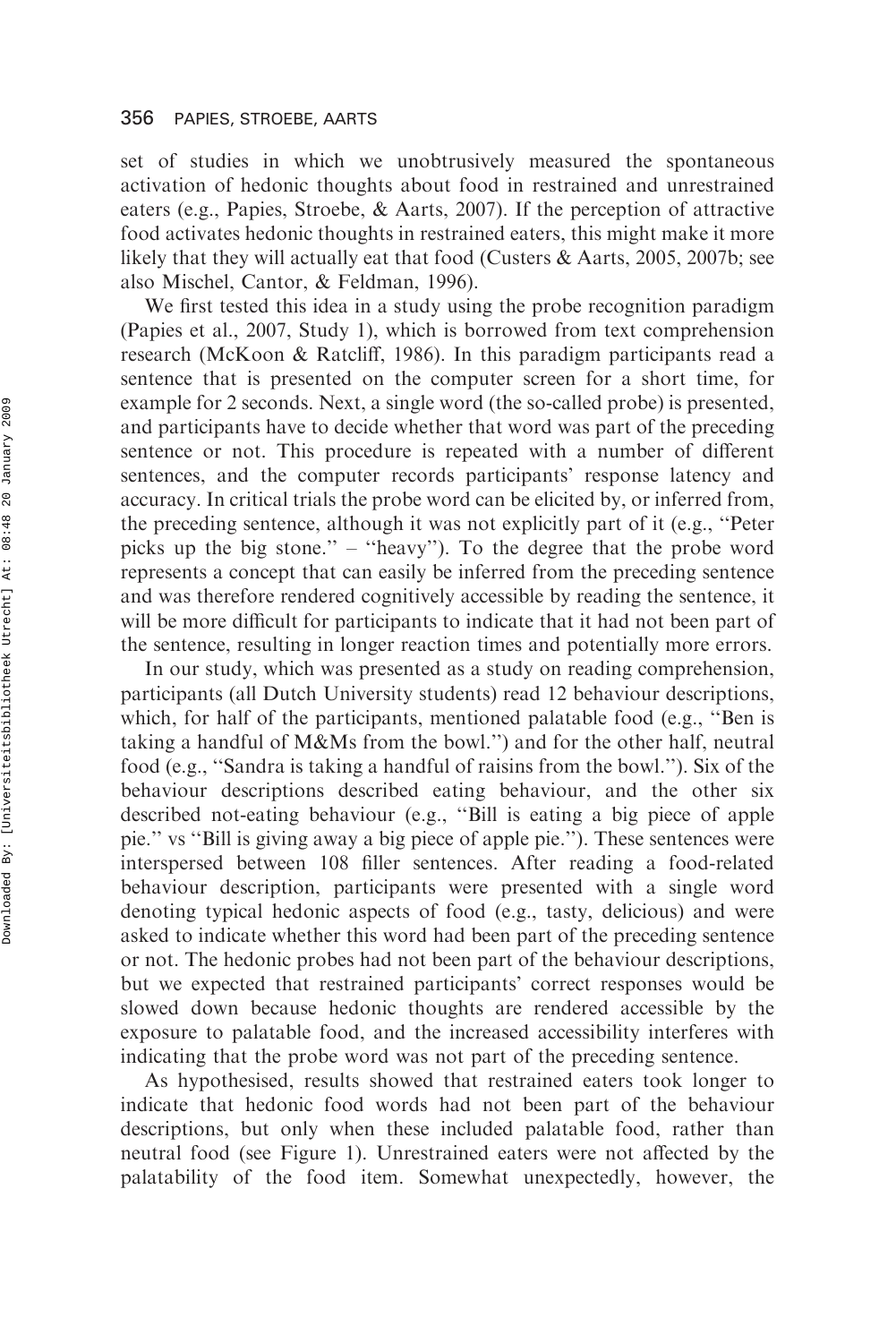#### UNDERSTANDING DIETING 357



Figure 1. Mean response times in the probe recognition task as a function of the palatability of the food object and actor's behaviour for restrained eaters (one standard deviation above the mean, see Aiken & West, 1991) and unrestrained eaters (one standard deviation below the mean). Adapted from Papies et al., 2007, Study 1.

reactions of unrestrained eaters to hedonic probe words were slowed down when the preceding sentence involved eating, rather than not-eating behaviour, irrespective of whether palatable or neutral food was being eaten. Although we did not predict this effect would occur, this activation of hedonic thoughts in response to eating behaviour descriptions can be explained in terms of the logical inferences described by McKoon and Ratcliff (1986). Regardless of the food object being eaten, unrestrained eaters thought of ''tasty'' as the logical consequence of the actor's eating behaviour. In sum, this study provided a first indication that restrained eaters do indeed activate hedonic thoughts about food in response to the perception of palatable food items.

These findings were further corroborated in a second study (Papies et al., 2007), in which the activation of hedonic thoughts about food was assessed with a different paradigm that allowed us to measure the activation of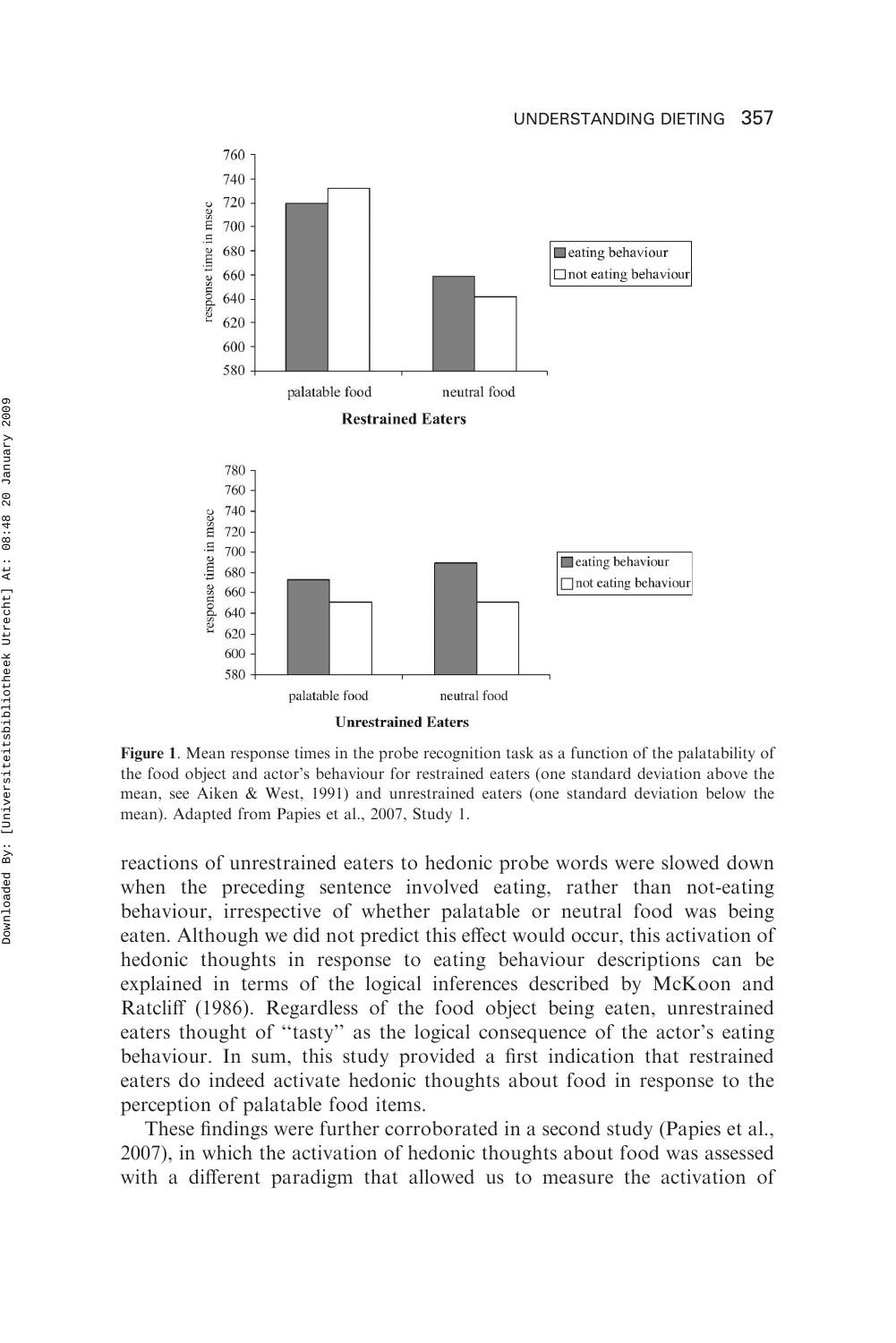hedonic thoughts even earlier in the process—during the initial encoding of the behaviour descriptions (Long, Golding, & Graesser, 1992). Participants read the same behaviour descriptions as in the earlier study. After each food-related sentence they were presented with a hedonic target word (e.g., tasty, delicious) and asked to indicate whether this was an existing Dutch word or not (i.e., a lexical decision task). To the degree that processing the behaviour descriptions immediately activated hedonic thoughts, hedonic food words should be more accessible, reflected in shorter reaction times in the lexical decisions about these words.

The results confirmed our hypothesis that restrained eaters were faster to indicate that hedonic food words were existing Dutch words when they followed behaviour descriptions with palatable food compared to neutral food, while the palatability of the food items did not affect reaction times of unrestrained eaters (see Figure 2). Reaction times were not affected by whether the sentence involved eating behaviour or not-eating behaviour. Because the lexical decision task does not require participants to match the probe word with the preceding sentence, it reflects the spontaneous activation of hedonic thoughts during the initial encoding, rather than at retrieval of the behaviour description. From these studies we concluded that the exposure to palatable food activated in restrained eaters hedonic thoughts about food. Importantly, restrained eaters activated these hedonic thoughts without being instructed to do so and, most likely, they were also not aware of this process; the activation of hedonic thoughts occurred spontaneously (Hassin, Aarts, & Ferguson, 2005).

The findings from these studies suggest that restrained eaters spontaneously activate a hedonic motivation towards food when they perceive palatable food. The hedonic thoughts tapped in the present studies might be the cognitive process accompanying the appetitive responses that restrained eaters have been found to display in earlier studies when confronted with attractive food, such as increased cravings and salivation (Fedoroff et al., 1997; LeGoff & Spigelman, 1987). The fact that restrained eaters are easily enticed into thinking about food in terms of its pleasurable, ''hot'' qualities parallels the work on delay of gratification (Mischel et al., 1996; Mischel, Shoda, & Rodriguez, 1989). This has shown that thinking about stimuli in terms of their ''hot'', consummatory features makes it more difficult to resist them. Thus, restrained eaters' hedonic thoughts about food might make their overeating on attractive foods more likely. Similarly, the hedonic thoughts can be interpreted as the activation of the mental representation of the goal of eating the food, which would also make this behaviour more likely to emerge (Aarts et al., 2004; Bargh, 1990).

However, the activation of hedonic thoughts about food is also likely to contribute indirectly to overeating, by inhibiting the mental representation of the conflicting dieting goal. As the hedonic goal of eating good food is often incompatible with the goal of dieting, the activation of hedonic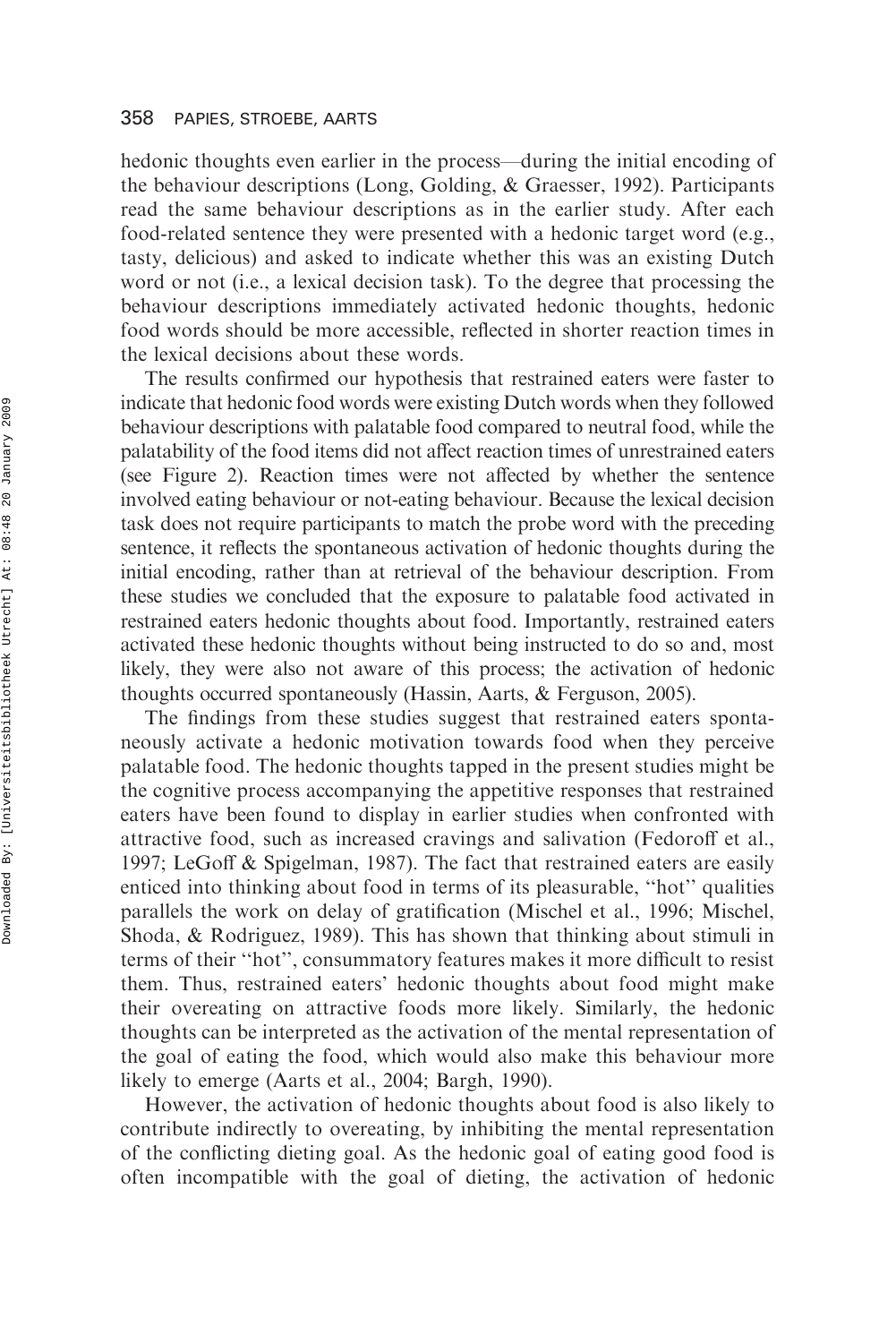

Figure 2. Mean response times in the lexical decision task as a function of the palatability of the food object and actor's behaviour for restrained eaters (one standard deviation above the mean, see Aiken & West, 1991) and unrestrained eaters (one standard deviation below the mean). Adapted from Papies et al., 2007, Study 2.

thoughts about food might lead to the inhibition of the conflicting dieting goal in restrained eaters, as outlined above (see Aarts et al., 2007). When the hedonic goal of eating good food is instigated by the perception of attractive food in the environment, the goal of weight control will be inhibited in order to reduce its potential for interference and facilitate the enactment of the goal of eating good food. This is the central idea of the goal-conflict model, which was examined in a second set of experiments.

# Inhibition of the dieting goal

Two experiments were conducted to test whether activating hedonic thoughts about food in restrained eaters makes the mental representation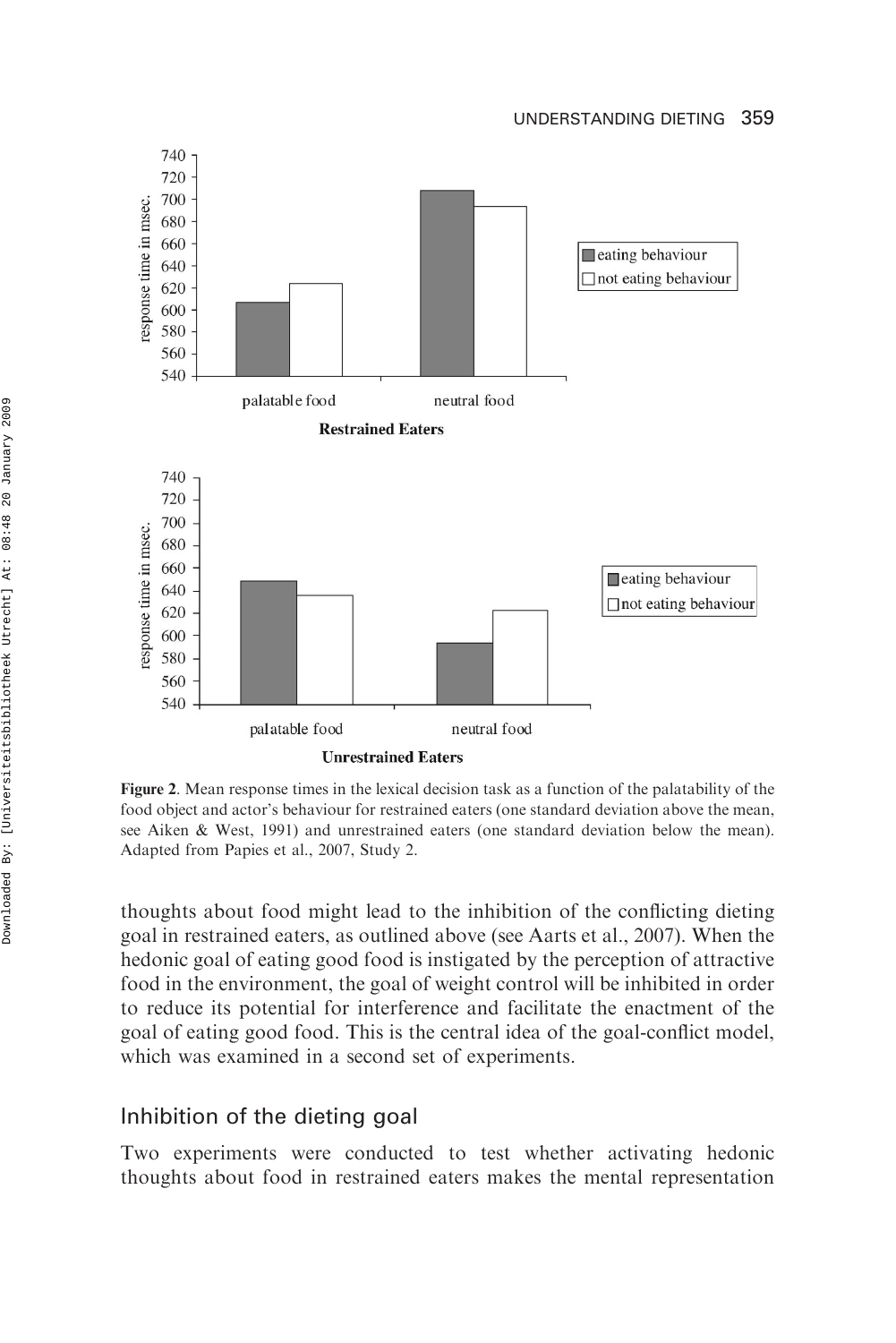of their dieting goal temporarily less accessible (Stroebe et al., 2008a). Restrained and unrestrained eaters participated in a lexical decision task in which, among other words, diet-related target words (e.g., diet, weight) were presented on the computer screen. Participants were instructed to quickly and accurately indicate whether the presented words were existing Dutch words by pressing designated keys on the computer keyboard. Shorter reaction times in this task are presumed to reflect increased cognitive accessibility of the concept in question. However, in the present study we were interested not so much in the general accessibility of diet-related words in our participants, but rather in the effects of priming hedonic thoughts about food on the accessibility of diet-related words. Therefore we presented participants with words representing hedonic thoughts about food (e.g., tasty, delicious), or with neutral words (e.g., neither, over), shortly before the diet-related target words appeared on the screen. These primes were presented subliminally (i.e., for a duration of 23 ms) in order to prevent conscious processing (Bargh & Chartrand, 2000). This procedure enabled us to compare the reaction times for recognising diet-related words after hedonic primes and after neutral primes.

The results of this study showed that restrained eaters who were primed with hedonic food words took longer to recognise the diet-related words than did restrained eaters who were primed with neutral words. Reaction times of unrestrained eaters were not significantly influenced by the type of prime. A second study replicated these results and also showed that priming participants with attractive food words (i.e., pizza, cookies) had the same effect as priming hedonic thoughts directly: both kinds of primes slowed down the recognition of the diet-related words (see Figure 3). This suggests



Figure 3. Restrained and unrestrained eaters' mean response times to diet targets after hedonic food primes or neutral primes in the lexical decision task (adapted from Stroebe et al., 2008a, Study 3).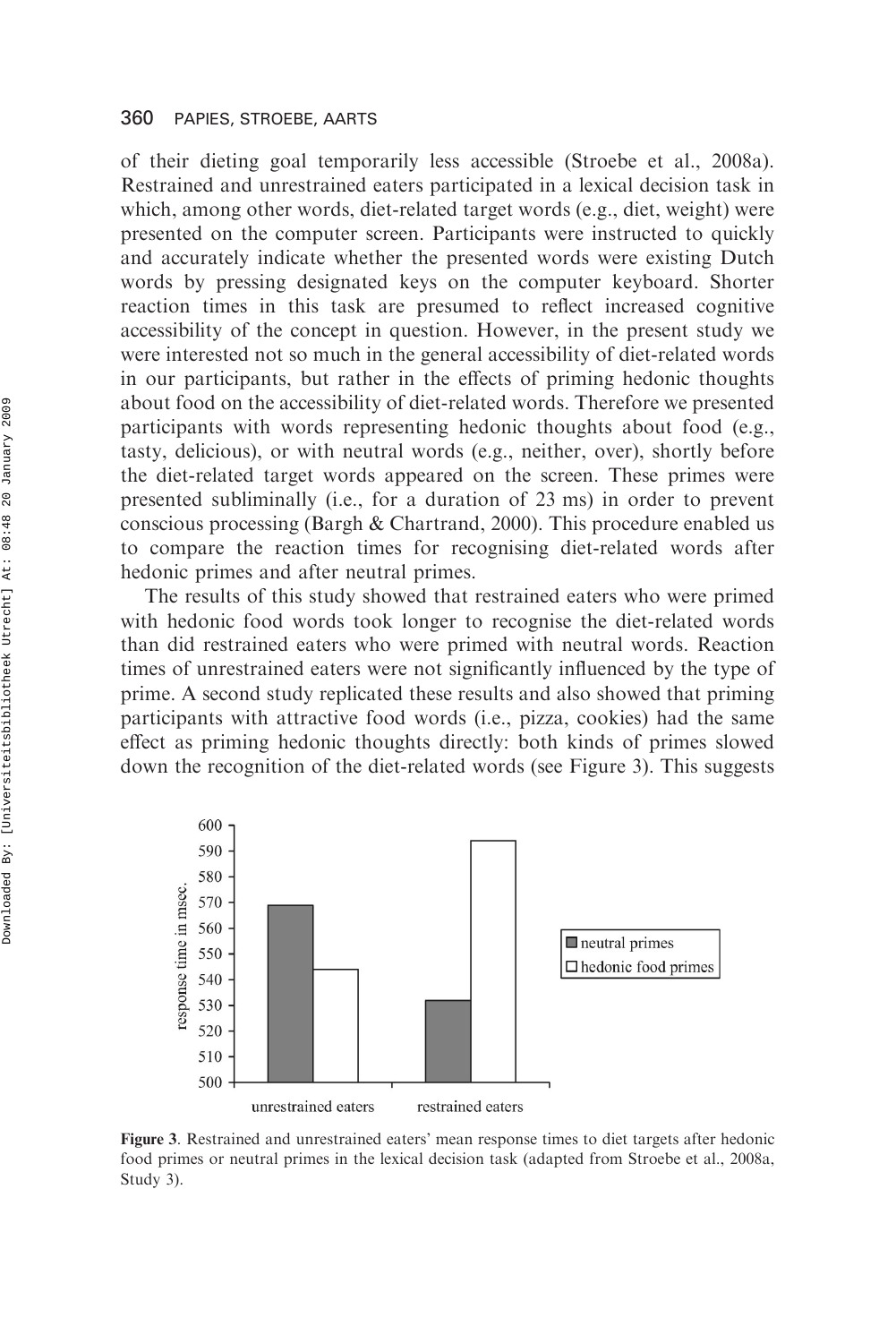that both hedonic thoughts and the perception of hedonically relevant food items inhibit the mental representation of the dieting goal in restrained eaters.

These studies provide support for the central tenet of the goal-conflict model that a hedonic goal with respect to food is incompatible with restrained eaters' dieting goal. Therefore when palatable food is encountered, restrained eaters automatically inhibit their dieting goal. The perception of palatable food thus disturbs the initial balance between restrained eaters' goal of eating good food and their dieting goal, with the result that the hedonic goal will be more accessible and will impact subsequent cognitive processes and, most likely, behaviour. In a related series of studies we aimed to investigate the effects of the exposure to attractive food on subsequent cognitive processes, specifically on attentional processes with regard to food.

# Hedonically motivated attention to food

The studies on the goal-conflict model that have been described so far provide us with initial evidence that the exposure to palatable food triggers in restrained eaters a hedonic motivation towards food and leads to the inhibition of their dieting goal. As a result, restrained eaters' attention should be more attuned to stimuli in their environment that match this hedonic motivation. We suggest, therefore, that the exposure to palatable food might trigger in restrained eaters an attentional bias for hedonically relevant food items. Visual attention is generally directed at stimuli that are motivationally relevant for an individual at a given moment (Lang, Bradley, & Cuthbert, 1997), and attentional biases for substance-related cues have been found among, for example, smokers, alcoholics, and users of heroin or cannabis (e.g., Ehrman et al., 2002; Field, Mogg, & Bradley, 2004; Lubman, Peters, Mogg, Bradley, & Deakin, 2000; Townshend, & Duka, 2001). Attentional biases for substance-related cues have thus been found to reflect cravings for the substance, but they also contribute to the maintenance of these cravings by keeping the individual focused on substance-related cues. Therefore, attentional processes have been argued to play a central role in psychological processes underlying addiction (Franken, 2003). We suggest that an attentional bias might also occur in restrained eaters who have been exposed to attractive food cues and therefore have a hedonic motivation towards food.

We tested our hypothesis in two experiments which first exposed restrained and unrestrained eaters to attractive food items and then measured their visual attention for food (Papies, Stroebe, & Aarts, 2008a). Participants first completed a word identification task, which served as the food pre-exposure manipulation and thus for half of the participants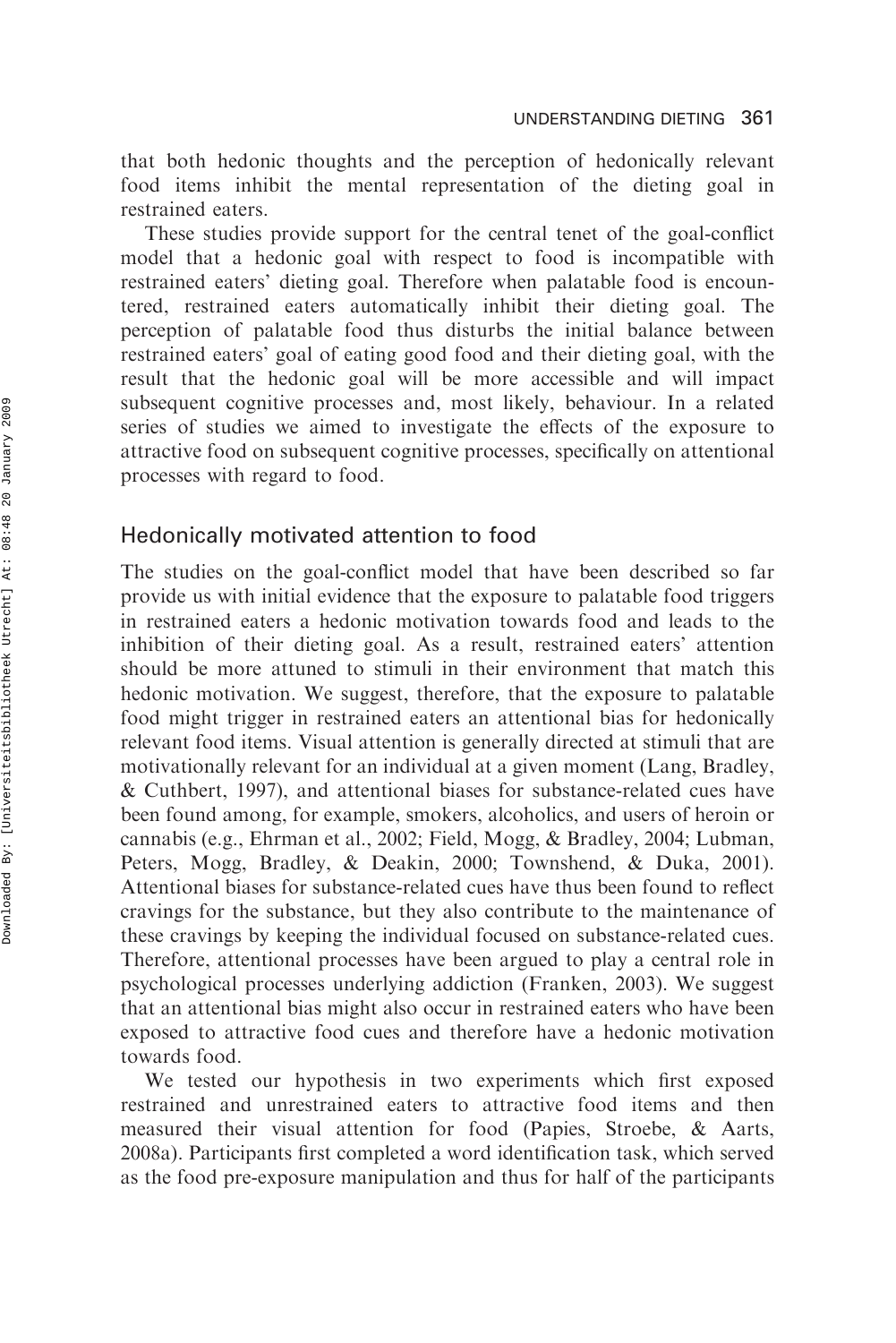contained attractive food items, and for the other half only food-unrelated words. This manipulation was designed to unobtrusively activate hedonic thoughts in restrained participants and trigger the inhibition of the dieting goal.

In the second phase of the experiment participants were presented with a modified probe classification task that was designed to measure selective attention for palatable and neutral food words (MacLeod, Mathews, & Tata, 1986). In this task two words are briefly presented on the computer screen next to each other, for example a food word (e.g., pizza) and an office-related word (e.g., staple). Then a probe (an arrow symbol) is presented in the location of one of these words, and participants are required to press a button quickly in order to indicate whether the arrow is pointing up or down. Although participants are not instructed to react to the location of the probe, their reactions will be faster when the probe appears in the same location as an item that captured their visual attention. Thus, to the degree that participants attend more to one of the words, their reactions to the probe are assumed to be faster when it is presented in the same location as, rather than in the opposite location to, the attended-to word. In this way, participants' reactions to the probes reflect their visual attention for the food words.

In this study we used 10 palatable (e.g., pizza, cookies, chocolate, etc.) and 10 neutral food items (carrots, oatmeal, rye bread, etc). Each food item was paired with an office-related word of equal length (e.g., stable, folder, desk), and these two words were presented on the screen simultaneously to measure visual attention for the food items versus the neutral, office-related items. The food/office trials were interspersed between an equal number of food-unrelated filler trials. After the probe classification task, participants indicated on a 9-point scale how much they liked each of the food items used in the probe classification task. In this way we assessed the subjective hedonic relevance of the presented food items.

Our analyses of participants' reaction times in this study showed that restrained eaters had increased selective attention for palatable food words as a function of their liking of this food. Thus, the more they indicated liking the palatable food items, the more visual attention they displayed for these items. Unrestrained eaters did not display such an attentional bias. However, this effect occurred only when participants had first been preexposed to attractive food items. In the control condition, where participants were not pre-exposed to attractive food items, there was no difference between restrained and unrestrained eaters. Moreover, no such attentional bias occurred for the neutral food items (Papies et al., 2008a).

In a second study we replicated these findings, but we also included an additional condition that was designed to provide further insight into the mechanism underlying this bias in visual attention. Here, half of the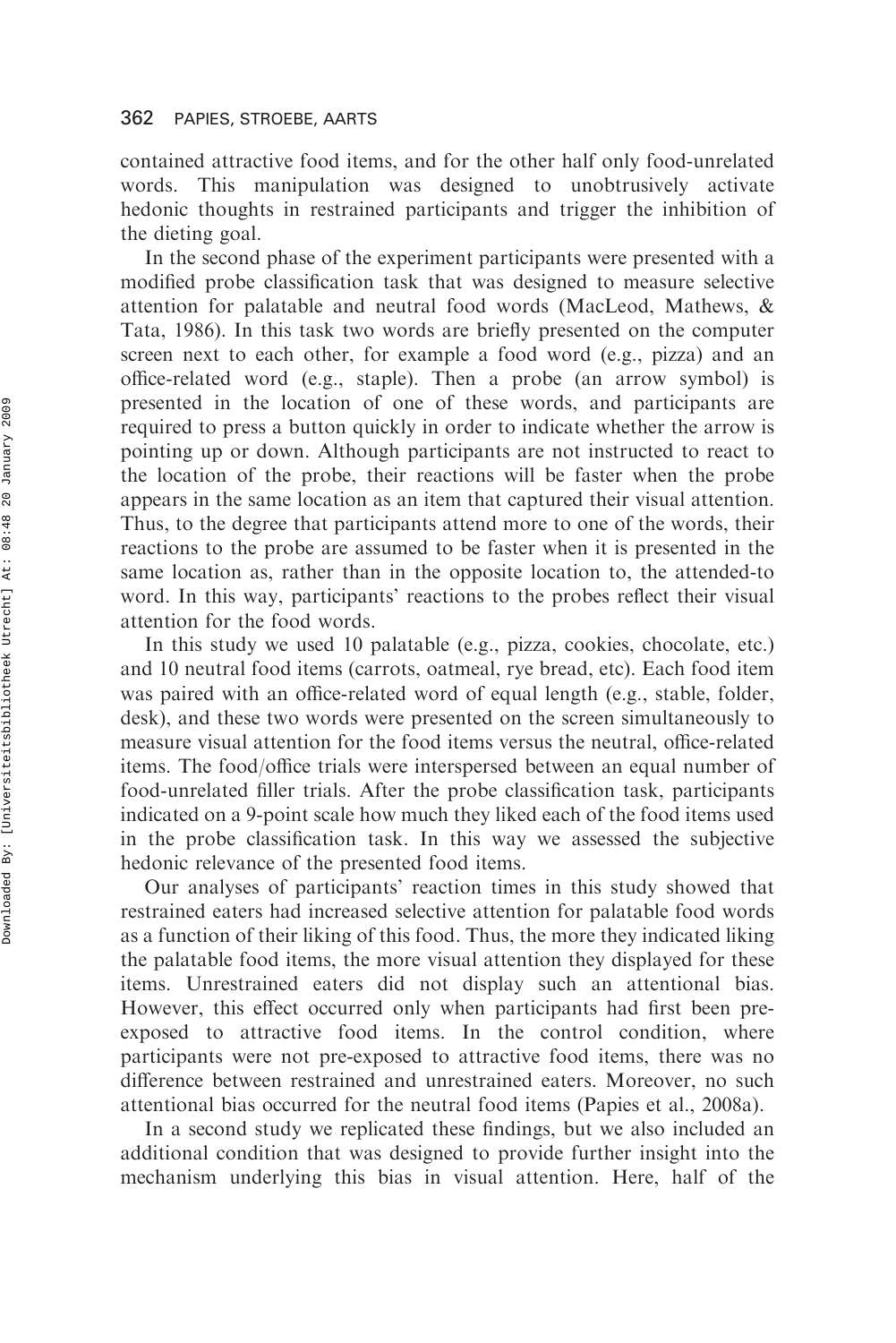participants who had been pre-exposed to the attractive food in the first phase of the experiment were subliminally primed with diet-related words while their visual attention for food words was assessed in the second phase of the experiment. This was done in order to test our hypothesis that restrained eaters' hedonically motivated attention for palatable food is contingent on the inhibition of the dieting goal as a result of the food preexposure. If the attentional bias for food disappeared due to the diet prime, this would be indirect evidence in favour of this hypothesised mechanism. This is indeed what was found: restrained eaters who were subtly reminded of their dieting goal after the food pre-exposure had no attentional bias for palatable food (see Figure 4). Thus, restrained eaters displayed an attentional bias for hedonically relevant food only after the pre-exposure to attractive food, but not when they were also subtly reminded of their dieting goal.

These findings on restrained eaters' attentional processes are interesting in several respects. First of all, visual attention is crucial in information processing as it occurs quite ''upstream'' and thus has a large influence on



Figure 4. Visual attention scores for palatable food words as a function of restraint scores and hedonic ratings (one standard deviation above and below the respective means, see Aiken & West, 1991) in the food pre-exposure and food pre-exposure plus diet prime conditions (adapted from Papies et al., 2008a, Study 2).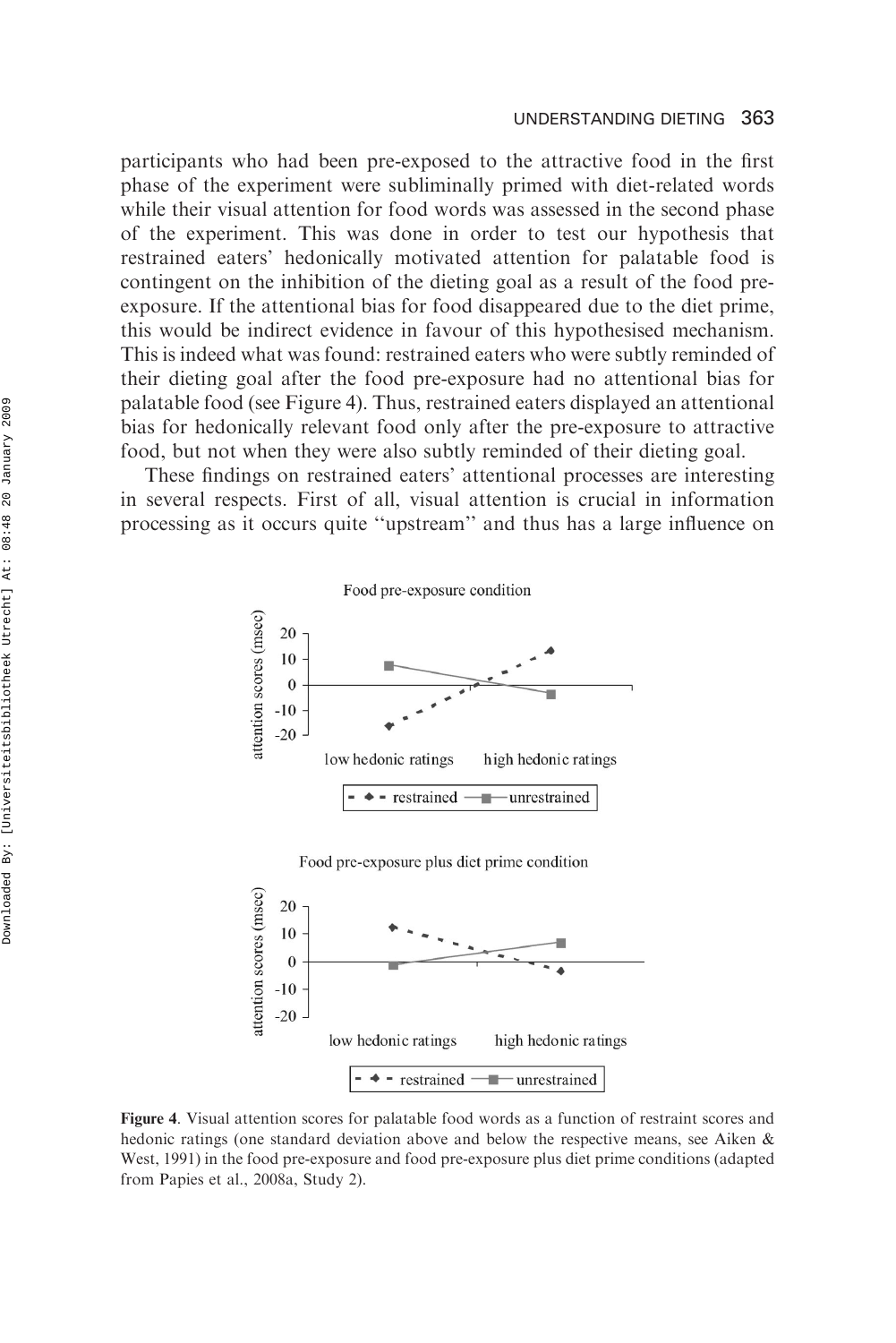later processes. Restrained eaters' attentional bias will keep them focused on the attractive food at the cost of competing cues and thereby contribute to the maintenance of hedonic thoughts about food (cf. Franken, 2003). Moreover, attentional biases for rewarding stimuli have been suggested in incentive-sensitisation theory (Berridge, 2004; Robinson & Berridge, 2000) to be an indication of increased ''wanting'', the motivational component of reward that is closely linked to behaviour. Restrained eaters' increased selective attention for liked food might thus reflect their increased motivation to obtain this food, and this parallels findings on the increased selfreported desire to eat and on the activation of craving-relevant brain areas after the exposure to attractive food (Fedoroff et al., 1997; Pelchat et al., 2004).

Finally, the present findings support the idea of restrained eaters' goalconflict with regard to food, albeit indirectly. Restrained eaters' hedonic motivation was triggered by the exposure to palatable food cues and then guided visual attention towards hedonically relevant cues, but not when the conflicting dieting goal was being re-activated by our priming manipulation. Thus it was either the hedonic motivation or the weight control motivation that guided restrained eaters' visual attention, and the activation of either one subdued the influence of the other.

#### Processes of self-regulatory success

The research described so far tries to answer the question of what psychological processes drive restrained eaters' eating behaviour in the face of attractive food, in order to understand why dieting so often fails in such situations. A rather different approach was taken in a recent series of studies by Fishbach and colleagues (Fishbach, Friedman, & Kruglanski, 2003), who investigated the psychological processes underlying self-regulatory success. In their model of temptation-elicited goal activation, these researchers argue that after repeatedly exercising self-control in tempting situations, the perception of a temptation that might interfere with the pursuit of an overriding goal will automatically activate the mental representation of this goal. Applied to the domain of dieting behaviour, their research showed that priming participants with food temptations, such as cake or chocolate, increased the accessibility of the dieting goal, as measured in a lexical decision task, but only in those participants who considered dieting important and who reported being successful in their dieting endeavours (Study 4).

At first sight these findings seem to be inconsistent with the extensive research on dieters' overeating and the psychological processes possibly underlying their self-regulatory failure. After all, numerous studies have shown that restrained eaters experience stronger cravings for food, more salivation, and actual overeating when they are confronted with attractive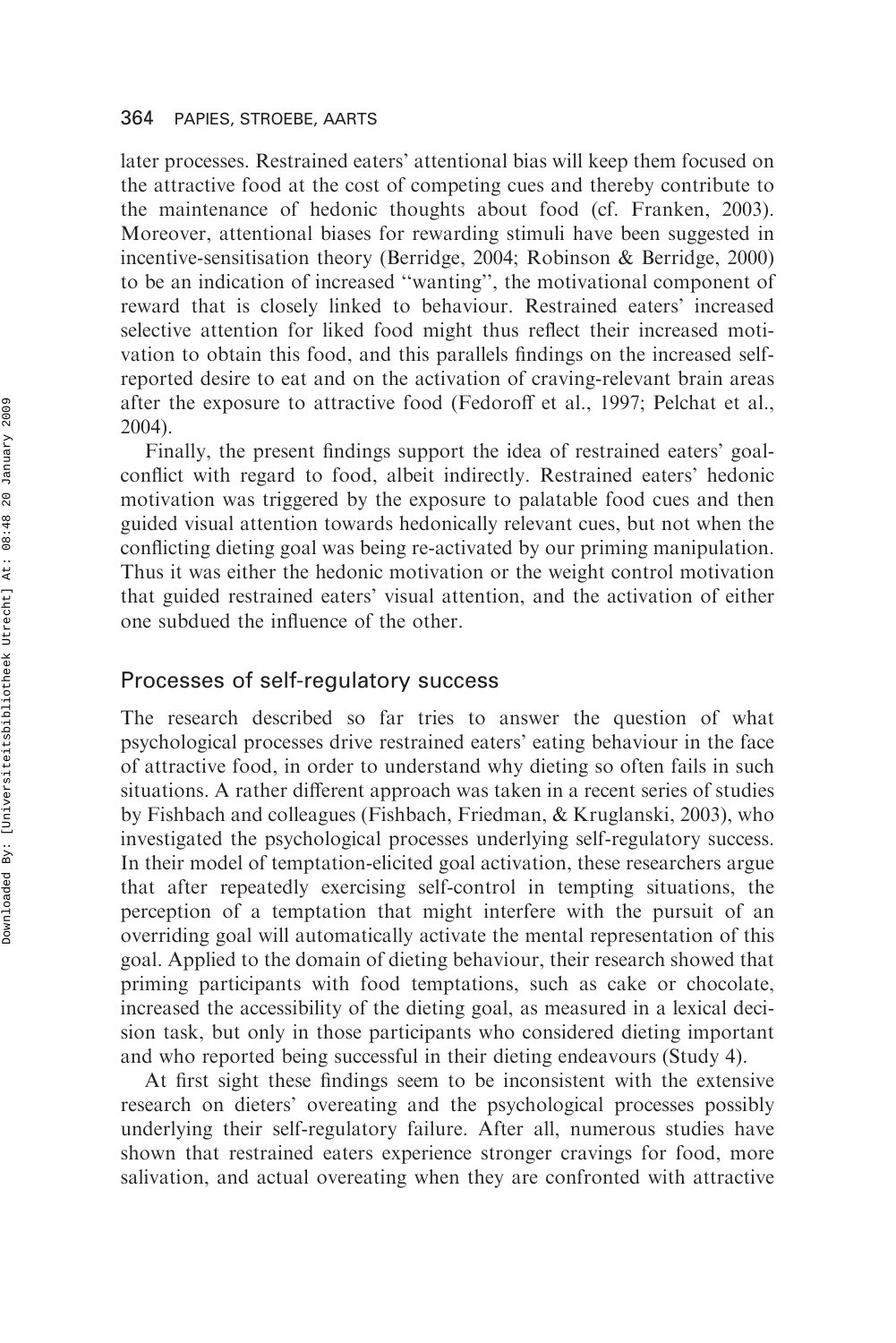food temptations (e.g., Fedoroff et al., 1997; Jansen & van den Hout, 1991; LeGoff & Spigelman, 1987). Moreover, our own work indicated that restrained eaters inhibit, rather than activate, the dieting goal after the perception of attractive food cue, such as cake or chocolate (Stroebe et al., 2008a).

However, we should note that the Fishbach et al. studies used a selfconstructed measure of ''importance of dieting'' to identify dieters, whereas the studies on restrained eaters' goal-conflict used the Concern for Dieting subscale of the Restrained Eating scale (Herman & Polivy, 1980), which makes the results difficult to compare. Since studies on the goal-conflict model reported so far did not include a measure explicitly assessing dieting success, it is possible that there are successful and unsuccessful dieters, even among restrained eaters, who have typically been characterised as being generally rather unsuccessful dieters (e.g., Heatherton, Herman, Polivy, King, & McGree, 1988). Therefore, given the findings of Fishbach and colleagues (2003), we argued that it might be especially interesting to see if we could detect patterns of self-regulatory success even among restrained eaters. We conducted two studies that included both the restraint scale and the measure of self-regulatory success to examine cognitive processes underlying success in chronic dieting behaviour, as well as its behavioural consequences.

In a first study (Papies, Stroebe, & Aarts, 2008b) we aimed to integrate the findings by Stroebe et al. (2008a), who reported that restrained eaters who are primed with food temptations or hedonic food words inhibit the mental representation of their dieting goal, with the findings of Fishbach et al. (2003), who reported activation of the dieting goal after food primes. In this study we again used a lexical decision task with diet-related word as targets. On the critical trials, participants were subliminally primed with attractive food items before the presentation of the diet targets. In order to measure the baseline accessibility of diet-related words, we also included trials in which participants were ''primed'' with random letter strings before the diet targets. In addition, we varied the time lag between the onset of the food prime and the target words (the so-called stimulus onset asynchrony, SOA) in order to gain more insight into the process potentially leading to differences between successful and unsuccessful restrained eaters. The activation and the inhibition of related concepts require some amount of processing time, specifically the chain of processing from the perception of palatable food to the activation of hedonic thoughts, to the resulting activation or inhibition of the dieting goal (cf. Neely, 1977; Simpson & Burgess, 1985). Therefore we expected the differences between successful and unsuccessful restrained eaters to be especially pronounced at the longer SOA.

After this lexical decision task, participants completed the restraint scale, as well as the measure of dieting success introduced by Fishbach et al. (2003). This comprises three questions assessing by means of a 7-point scale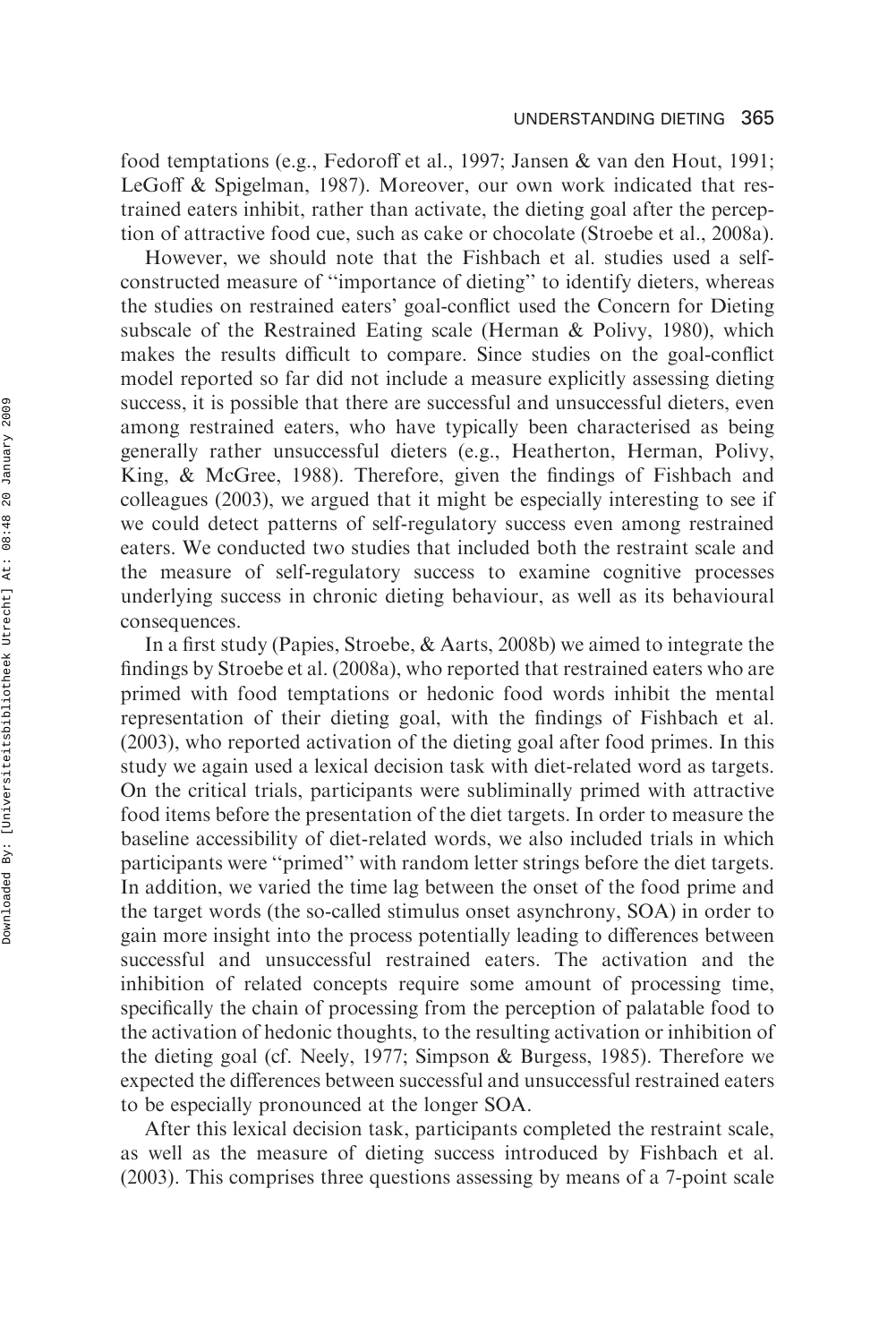how successful participants are in losing weight, how successful they are in watching their weight, and how difficult they find it to stay in shape (last item reverse coded).

The results of this study confirmed our hypothesis that self-regulatory success moderates the impact of attractive food primes on the accessibility of the dieting goal in restrained eaters (see Figure 5). Compared to the baseline, at which no food prime was presented, attractive food primes speeded up the recognition of diet targets in successful restrained eaters, but slowed it down in unsuccessful restrained eaters. Thus, attractive food increased the accessibility of the mental representation of the dieting goal in successful restrained eaters, and decreased the accessibility of the dieting goal in unsuccessful restrained eaters. This effect occurred only at the longest SOA, thus under those conditions where the prime had received most processing before the onset of the target word. In other words, with enough processing time, successful restrained eaters activate their dieting goal when they are confronted with attractive food, while unsuccessful restrained eaters inhibit it.

Within our goal-conflict model we argue that the resulting differences in accessibility of the dieting goal are likely to influence restrained eaters' behaviour in situations where attractive food is present. That is, successful dieters should be able to refrain from eating the attractive food because they are influenced by their dieting goal, whereas the dieting goal is not available to guide the behaviour of unsuccessful restrained eaters, who are therefore more likely to eat the food.

These behavioural implications of dieting success were investigated in a study that examined the association of restrained eaters' dieting intentions and actual dieting behaviour over a 2-week period (Papies et al., 2008b, Study 2). Successful and unsuccessful restrained eaters were asked to indicate the degree to which they intended *not* to eat certain food items over



Figure 5. Accessibility of diet-related words in restrained eaters (one standard deviation above the mean of the restraint scale, see Aiken & West, 1991) in the baseline condition and the palatable food prime condition with an SOA of 540 ms (adapted from Papies et al., 2008b, Study 1).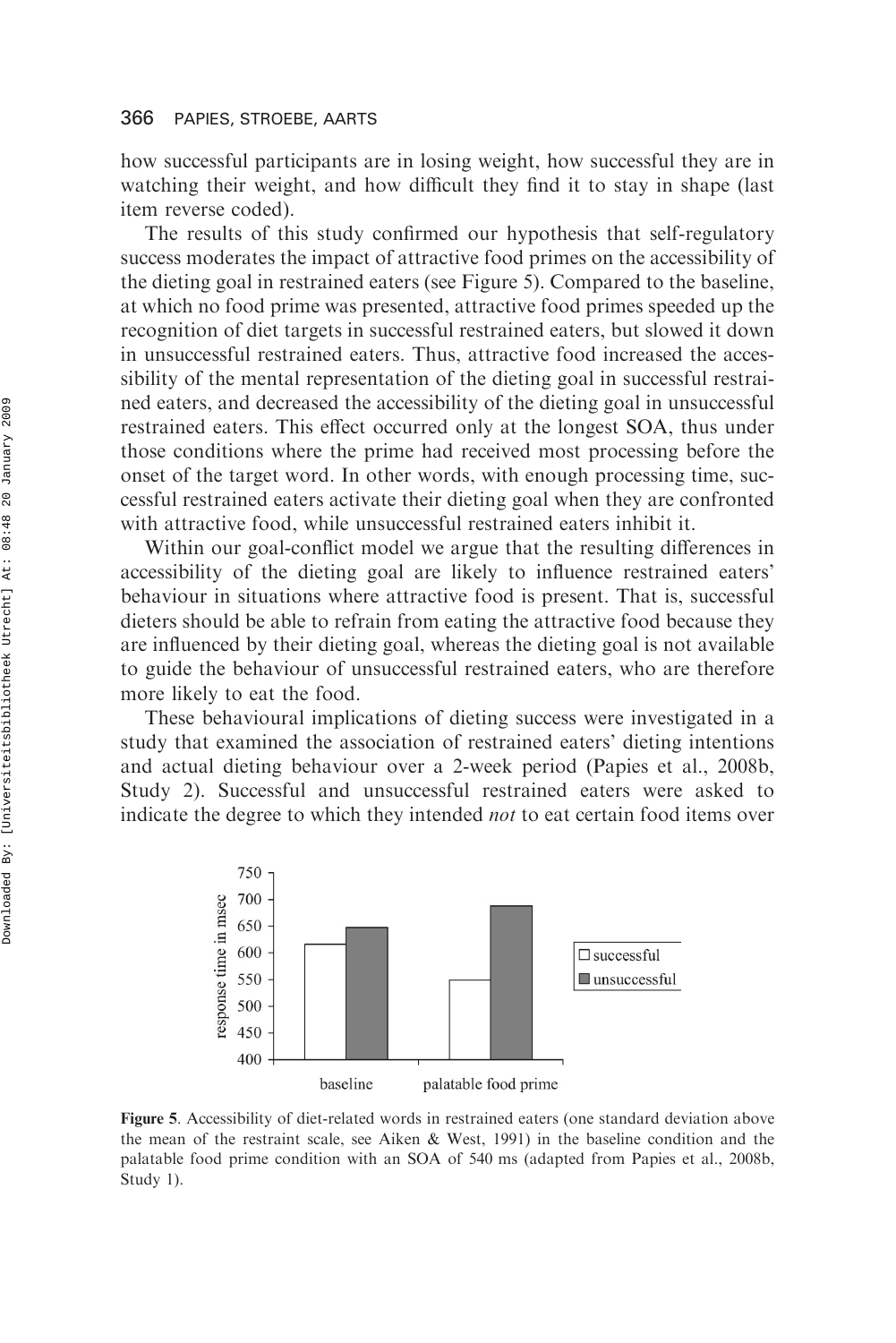the next two weeks. Two weeks later they were contacted again by email and asked to indicate on a self-report measure how often they had actually eaten these items.

The results of this correlational study confirmed our hypothesis that selfregulatory success increases the likelihood that restrained eaters act on their intentions. Regression analyses showed that among unrestrained eaters there was a main effect of intentions, such that stronger intentions not to eat certain food items were indeed associated with a lower frequency of eating them. However, among restrained eaters, self-regulatory success moderated the association between intentions and behaviour. Only for successful restrained eaters was there a strong negative association between their intentions not to eat certain food items and the frequency of actually eating them, while for unsuccessful restrained eaters, intentions did not predict their actual behaviour. Thus, self-regulatory success emerged as a moderator of the intention–behaviour link in restrained eaters.

These two studies offer converging evidence that self-regulatory success is a crucial dimension in restrained eating, as it influences goal accessibility in critical situations, as well as the degree to which goal intentions are enacted over a longer period of time. With regard to the goal-conflict model of eating, these studies suggest that the conflicting relationship between the goal of eating good food and the goal of weight control might result in the inhibition of the dieting goal, especially in the case of unsuccessful restrained eaters. This raises the interesting question of what the mechanism is that makes one group of restrained eaters successful (see also Aarts, 2007). Research on nonconscious goal pursuit suggests that goals that have repeatedly been pursued in response to certain situational cues can eventually be triggered automatically by the perception of these cues, because strong associations have developed between such cues and the goal representations (Bargh, 1990). Based on this reasoning, we suggest that successful restrained eaters have learned to associate the dieting goal with attractive food cues because they have repeatedly pursued this goal when they were confronted with food temptations (cf. Fishbach et al., 2003). These strengthened associations are reflected in the increased accessibility of the dieting goal after food primes. Thus, while this group of restrained eaters might also have a goal-conflict between the goal of eating good food and the goal of weight control, they have learned to resolve the conflict in favour of the dieting goal, which makes long-term dieting success more likely.

#### Summary

The goal-conflict model has been developed to explain restrained eaters' failures in eating regulation when they are confronted with attractive food cues. We presented a series of studies that tested hypotheses derived from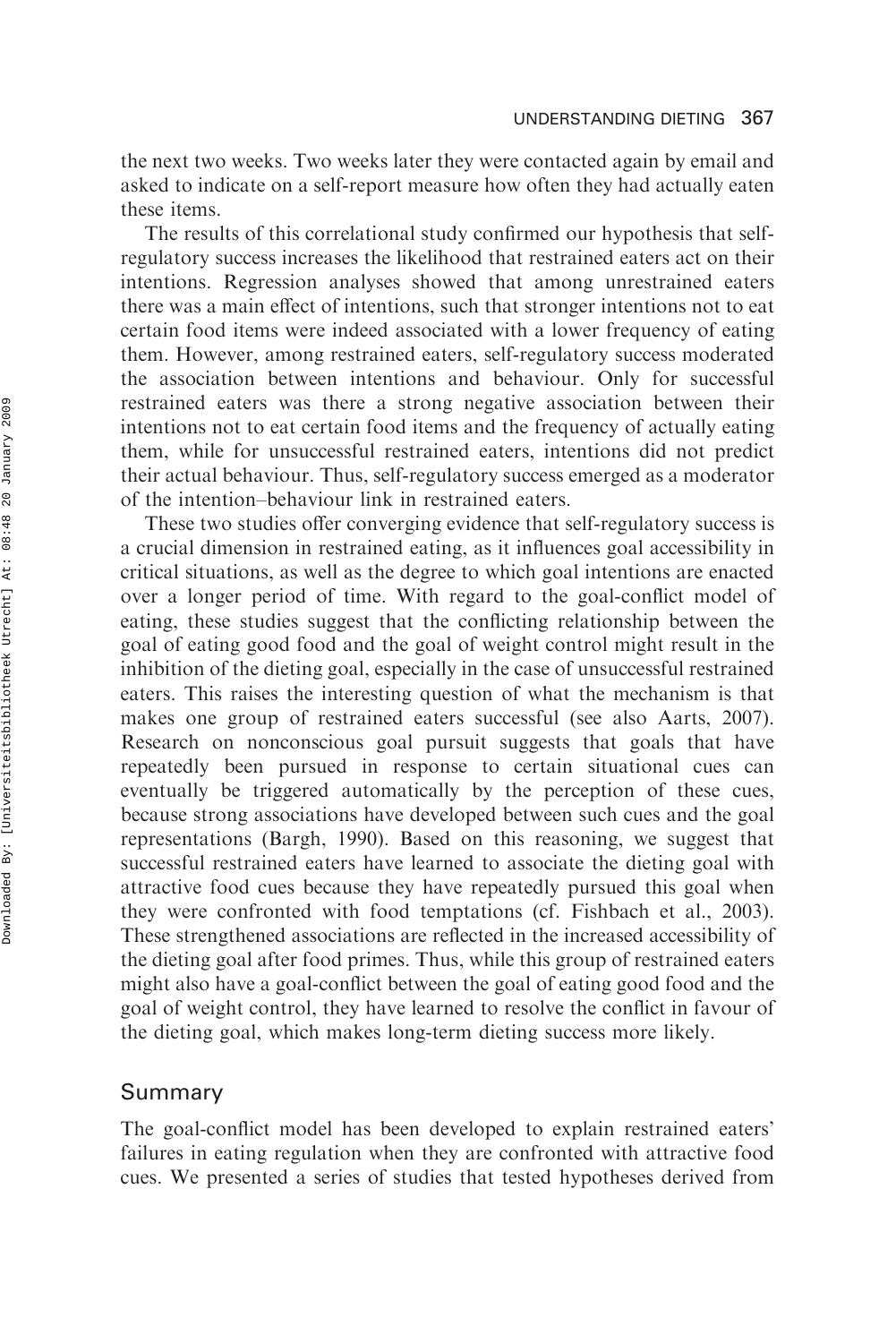this model and provided evidence for its central tenets. We showed that restrained eaters spontaneously think about palatable food in hedonic terms, and inhibit the representation of their dieting goal when they are confronted with palatable food. The resulting hedonic motivation towards food was found to guide restrained eaters' visual attention towards palatable food that they liked, but not when the dieting goal was subtly made salient. Together, these sets of studies provided evidence for the conflicting relationship between restrained eaters' goals with respect to food: eating good food, and controlling their weight. Another set of studies extended these conclusions by showing that there is a group of restrained eaters who qualify themselves as successful, and indeed follow up on their dieting intentions. In line with research by Fishbach and colleagues (2003), we found that these successful restrained eaters activate their dieting goal, instead of inhibiting it, when they perceive food temptations, which makes it more likely that they will refrain from eating them. The empirical studies reported here focused on examining the cognitive processes that might underlie restrained eaters' responses to attractive food and their frequent lapses of restraint. We will now discuss how the model relates to earlier accounts of these phenomena.

# THE GOAL-CONFLICT MODEL IN CONTEXT

The goal-conflict model was proposed to explain the difficulties that restrained eaters have in controlling their eating when they are confronted with attractive food. We argued that the emphasis on hedonic aspects of food and on nonconscious processes in eating regulation might add to our understanding beyond traditional approaches to this issue. We will now briefly discuss how the goal-conflict model relates to earlier theories and can help us to understand some of the unresolved issues in the domain of restrained eating.

Recently research on the regulation of eating behaviour has begun to emphasise the role of hedonic processes. It is increasingly recognised that the hedonic properties of food determine to a large part how much we eat, and that individual differences with respect to the sensitivity to the hedonic properties of food could play a role in difficulties in eating regulation (Blundell et al., 2005; Lowe & Butryn, 2007; Lowe & Levine, 2005; Mela, 2006; Yeomans et al., 2004). Our model not only anticipated this development (e.g., Stroebe, 2002), it also specifies the mental processes by which this hedonic sensitivity could be translated into behaviour. The behavioural implications of hedonic sensitivity have been demonstrated in a number of studies, in which it was found that restrained eaters react with increased salivation, cravings, and overeating to the presence of attractive food cues (Brunstrom et al., 2004; Fedoroff et al., 1997, 2003; Harvey et al.,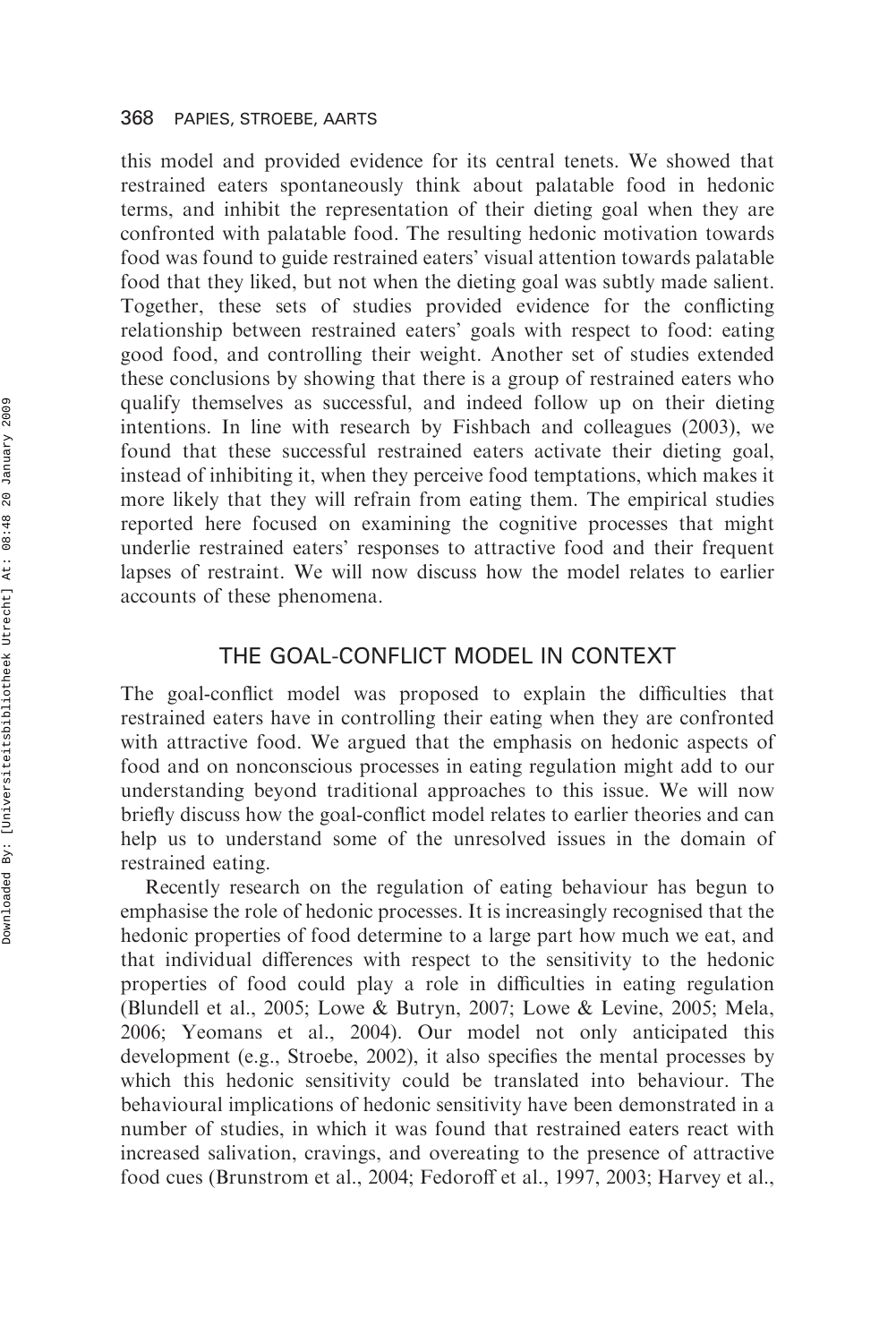2005). As our studies have shown, the perception of attractive food cues triggers hedonic thoughts in restrained eaters and leads to the inhibition of the dieting goal, so that an increased motivation to eat the attractive food (e.g., consciously experienced cravings), as well as actual overeating, become more likely.

The goal-conflict model might also be helpful in understanding the empirical findings on Schachter's externality theory (1968). Schachter suggested that the eating behaviour of obese individuals is more strongly triggered by external cues, like the sight or taste of food, than is the eating of normal-weight people. In support of this theory, when offered food that they liked, obese people were found to increase their eating, regardless of whether they were actually hungry or not (Nisbett, 1968; Schachter et al., 1968); they were found to avoid food that they did not like, such as the meals of an unattractive university meal plan (Goldman et al., 1968), and obese Jews reported less difficulty in fasting on a religious holiday when they spent more time in the synagogue, which suggests that they could fast more easily when they were not surrounded by tempting food cues (Goldman et al., 1968). All these studies indicate that obese people are more responsive to the hedonic properties of food, and that the confrontation with palatable food easily triggers them to overeat. These results bear a strong resemblance to the findings on the hedonic sensitivity of restrained eaters and, to the degree that obese people are trying to restrain their eating behaviour, both sets of findings could be based on the same processes, namely the activation of hedonic thoughts and the inhibition of the dieting goal. Therefore, contrary to the conclusions drawn by some researchers (e.g., Rodin, 1980), externality theory might actually have explanatory value for explaining instances of overeating, as long as the external food cues are hedonically relevant.

One of the central findings related to the boundary model (Herman & Polivy, 1984) is that restrained eaters do not adjust their consumption in a taste test when they have consumed a preload; the so-called disinhibition effect. As was noted above, this effect is especially pronounced when the preload is palatable, or high in calories, which we argue could serve as a proxy for palatability. In these experiments the preload might function as a palatable food cue that triggers hedonic eating in restrained eaters at the cost of their dieting goal. Thus, the preload findings fit well in the framework of the goal-conflict model. In addition, the goal-conflict model specifies the process that could underlie these effects and provides empirical evidence for it—which is especially relevant since the hypothesis of the "what-the-hell" cognitions suggested by Herman and Polivy (1984) has received no empirical support.

Further research on disinhibition phenomena has suggested that the limited availability of resources for self-regulation in restrained eaters makes it more likely that their eating behaviour will be guided by the hedonic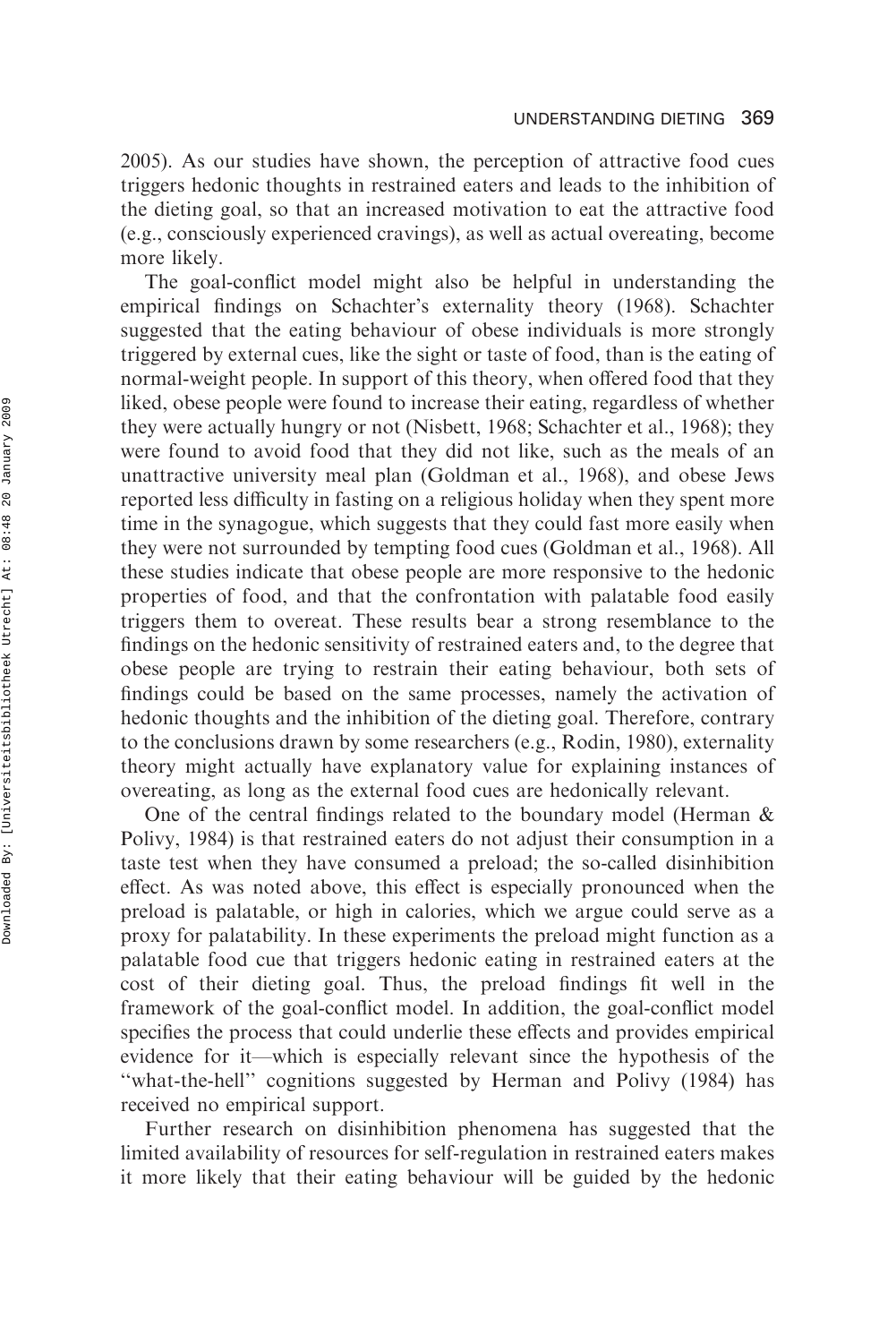aspects of the presented food. This conclusion fits well with our model, which assumes that the hedonic aspects of food are especially relevant for restrained eaters. As the pursuit of the dieting goal might be a more controlled process and thus require more cognitive resources than the goal of enjoying good food, the cognitive load might interfere strongly with the pursuit of this goal and lead to overeating when attractive food is presented.

This argument is also in line with the reflective-impulsive model of Strack and Deutsch (2004) which proposes that reflective decisions, such as not to eat a certain food in order to diet, require more cognitive capacity than the pursuit of more impulsive goals, such as giving in to food temptations, and are therefore more easily disrupted (cf. Hofmann, Rauch, & Gawronski, 2007). Indeed, although we have so far treated the hedonic eating goal and the weight control goal of restrained eaters as goals of equal status, we do acknowledge that this might be an undue simplification of the matter. The hedonic goal of eating good food naturally has the advantage of being triggered more frequently by cues in the environment, and it can be reached easily by reacting to the hedonic cognitions elicited by the stimulus and giving in to the temptation of eating it. The goal of weight control, on the other hand, requires a longer time-frame and can only be reached by repeatedly and consistently performing goal-directed behaviours. addition, these behaviours are different from the behaviours that serve the eating goal, as weight control often requires one *not* to eat something.

However, the mechanisms of restrained eaters' self-regulatory conflict that we demonstrated—for example, the finding that restrained eaters' hedonic thoughts guide their visual attention unless offset by the dieting goal—indicate that both goals do have comparable influence on the nonconscious cognitive processes underlying the regulation of eating behaviour. Nonetheless, examining the implications of a possible asymmetry between the two eating-related goals of restrained eaters might be a fruitful issue for further research.

The goal-conflict model can also help us to better understand the mixed findings on the relationship between food cravings and restrained eating. Recall that in this domain some studies reported that dieters experience food cravings more often than non-dieters do, while other studies report no such association. We argue that food cravings are especially likely to occur when a restrained eater is confronted with palatable food, rather than as a continuous experience, because palatable food cues will trigger a hedonic orientation towards food and inhibit the dieting goal. In fact, food cravings might be the conscious experience of exactly this state, namely the strong motivation to consume a certain palatable food at the cost of one's dieting goal. In support of this reasoning, we reported the occurrence of nonconscious processes that resemble food cravings in their focus on the attractive aspects of food—the activation of hedonic thoughts about food,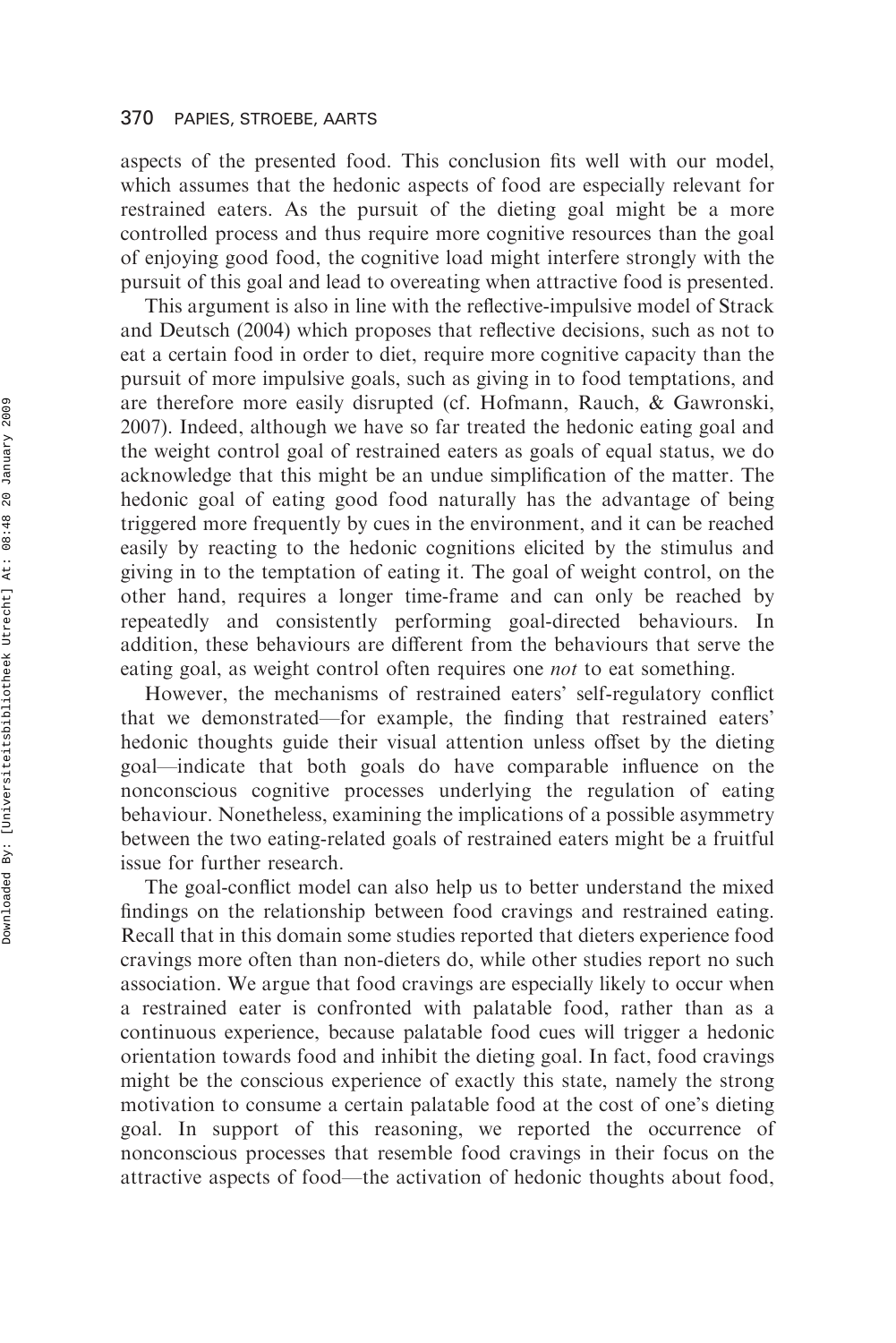and the bias in visual attention for preferred food items. Both of these processes were activated by the perception of palatable food items, and we argue that this is the crucial trigger of such hedonic processes in restrained eaters. Thus, researchers might be more likely to find a relation between restraint and explicit measure of cravings when these are assessed during the confrontation with palatable food, or when participants are asked whether they experience cravings in situations where they are confronted with attractive food. The methods used in our studies have the added value of assessing hedonic processes in eating without the conscious awareness of the participants, so that they are less susceptible to demand characteristics than are traditional measures of cravings.

In sum, the goal-conflict model specifies the psychological processes underlying chronic dieters' responses to food cues and can explain previous findings in this research area, such as externality findings, the disinhibition effect, and experiences of food cravings. However, the question remains as to why some individuals are burdened with such a goal-conflict in regard to food, whereas others are not. A possible answer might be found in research on individual differences in personality, which shows that individuals reliably differ in their sensitivity to rewarding stimuli, which is grounded in neurobiological structures involving dopamine activity (Gray, 1991). Differences in sensitivity to signals of reward have been suggested to underlie the personality characteristics of extraversion and impulsivity (Depue & Collins, 1999), and indeed, overweight and restrained eating have been found to be associated with impulsivity on a variety of measures (Nederkoorn, Braet, Van Eijs, Tanghe, & Jansen, 2006a; Nederkoorn, Smulders, Havermans, Roefs, & Jansen, 2006b; Nederkoorn, Van Eijs, & Jansen, 2004). The increased sensitivity to the hedonic aspects of palatable food (e.g., Lowe & Butryn, 2007; Yeomans et al., 2004) might be considered as one specific manifestation of this generally increased sensitivity to reward. We suggest that such neurobiological differences underlying more general personality characteristics could also play a role in the development of eating restraint and thus in the conflict between the goal of eating good food and the goal of weight control.

In an environment where palatable, hedonically relevant food is easily available, increased sensitivity to rewarding stimuli and to palatable food could lead to the overconsumption of palatable, high-calorie food, and eventually to weight gain. However, our society favours a rather slim physique, so that many individuals who have gained some amount of body weight sooner or later adopt a weight control goal. In a sample of our own participants, for example, the correlation between body mass index and restraint was  $r = .45$ ,  $p < .01$  (Papies et al., 2008b). In this way, individuals who are highly sensitive to reward could eventually become restrained eaters, with the associated conflict between the goal of eating good food,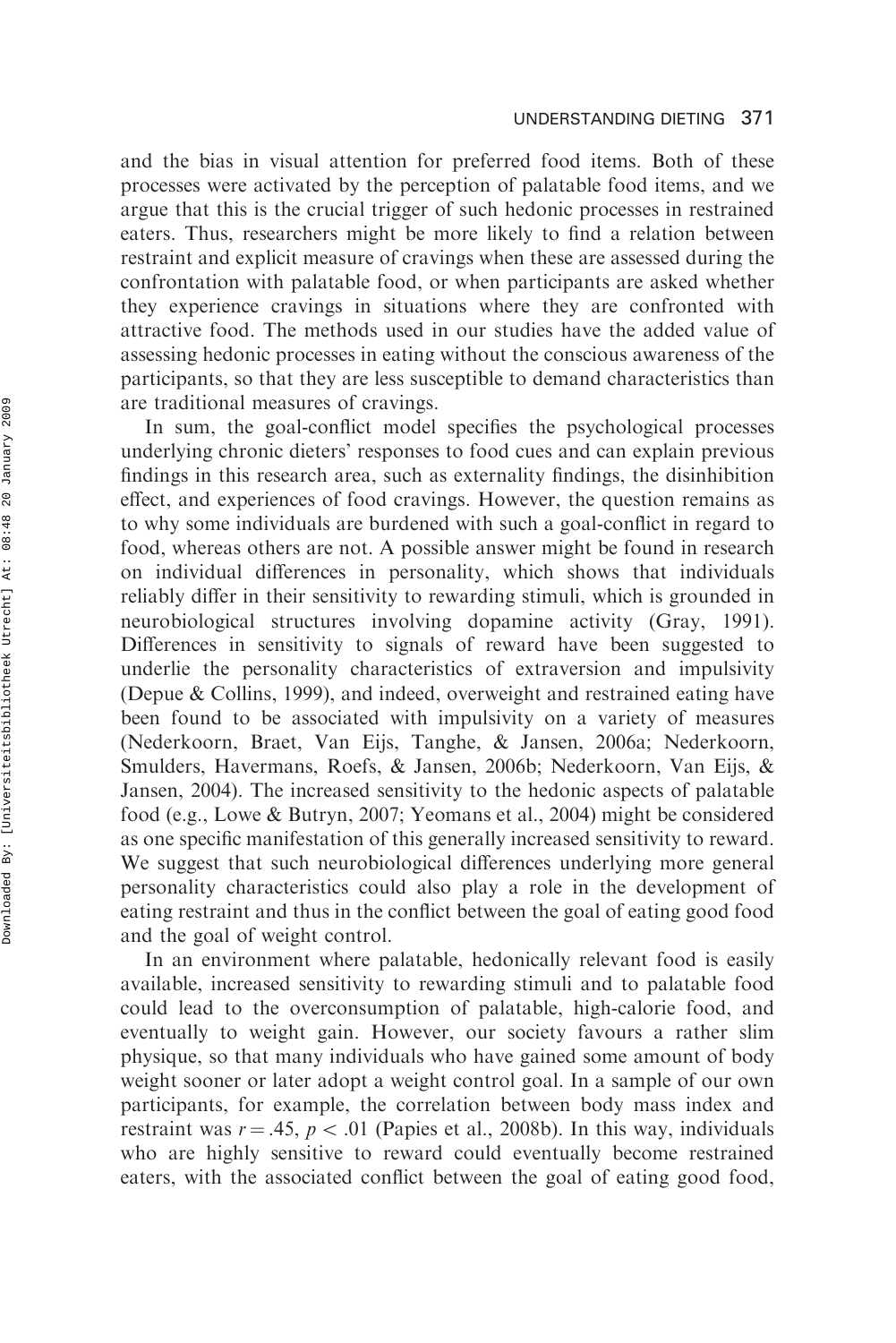which results from the increased hedonic sensitivity, and the goal of weight control, which is the result of repeatedly succumbing to the hedonic aspects of high-calorie, palatable food. The processes outlined in the present chapter give an indication of the difficulties for self-regulation once such a goalconflict has developed.

# FUTURE RESEARCH

In the present chapter we have laid out a goal-conflict model to explain the processes of self-regulation in the domain of dieting behaviour from a perspective of nonconscious goal pursuit. Due to this conceptualisation, we would like to argue that examining the processes that characterise the goalconflict of restrained eaters is also highly relevant to understanding selfregulatory processes in other domains of goal pursuit.

For example, goals such as saving money, academic success, or a happy marriage often require that we resist attractive temptations such as shopping sprees, socialising with colleagues during working hours, or having extramarital relationships. When confronted with an attractive temptation that interferes with the pursuit of a long-term goal, focusing on the rewarding properties of the temptation and allocating heightened visual attention to temptation-related cues makes it more likely that one will give in to the temptation (cf. Mischel et al., 1996). On the other hand, when one is able to think actively about the long-term goal that the temptation would interfere with, successful pursuit of this goal is more likely to emerge (cf. Fishbach et al., 2003). Thus, avoiding tempting situations, or actively keeping the long-term goal in mind or devising subtle reminders of one's goals, might prevent attractive temptations from leading us astray from our long-term goals, in the domain of dieting as well as in other domains where selfregulation is needed. Hence, future research on the goal-conflict of dieters can also be informative for understanding self-regulation more generally. We will now briefly sketch a few research priorities that we feel might be particularly instructive for this area.

First of all, it might be particularly interesting to identify more closely the factors that make some individuals more susceptible to a variety temptations than others. As mentioned earlier, individual differences in the sensitivity of the dopamine-based reward system might play a role in this susceptibility. These might be reflected in increased scores on the personality inventories measuring extraversion and impulsivity (Depue & Collins, 1999), and on scales measuring the sensitivity to reward more directly (e.g., Sensitivity to Punishment and Sensitivity to Reward Questionnaire; Torrubia, Avila, Molto, & Caseras, 2001).

Related to this issue is the potentially even more pressing question of how self-regulatory success can be attained for restrained eaters. Certainly, our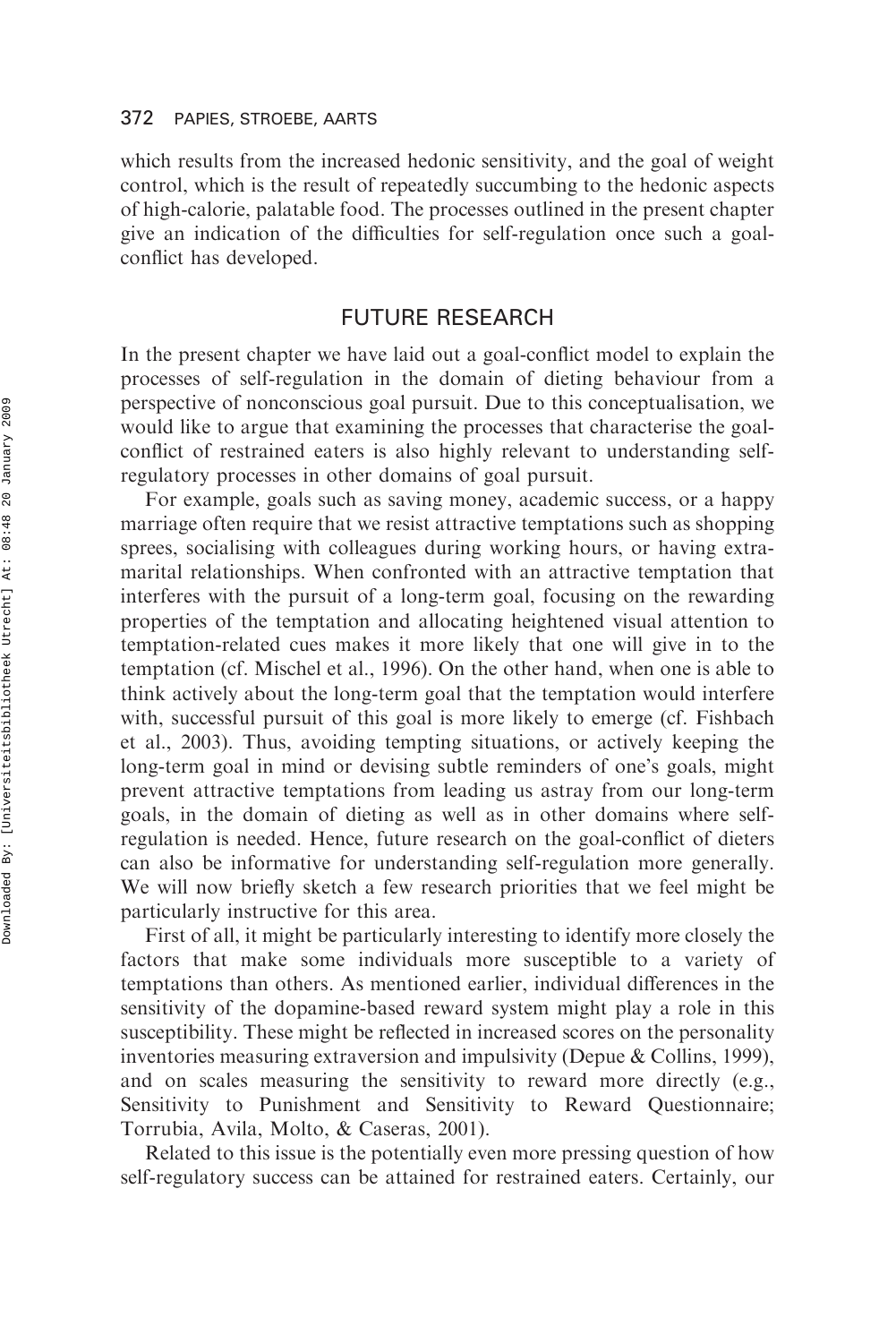research programme showed that restrained eaters differ in their levels of self-regulatory success in dieting, and that there are restrained eaters who are indeed able to translate their dieting intentions into behaviour. The activation of the dieting goal in response to attractive food temptations seemed to play a crucial role in this process. But how do some restrained eaters manage to access and maintain their dieting goal in such situations, when others tend to inhibit it? We suggest that it might be moderated by the initial preparation of how to successfully pursue the dieting goal in a situation where attractive food is present that can put a restrained eater on the path to success (Fishbach et al., 2003; Papies et al., 2008b). By repeatedly activating the dieting goal in response to a hedonically relevant food, and then actually pursuing this goal by not eating the food, the association between hedonic thoughts about food and the goal of eating it will be weakened, and at the same time the association between hedonic thoughts and the dieting goal will be strengthened (Bargh, 1990).

Attaining self-regulatory success by thus replacing an existing association with a new, more beneficial one, requires the dieter to repeatedly substitute one course of action by another. Eventually, the new behaviour (i.e., dieting) will be overlearned to a sufficient degree so that it will be triggered more or less automatically by relevant environmental cues (i.e., hedonically relevant food). We propose, however, that initially this strategy requires attention on behalf of the dieter. An important goal for future research might be to lay out the most effective routes for restrained eaters to do this, for example by using planning strategies such as implementation intentions (Gollwitzer  $\&$  Brandstätter, 1997) or other mental preparations that may promote effective self-control in dieting, such as mental simulation (Taylor, Pham, Rivkin, & Armor, 1998).

Another interesting research question with implications for successful dieting concerns the degree to which the activation of hedonic thoughts in restrained eaters occurs automatically. In the studies presented here, restrained eaters activated hedonic thoughts in response to palatable food without being instructed to do so, and most likely also without being aware of this. However, we do not know whether this activation results from mere associations or from more complex information processing—thus whether it occurred in an efficient way, or whether it could, for example, be prevented by distraction or by imposing a cognitive load. If the activation of hedonic thoughts could be prevented in this way, restrained eaters might be well advised to distract themselves when in the presence of attractive food items. However, research on the effect of cognitive load on the eating behaviour of restrained eaters suggests that this might not be a good strategy, as cognitive load triggered overeating when the presented food was high in hedonic value (e.g., Boon et al., 2002). Indeed, under such conditions the eating goal might be much easier to pursue than the goal of weight control, which again points to an asymmetry between these goals, meriting further research.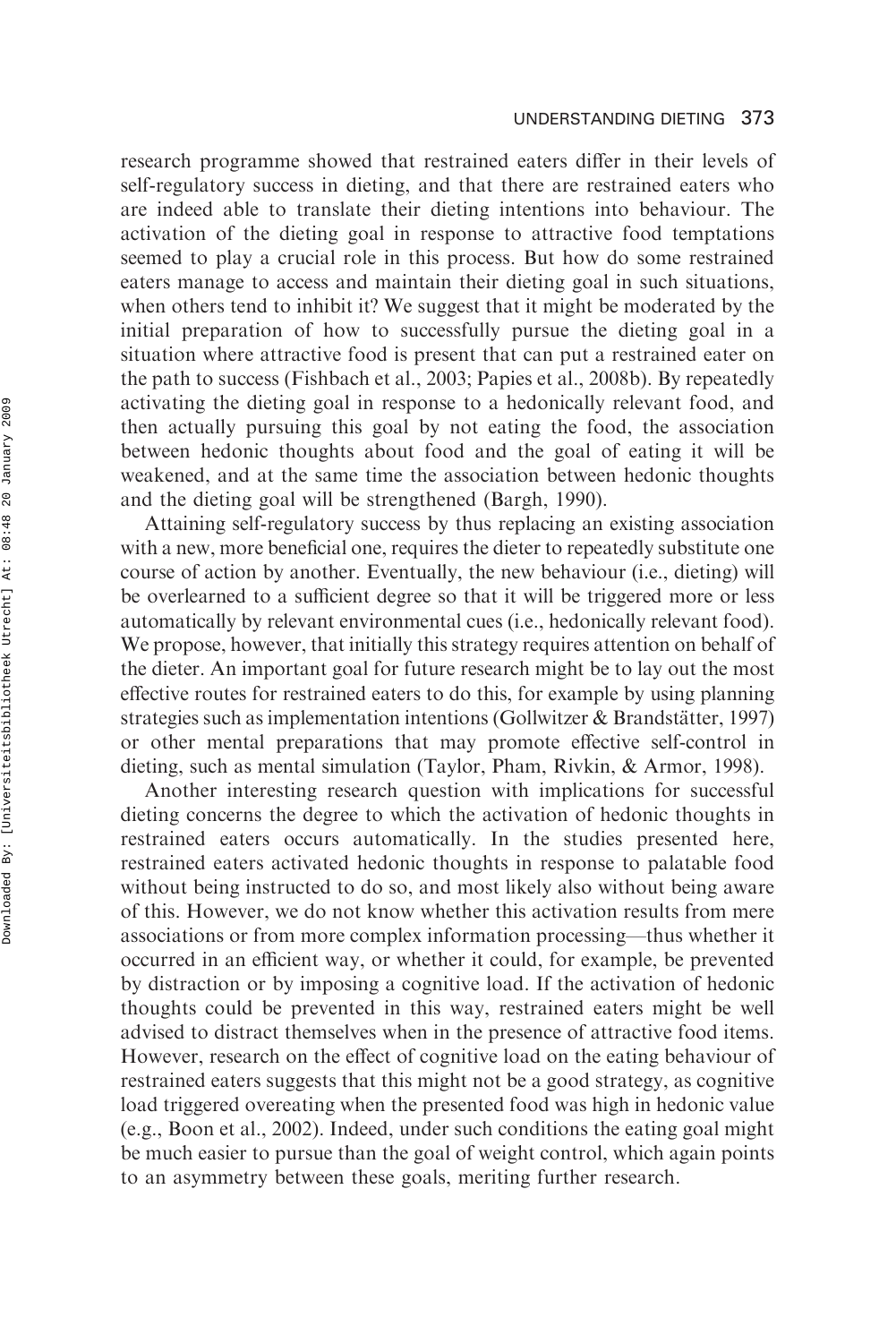There is ample evidence that exposure to attractive food cues triggers overeating in restrained eaters (e.g., Fedoroff et al., 1997, 2003). However, we have not yet examined whether this overeating is mediated by increased accessibility of hedonic thoughts about food and decreased accessibility of the dieting goal. Thus, we have not yet shown that the minute differences in the accessibility of hedonic thoughts about food or thoughts about dieting observed between restrained and unrestrained eaters as a consequence of our experimental manipulations translate into overeating in everyday life. Future research will have to demonstrate that the exposure to attractive food cues triggers actual overeating in restrained eaters, especially in those restrained eaters who are unsuccessful, and that this overeating is mediated by increased accessibility of hedonic thoughts about food and decreased accessibility of the dieting goal. In this way, the nonconscious cognitive processes examined in the present research programme could be linked directly to eating behaviour. Apart from providing further evidence for the processes laid out in the goal-conflict model, such an approach could also be helpful for developing manipulations that can change eating behaviour in the long term by influencing the relative accessibility of the eating and the dieting goal.

### CONCLUDING REMARKS

In this chapter we have presented a goal-conflict model designed to delineate the processes involved in restrained eaters' overeating. Specifically, we systematically examined the cognitive processes that might underlie restrained eaters' behaviour when they have been confronted with attractive but ''forbidden'' food. This innovative approach to the regulation of eating behaviour builds on recent research on nonconscious goal pursuit, which is still in its infancy. Therefore the application of knowledge from this domain to issues of health behaviour has only just started, and our work should be seen as an initial exploratory step towards explaining and predicting restrained eaters' behaviour from their cognitive responses to food cues. However, in our research programme we have already conducted a systematic test of hypotheses derived from the goal-conflict model. The social cognitive measures used to test our predictions allowed us to tap into restrained eaters' spontaneous reactions to food, in terms of hedonic thoughts, motivated attention, and goal accessibility, and we made a first step towards predicting restrained eaters' goal-directed behaviour. Moreover, our findings relate to goal-conflict in other domains of behaviour and can provide a starting point for examining the interplay between external temptation cues and long-term goals to identify the processes underlying goal-conflict more generally.

Our research programme on the goal-conflict of chronic dieters is thus informative for several domains of self-regulation and can help both to generate novel theoretical predictions and to identify practical implications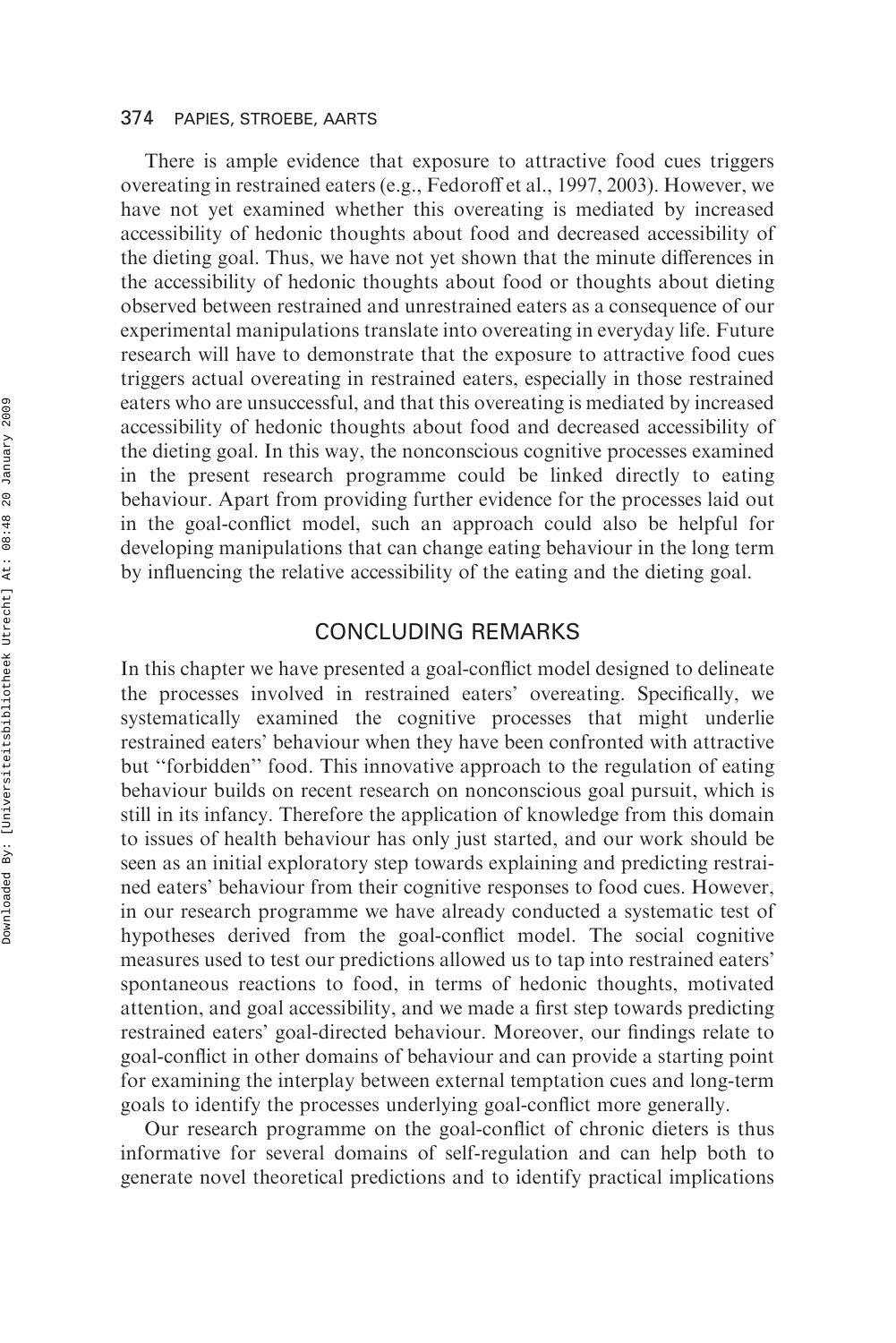for helping individuals to bolster their long-term goal against the influence of attractive temptations. The next step in research on goal-conflict should now be to relate such cognitive responses to temptation cues to actual instances of goal-directed behaviour, both inside the laboratory and outside. We believe that the goal-conflict model could serve as a useful theoretical framework for this challenging endeavour.

# **REFERENCES**

- Aarts, H. (2007). Health and goal-directed behaviour: The nonconscious regulation and motivation of goals and their pursuit. Health Psychology Review, 1, 53–82.
- Aarts, H., Custers, R., & Holland, R. W. (2007). The nonconscious cessation of goal pursuit: When goals and negative affect are coactivated. Journal of Personality and Social Psychology, 92, 165–178.
- Aarts, H., & Dijksterhuis, A. (2000). Habits as knowledge structures: Automaticity in goaldirected behaviour. Journal of Personality and Social Psychology, 78, 53–63.
- Aarts, H., Gollwitzer, P. M., & Hassin, R. R. (2004). Goal contagion: Perceiving is for pursuing. Journal of Personality and Social Psychology, 87, 23–37.
- Aiken, L. S., & West, S. G. (1991). Multiple regression: Testing and interpreting interactions. Thousand Oaks, CA: Sage Publications, Inc.
- Ajzen, I. (1991). The theory of planned behaviour. Organizational Behaviour and Human Decision Processes, 50, 179–221.
- Bargh, J. A. (1990). Auto-motives: Preconscious determinants of social interaction. In E. T. Higgins & R. M. Sorrentino (Eds.), Handbook of motivation and cognition: Foundations of social behaviour (Vol. 2, pp. 93–130). New York: Guilford Press.
- Bargh, J. A., & Chartrand, T. L. (2000). The mind in the middle: A practical guide to priming and automaticity research. In H. T. Reis (Ed.), Handbook of research methods in social and personality psychology (pp. 253–285). New York: Cambridge University Press.
- Baucom, D. H., & Aiken, P. A. (1981). Effect of depressed mood on eating among obese and nonobese dieting and nondieting persons. Journal of Personality and Social Psychology, 41, 577–585.
- Bellisle, F., & Dalix, A. M. (2001). Cognitive restraint can be offset by distraction, leading to increased meal intake in women. American Journal of Clinical Nutrition, 74, 197–200.
- Berridge, K. C. (2004). Motivation concepts in behavioural neuroscience. Physiology and Behaviour, 81, 179–209.
- Blackmore, S. (2003). Consciousness: An introduction. New York: Oxford University Press.
- Blundell, J. E., & Finlayson, G. (2004). Is susceptibility to weight gain characterised by homeostatic or hedonic risk factors for overconsumption? *Physiology & Behaviour*, 82, 21–25.
- Blundell, J. E., Stubbs, R. J., Golding, C., Croden, F., Alam, R., Whybrow, S., et al. (2005). Resistance and susceptibility to weight gain: Individual variability in response to a high-fat diet. Physiology & Behaviour, 86, 614-622.
- Bobroff, E. M., & Kissileff, H. R. (1986). Effects of changes in palatability on food intake and the cumulative food intake curve in man. Appetite, 7, 85–96.
- Boon, B., Stroebe, W., Schut, H., & Ijntema, R. (2002). Ironic processes in the eating behaviour of restrained eaters. British Journal of Health Psychology, 7, 1–10.
- Boon, B., Stroebe, W., Schut, H., & Jansen, A. (1998). Food for thought: Cognitive regulation of food intake. British Journal of Health Psychology, 3, 27–40.
- Bruch, H. (1961). Transformation of oral impulses in eating disorders: A conceptual approach. Psychiatric Quarterly, 35, 458–481.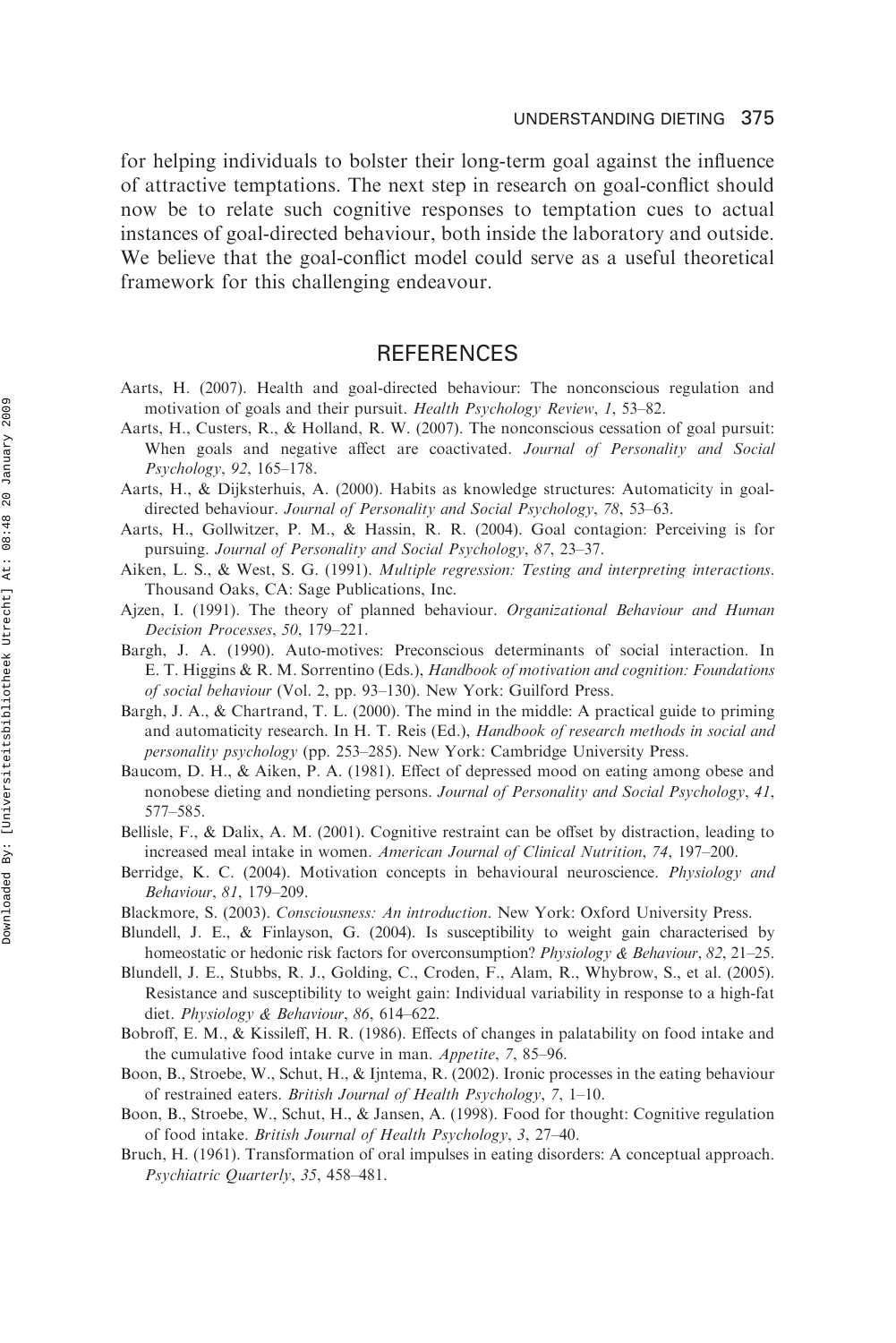- Brunstrom, J. M. (2004). Does dietary learning occur outside awareness? Consciousness and Cognition: An International Journal, 13, 453–470.
- Brunstrom, J. M., Yates, H. M., & Witcomb, G. L. (2004). Dietary restraint and heightened reactivity to food. Physiology and Behaviour, 81, 85–90.
- Burton, P., Smit, H. J., & Lightowler, H. J. (2007). The influence of restrained and external eating patterns on overeating. Appetite, 49, 191–197.
- Cepeda-Benito, A., Gleaves, D. H., Williams, T. L., & Erath, S. A. (2000). The development and validation of the State and Trait Food-Cravings Questionnaires. Behaviour Therapy, 31, 151–173.
- Custers, R., & Aarts, H. (2005a). Beyond priming effects: The role of positive affect and discrepancies in implicit processes of motivation and goal pursuit. In W. Stroebe & M. Hewstone (Eds.), European review of social psychology (Vol. 16, pp. 257–300). Hove, UK: Psychology Press.
- Custers, R., & Aarts, H. (2005b). Positive affect as implicit motivator: On the nonconscious operation of behavioural goals. Journal of Personality and Social Psychology, 89, 129–142.
- Custers, R., & Aarts, H. (2007a). Goal-discrepant situations prime goal-directed actions if goals are temporarily or chronically accessible. Personality and Social Psychology Bulletin, 33, 623–633.
- Custers, R., & Aarts, H. (2007b). In search of the nonconscious sources of goal pursuit: Accessibility and positive affective valence of the goal state. Journal of Experimental Social Psychology, 43, 312–318.
- Danner, U. N., Aarts, H., & De Vries, N. K. (2007). Habit formation and multiple means to goal attainment: Repeated retrieval of target means causes inhibited access to competitors. Personality and Social Psychology Bulletin, 10, 1367–1379.
- De Houwer, J., & De Bruycker, E. (2007). Implicit attitudes towards meat and vegetables in vegetarians and nonvegetarians. International Journal of Psychology, 42, 158–165.
- Depue, R. A., & Collins, P. F. (1999). Neurobiology of the structure of personality: Dopamine, facilitation of incentive motivation, and extraversion. Behavioral & Brain Sciences, 22, 491–569.
- Eertmans, A., Baeyens, F., & van den Bergh, O. (2001). Food likes and their relative importance in human eating behaviour: Review and preliminary suggestions for health promotion. Health Education Research, 16, 443–456.
- Ehrman, R. N., Robbins, S. J., Bromwell, M. A., Lankford, M. E., Monterosso, J. R., & O'Brien, C. P. (2002). Comparing attentional bias to smoking cues in current smokers, former smokers, and non-smokers using a dot-probe task. Drug and Alcohol Dependence, 67, 185–191.
- Elfhag, K., & Rossner, S. (2005). Who succeeds in maintaining weight loss? A conceptual review of factors associated with weight loss maintenance and weight regain. Obesity Reviews, 6, 67–85.
- Fazio, R. H., Jackson, J. R., Dunton, B. C., & Williams, C. J. (1995). Variability in automatic activation as an unobtrusive measure of racial attitudes: A bona fide pipeline? Journal of Personality and Social Psychology, 69, 1013–1027.
- Fazio, R. H., & Olson, M. A. (2003). Implicit measures in social cognition research: Their meaning and uses. Annual Review of Psychology, 54, 297–327.
- Fedoroff, I. C., Polivy, J., & Herman, C. P. (1997). The effect of pre-exposure to food cues on the eating behaviour of restrained and unrestrained eaters. Appetite, 28, 33–47.
- Fedoroff, I. C., Polivy, J., & Herman, C. P. (2003). The specificity of restrained versus unrestrained eaters' responses to food cues: General desire to eat, or craving for the cued food? Appetite, 41, 7–13.
- Ferguson, M. J. (2007). On the automatic evaluation of end-states. Journal of Personality and Social Psychology, 92, 596-611.
- Ferguson, M. J., & Bargh, J. A. (2004). Liking is for doing: The effects of goal pursuit on automatic evaluation. Journal of Personality and Social Psychology, 87, 557–572.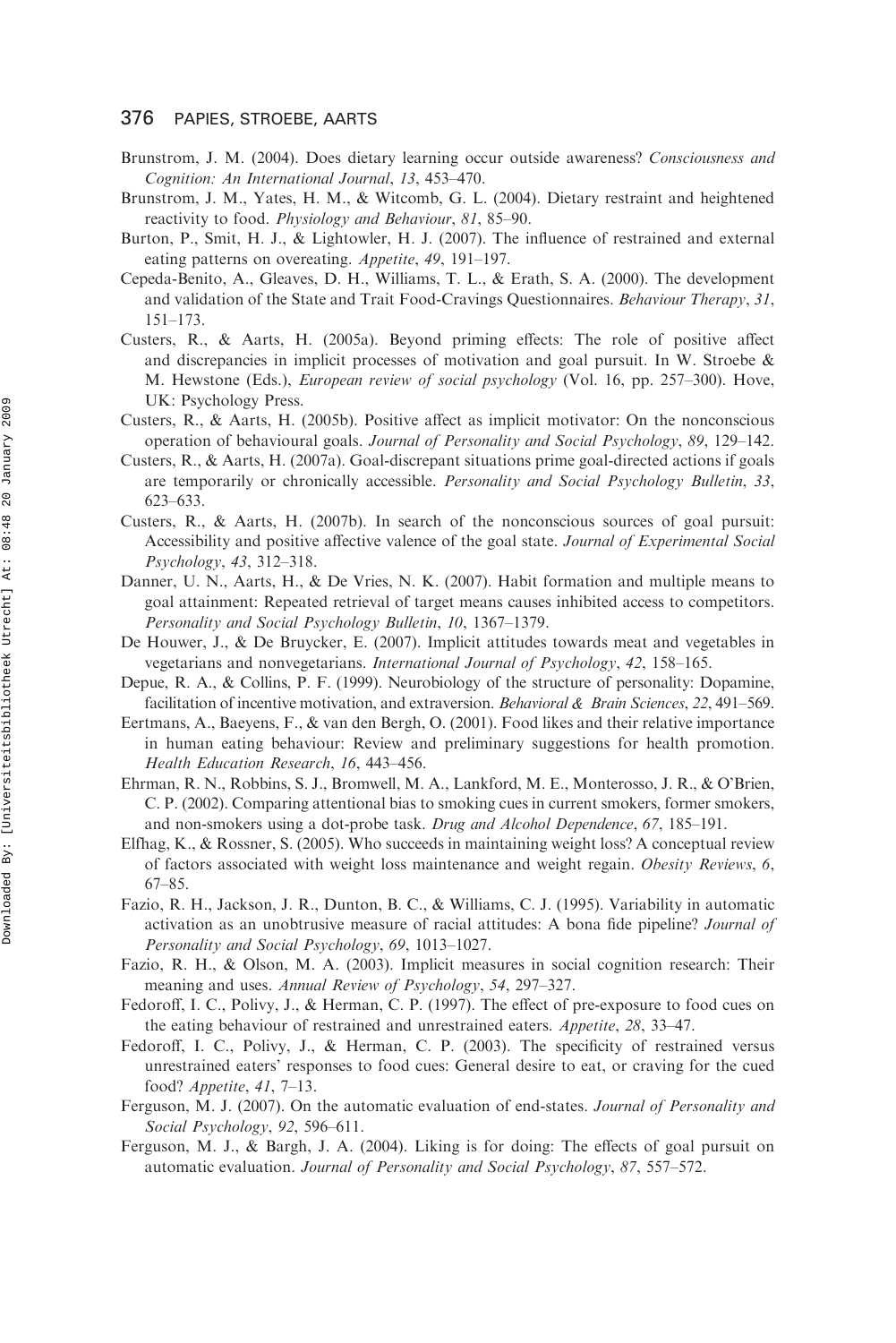- Field, M., Mogg, K., & Bradley, B. P. (2004). Cognitive bias and drug craving in recreational cannabis users. Drug and Alcohol Dependence, 74, 105–111.
- Finlayson, G., King, N., & Blundell, J. E. (2007). Is it possible to dissociate 'liking' and 'wanting' for foods in humans? A novel experimental procedure. Physiology & Behaviour, 90, 36–42.
- Finlayson, G., King, N., & Blundell, J. (2008). The role of implicit wanting in relation to explicit liking and wanting for food: Implications for appetite control. Appetite, 50, 120–127.
- Fishbach, A., Friedman, R. S., & Kruglanski, A. W. (2003). Leading us not unto temptation: Momentary allurements elicit overriding goal activation. Journal of Personality and Social Psychology, 84, 296–309.
- Fishbein, M., & Ajzen, I. (1975). Belief, attitude, intention and behaviour: An introduction to theory and research. Reading, MA: Addison-Wesley.
- Flegal, K. M. (2005). Epidemiologic aspects of overweight and obesity in the United States. Physiology & Behaviour, 86, 599-602.
- Franken, I. H. A. (2003). Drug craving and addiction: Integrating psychological and neuropsychopharmacological approaches. Progress in Neuro-Psychopharmacology and Biological Psychiatry, 27, 563–579.
- Franken, I. H. A., & Muris, P. (2005). Individual differences in reward sensitivity are related to food craving and relative body weight in healthy women. Appetite, 45, 198–201.
- Fry, J., & Finlyey, W. (2005). The prevalence and costs of obesity in the EU. Proceedings of the Nutrition Society, 64, 359–362.
- Gendall, K. A., Sullivan, P. F., Joyce, P. R., Fear, J. L., & Bulik, C. M. (1997). Psychopathology and personality of young women who experience food cravings. Addictive Behaviours, 22, 545–555.
- Goldman, R., Jaffa, M., & Schachter, S. (1968). Yom Kippur, Air France, dormitory food, and the eating behaviour of obese and normal persons. Journal of Personality and Social Psychology, 10, 117–123.
- Gollwitzer, P. M., & Brandstätter, V. (1997). Implementation intentions and effective goal pursuit. Journal of Personality and Social Psychology, 73, 186–199.
- Gorman, B. S., & Allison, D. B. (1995). Measures of restrained eating. In D. B. Allison (Ed.), Handbook of assessment methods for eating behaviours and weight related problems: Measures, theory, and research (pp. 149–184). Thousand Oaks, CA: Sage Publications, Inc.
- Gray, J. R. (1991). Neural systems, emotion and personality. In J. Madden (Ed.), Neurobiology of learning, emotion and affect (pp. 273–306). New York: Raven Press.
- Greeno, C. G., & Wing, R. R. (1994). Stress-induced eating. Psychological Bulletin, 115, 444–464.
- Harvey, K., Kemps, E., & Tiggemann, M. (2005). The nature of imagery processes underlying food cravings. British Journal of Health Psychology, 10, 49–56.
- Hassin, R. R., Aarts, H., & Ferguson, M. J. (2005). Automatic goal inferences. Journal of Experimental Social Psychology, 41, 129–140.
- Heatherton, T. F., Herman, C. P., & Polivy, J. (1991). Effects of physical threat and ego threat on eating behaviour. Journal of Personality and Social Psychology, 60, 138–143.
- Heatherton, T. F., Herman, C. P., Polivy, J., King, G. A., & McGree, S. T. (1988). The (mis)measurement of restraint: An analysis of conceptual and psychometric issues. Journal of Abnormal Psychology, 97, 19–28.
- Hedley, A. A., Odgen, C. L., Johnson, C. L., Carroll, M. D., Curtin, L. R., & Flegal, K. M. (2004). Prevalence of overweight and obesity among US children, adolescents, and adults, 1999–2002. Journal of the American Medical Association, 291, 2847–2850.
- Herman, C. P., & Mack, D. (1975). Restrained and unrestrained eating. Journal of Personality, 43, 647–660.
- Herman, C. P., & Polivy, J. (1980). Restrained eating. In A. J. Stunkard (Ed.), Obesity (pp. 208–225). Philadelphia: Saunders.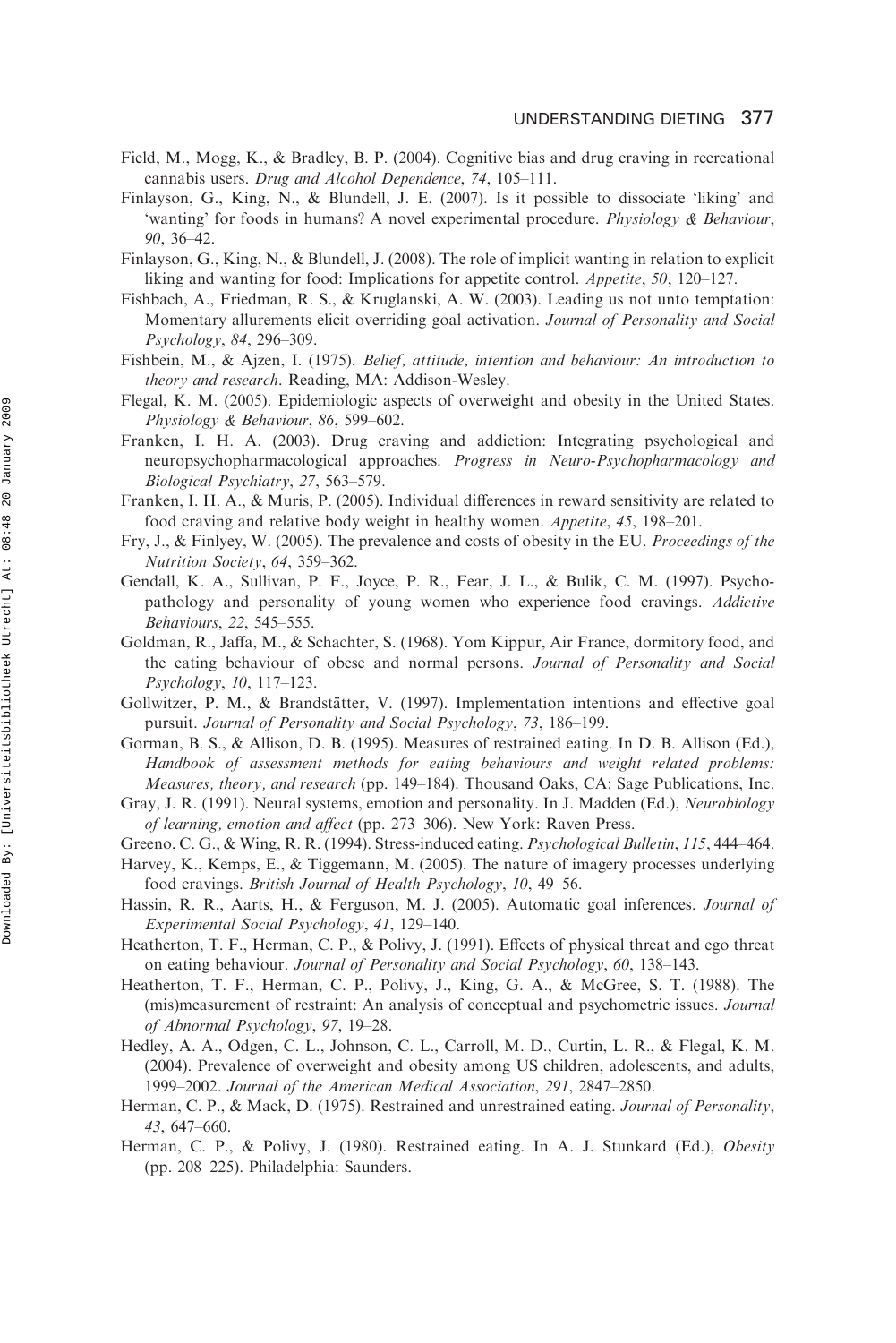- Herman, C. P., & Polivy, J. (1984). A boundary model for the regulation of eating. In A. J. Stunkard & E. Stellar (Eds.), Eating and its disorders (pp. 141–156). New York: Raven Press.
- Herman, C. P., Polivy, J., & Esses, V. M. (1987a). The illusion of counter-regulation. Appetite, 9, 161–169.
- Herman, C. P., Polivy, J., Lank, C. N., & Heatherton, T. F. (1987b). Anxiety, hunger, and eating behaviour. Journal of Abnormal Psychology, 96, 264–269.
- Hetherington, M. M., & Rolls, B. J. (1996). Sensory-specific satiety: Theoretical frameworks and central characteristics. In E. D. Capaldi (Ed.), Why we eat what we eat: The psychology of eating (pp. 367–290). Washington, DC: American Psychological Association.
- Hibscher, J. A., & Herman, C. P. (1977). Obesity, dieting, and the expression of ''obese'' characteristics. Journal of Comparative and Physiological Psychology, 91, 374–380.
- Hill, A. J., Weaver, C. F., & Blundell, J. E. (1991). Food craving, dietary restraint and mood. Appetite, 17, 187–197.
- Hill, J. O., & Peters, J. C. (1998). Environmental contributions to the obesity epidemic. Science, 280, 1371–1374.
- Hofmann, W., Rauch, W., & Gawronski, B. (2007). And deplete us not into temptation: Automatic attitudes, dietary restraint, and self-regulatory resources as determinants of eating behaviour. Journal of Experimental Social Psychology, 43, 497–504.
- Jansen, A., Merckelbach, H., Oosterlaan, J., Tuiten, A., & van den Hout, M. A. (1988). Cognitions and self-talk during food intake of restrained and unrestrained eaters. Behaviour Research and Therapy, 26, 393–398.
- Jansen, A., Oosterlaan, J., Merckelbach, H., & van den Hout, M. A. (1988). Nonregulation of food intake in restrained, emotional, and external eaters. Journal of Psychopathology and Behavioural Assessment, 10, 345–354.
- Jansen, A., & van den Hout, M. A. (1991). On being led into temptation: ''Counterregulation'' of dieters after smelling a ''preload''. Addictive Behaviours, 16, 247–253.
- Janz, N. K., & Becker, M. H. (1984). The Health Belief Model: A decade later. Health Education & Behaviour, 11, 1–47.
- Jeffery, R. W., Epstein, L. H., Wilson, G. T., Drewnowski, A., Stunkard, A. J., & Wing, R. R. (2000). Long-term maintenance of weight loss: Current status. Health Psychology, 19, 5–16.
- Kaplan, H. I., & Kaplan, H. S. (1957). The psychosomatic concept of obesity. Journal of Nervous and Mental Disease, 125, 181–201.
- Klajner, F., Herman, C. P., Polivy, J., & Chhabra, R. (1981). Human obesity, dieting, and anticipatory salivation to food. Physiology & Behaviour, 27, 195–198.
- Klesges, R. C., Isbell, T. R., & Klesges, L. M. (1992). Relationship between dietary restraint, energy intake, physical activity, and body weight: A prospective analysis. Journal of Abnormal Psychology, 101, 668–674.
- Knight, L. J., & Boland, F. J. (1989). Restrained eating: An experimental disentanglement of the disinhibiting variables of perceived calories and food type. Journal of Abnormal Psychology, 98, 412–420.
- Kruger, J., Galuska, D. A., Serdula, M. K., & Jones, D. A. (2004). Attempting to lose weight: Specific practices among U.S. adults. American Journal of Preventive Medicine, 26, 402–406.
- Kruglanski, A. W., Shah, J. Y., Fishbach, A., Friedman, R., Chu, W. Y., & Sleeth-Keppler, D. (2002). A theory of goal systems. In M. Zanna (Ed.), Advances in experimental social psychology (Vol. 34, pp. 331–378). San Diego, CA: Academic Press.
- Kruglanski, A. W., & Stroebe, W. (2005). The influence of beliefs and goals on attitudes. In D. Albarracin, B. T. Johnson, & M. T. Zanna (Eds.), Handbook of attitudes (pp. 323–368). Mahwah, NJ: Lawrence Erlbaum Associates Inc.
- Lang, P. J., Bradley, M. M., & Cuthbert, B. N. (1997). Motivated attention: Affect, activation, and action. In P. J. Lang, R. F. Simons, & M. T. Balaban (Eds.), Attention and orienting: Sensory and motivational processes (pp. 97–135). Mahwah, NJ: Lawrence Erlbaum Associates Inc.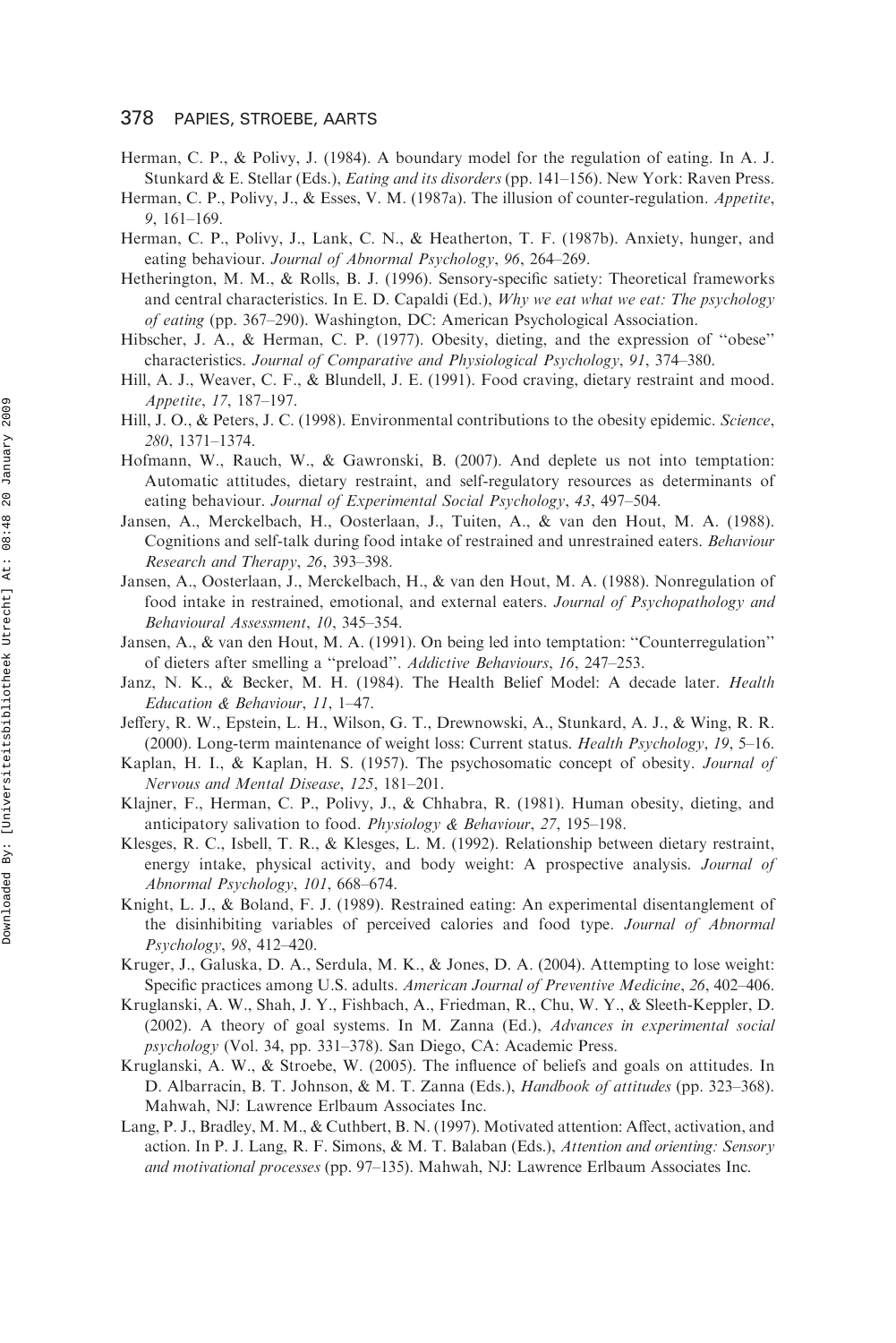- Lattimore, P., & Caswell, N. (2004). Differential effects of active and passive stress on food intake in restrained and unrestrained eaters. Appetite, 42, 167–173.
- LeGoff, D. B., & Spigelman, M. N. (1987). Salivary response to olfactory food stimuli as a function of dietary restraint and body weight. Appetite, 8, 29–35.
- Leon, G. R., & Roth, L. (1977). Obesity: Psychological causes, correlations, and speculations. Psychological Bulletin, 84, 117–139.
- Loewenstein, G. (1996). Out of control: Visceral influences on behaviour. Organizational Behaviour and Human Decision Processes, 65, 272–292.
- Long, D. L., Golding, J. M., & Graesser, A. C. (1992). A test of the on-line status of goalrelated inferences. Journal of Memory and Language, 31, 634–647.
- Lowe, M. R., Annunziato, R. A., Markowitz, J. T., Didie, E., Bellace, D. L., Riddell, L., et al. (2006). Multiple types of dieting prospectively predict weight gain during the freshman year of college. Appetite, 47, 83–90.
- Lowe, M. R., & Butryn, M. L. (2007). Hedonic hunger: A new dimension of appetite? Physiology & Behaviour, 91, 432-439.
- Lowe, M. R., & Levine, A. S. (2005). Eating motives and the controversy over dieting: Eating less than needed versus less than wanted. Obesity Research, 13, 797–806.
- Lubman, D. I., Peters, L. A., Mogg, K., Bradley, B. P., & Deakin, J. F. W. (2000). Attentional bias for drug cues in opiate dependence. Psychological Medicine, 30, 169–175.
- Macht, M. (2008). How emotions affect eating: A five-way model. *Appetite*, 50, 1–11.
- MacLeod, C., Mathews, A., & Tata, P. (1986). Attentional bias in emotional disorders. Journal of Abnormal Psychology, 95, 15–20.
- Mann, T., Tomiyama, A. J., Westling, E., Lew, A-M., Samuels, B., & Chatman, J. (2007). Medicare's search for effective obesity treatments: Diets are not the answer. American Psychologist, 62, 220–233.
- Martin, C. K., Williamson, D. A., Geiselman, P. J., Walden, H., Smeets, M., Morales, S., et al. (2005). Consistency of food intake over four eating sessions in the laboratory. Eating Behaviours, 6, 365–372.
- McKoon, G., & Ratcliff, R. (1986). Inferences about predictable events. Journal of Experimental Psychology: Learning, Memory, and Cognition, 12, 82–91.
- Mela, D. J. (2006). Eating for pleasure or just wanting to eat? Reconsidering sensory hedonic responses as a driver of obesity. Appetite, 47, 10–17.
- Mischel, W., Cantor, N., & Feldman, S. (1996). Principles of self-regulation: The nature of willpower and self-control. In E. T. Higgins & A. W. Kruglanski (Eds.), Social psychology: Handbook of basic principles (pp. 329–360). New York: Guilford Press.
- Mischel, W., Shoda, Y., & Rodriguez, M. L. (1989). Delay of gratification in children. Science, 244, 933–938.
- Mitchell, S. L., & Epstein, L. H. (1996). Changes in taste and satiety in dietary-restrained women following stress. Physiology and Behaviour, 60, 495–499.
- Mokdad, A. H., Ford, E. S., Bowman, B. A., Dietz, W. H., Vinicor, F., Bales, V. S., et al. (2003). Prevalence of obesity, diabetes, and obesity-related health risk factors, 2001. Journal of the American Medical Association, 289, 76–79.
- Muraven, M., & Baumeister, R. F. (2000). Self-regulation and depletion of limited resources: Does self-control resemble a muscle? Psychological Bulletin, 126, 247–259.
- Must, A., Spadano, J., Coakley, E. H., Field, A. E., Colditz, G., & Dietz, W. H. (1999). The disease burden associated with overweight and obesity. Journal of the American Medical Association, 282, 1523-1529.
- Nederkoorn, C., Braet, C., Van Eijs, Y., Tanghe, A., & Jansen, A. (2006a). Why obese children cannot resist food: The role of impulsivity. Eating Behaviours, 7, 315–322.
- Nederkoorn, C., Smulders, F. T. Y., Havermans, R. C., Roefs, A., & Jansen, A. (2006b). Impulsivity in obese women. Appetite, 47, 253–256.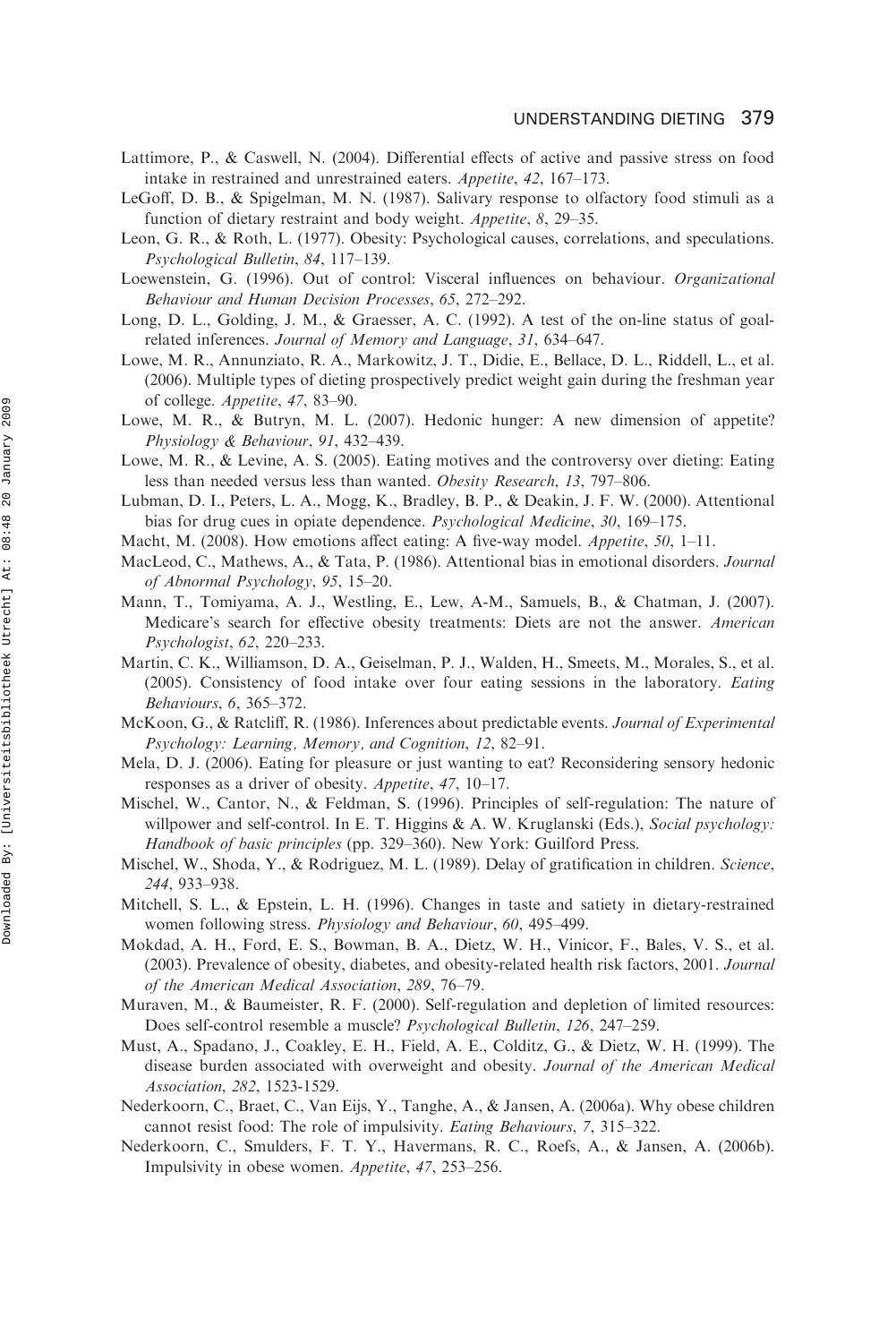- Nederkoorn, C., Van Eijs, Y., & Jansen, A. (2004). Restrained eaters act on impulse. Personality and Individual Differences, 37, 1651–1658.
- Neely, J. H. (1977). Semantic priming and retrieval from lexical memory: Roles of inhibitionless spreading activation and limited-capacity attention. Journal of Experimental Psychology: General, 106, 226–254.
- Neumark-Sztainer, D., Rock, C. L., Thornquist, M. D., Cheskin, L. J., Neuhouser, M. L., & Barnett, M. J. (2000). Weight-control behaviours among adults and adolescents: Associations with dietary intake. Preventive Medicine, 30, 381–391.
- Nijs, I. M. T., Franken, I. H. A., & Muris, P. (2007). The modified Trait and State Food-Cravings Questionnaires: Development and validation of a general index of food craving. Appetite, 49, 38–46.
- Nisbett, R. E. (1968). Taste, deprivation, and weight determinants of eating behaviour. Journal of Personality and Social Psychology, 10, 107–116.
- Nisbett, R. E., & Wilson, T. D. (1977). Telling more than we can know: Verbal reports on mental processes. Psychological Review, 84, 231–259.
- Ogden, C. L., Carroll, M. D., Curtin, L. R., McDowell, M. A., Tabak, C. J., & Flegal, K. M. (2006). Prevalence of overweight and obesity in the United States, 1999–2004. Journal of the American Medical Association, 295, 1549–1555.
- Ogden, J., & Wardle, J. (1990). Cognitive restraint and sensitivity to cues for hunger and satiety. Physiology & Behaviour, 47, 477–481.
- Ouellette, J. A., & Wood, W. (1998). Habit and intention in everyday life: The multiple processes by which past behaviour predicts future behaviour. Psychological Bulletin, 124, 54–74.
- Ouwens, M. A., van Strien, T., & van der Staak, C. P. F. (2003). Tendency toward overeating and restraint as predictors of food consumption. Appetite, 40, 291–298.
- Papies, E. K., Stroebe, W., & Aarts, H. (2007). Pleasure in the mind: Restrained eating and spontaneous hedonic thoughts about food. Journal of Experimental Social Psychology, 43, 810–817.
- Papies, E. K., Stroebe, W., & Aarts, H. (2008a). The allure of forbidden food: On the role of attention in self-regulation. Journal of Experimental Social Psychology, 44, 1283–1293.
- Papies, E. K., Stroebe, W., & Aarts, H. (2008b). Healthy cognition: Processes of self-regulatory success in restrained eating. Personality and Social Psychology Bulletin, 34, 1290-1300.
- Papies, E. K., Stroebe, W., & Aarts, H. (2008c). Implicit evaluations of food pictures. Manuscript in preparation.
- Pelchat, M. L. (1997). Food cravings in young and elderly adults. Appetite, 28, 103–113.
- Pelchat, M. L. (2002). Of human bondage: Food craving, obsession, compulsion, and addiction. Physiology and Behaviour, 76, 347–352.
- Pelchat, M. L., Johnson, A., Chan, R., Valdez, J., & Ragland, J. D. (2004). Images of desire: Food-craving activation during fMRI. NeuroImage, 23, 1486–1493.
- Pinel, J. P. J., Assanand, S., & Lehman, D. R. (2000). Hunger, eating, and ill health. American Psychologist, 55, 1105–1116.
- Pliner, P., & Mann, N. (2004). Influence of social norms and palatability on amount consumed and food choice. Appetite, 42, 227–237.
- Polivy, J. (1976). Perception of calories and regulation of intake in restrained and unrestrained subjects. Addictive Behaviours, 1, 237–243.
- Polivy, J., Coleman, J., & Herman, C. P. (2005). The effect of deprivation on food cravings and eating behaviour in restrained and unrestrained eaters. International Journal of Eating Disorders, 38, 301–309.
- Puhl, R., & Brownell, K. D. (2001). Bias, discrimination, and obesity. Obesity Research, 9, 788–805.
- Rennie, K. L., & Jebb, S. A. (2005). Prevalence of obesity in Great Britain. Obesity Reviews, 6, 11–12.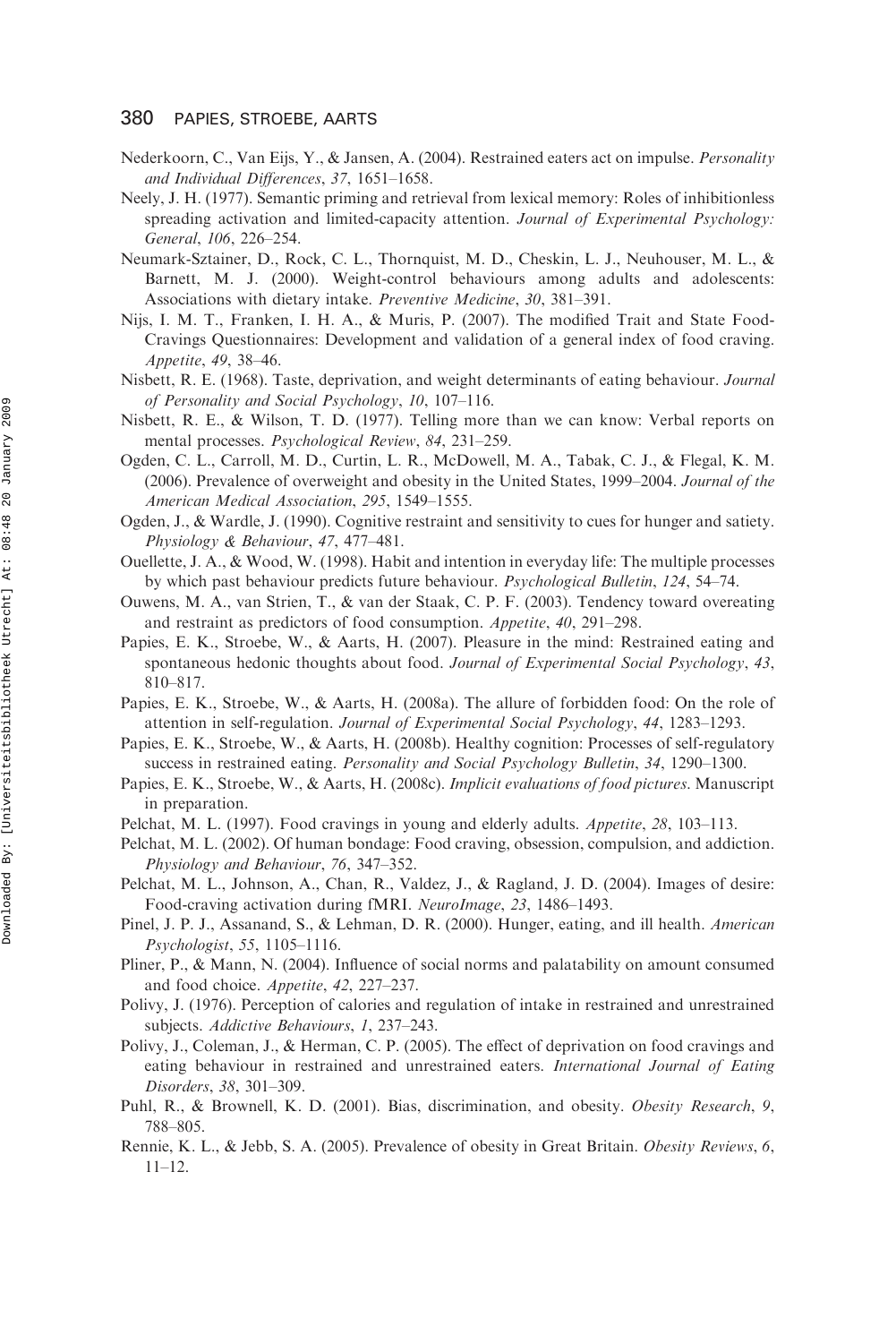- Robinson, T. E., & Berridge, K. C. (2000). The psychology and neurobiology of addiction: An incentive-sensitization view. Addiction, 95, S91–S117.
- Rodin, J. (1980). The externality theory today. In A. J. Stunkard (Ed.), Obesity (pp. 226–239). Philadelphia: Saunders.
- Rodin, J., Mancuso, J., Granger, J., & Nelbach, E. (1991). Food cravings in relation to body mass index, restraint and estradiol levels: A repeated measures study in healthy women. Appetite, 17, 177–185.
- Roefs, A., Herman, C. P., MacLeod, C. M., Smulders, F. T. Y., & Jansen, A. (2005a). At first sight: How do restrained eaters evaluate high-fat palatable foods? Appetite, 44, 103–114.
- Roefs, A., & Jansen, A. (2002). Implicit and explicit attitudes toward high-fat foods in obesity. Journal of Abnormal Psychology, 111, 517–521.
- Roefs, A., Stapert, D., Isabella, L. A. S., Wolters, G., Wojciechowski, F., & Jansen, A. (2005b). Early associations with food in anorexia nervosa patients and obese people assessed in the affective priming paradigm. Eating Behaviours, 6, 151–163.
- Rogers, P. J., & Hill, A. J. (1989). Breakdown of dietary restraint following mere exposure to food stimuli: Interrelationships between restraint, hunger, salivation, and food intake. Addictive Behaviours, 14, 387–397.
- Ruderman, A. J. (1983). The Restraint Scale: A psychometric investigation. Behaviour Research and Therapy, 21, 253–258.
- Ruderman, A. J. (1986). Dietary restraint: A theoretical and empirical review. Psychological Bulletin, 99, 247–262.
- Ruderman, A. J., & Christensen, H. (1983). Restraint theory and its applicability to overweight individuals. Journal of Abnormal Psychology, 92, 210–215.
- Schachter, S. (1968). Obesity and eating. Science, 16, 751–756.
- Schachter, S. (1971). Some extraordinary facts about obese humans and rats. American Psychologist, 26, 129–144.
- Schachter, S., Goldman, R., & Gordon, A. (1968). Effects of fear, food deprivation, and obesity on eating. Journal of Personality and Social Psychology, 10, 91–97.
- Schachter, S., & Gross, L. P. (1968). Manipulated time and eating behaviour. Journal of Personality and Social Psychology, 10, 98–106.
- Schwartz, M. B., & Brownell, K. D. (2004). Obesity and body image. Body Image, 1, 43–56.
- Seibt, B., Häfner, M., & Deutsch, R. (2007). Prepared to eat: How immediate affective and motivational responses to food cues are influenced by food deprivation. European Journal of Social Psychology, 37, 359–379.
- Shah, J. Y., Friedman, R., & Kruglanski, A. W. (2002). Forgetting all else: On the antecedents and consequences of goal shielding. Journal of Personality and Social Psychology, 83, 1261– 1280.
- Simpson, G. B., & Burgess, C. (1985). Activation and selection processes in the recognition of ambiguous words. Journal of Experimental Psychology: Human Perception and Performance, 11, 28–39.
- Spencer, J. A., & Fremouw, W. J. (1979). Binge eating as a function of restraint and weight classification. Journal of Abnormal Psychology, 88, 262–267.
- Stice, E. (1998). Prospective relation of dieting behaviours to weight change in a community sample of adolescents. Behaviour Therapy, 29, 277-297.
- Stice, E., Fisher, M., & Lowe, M. R. (2004). Are dietary restraint scales valid measures of acute dietary restriction? Unobtrusive observational data suggest not. Psychological Assessment, 16, 51–59.
- Stirling, L. J., & Yeomans, M. R. (2004). Effect of exposure to a forbidden food on eating in restrained and unrestrained women. International Journal of Eating Disorders, 35, 59–68.
- Strack, F., & Deutsch, R. (2004). Reflective and impulsive determinants of social behaviour. Personality and Social Psychology Review, 8, 220–247.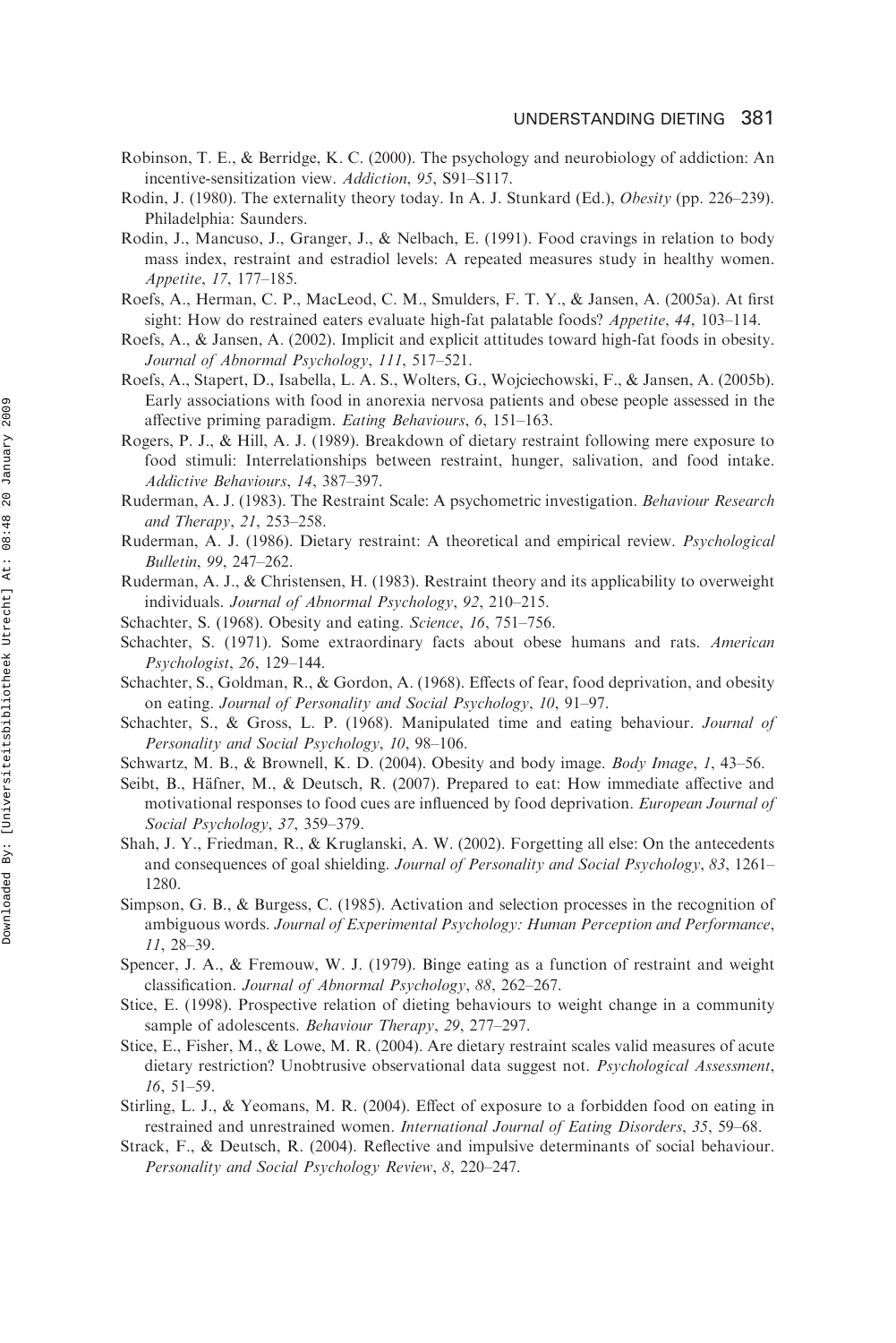- Stroebe, W. (2002). Übergewicht als Schicksal: Die kognitive Steuerung des Eßverhaltens. Psychologische Rundschau, 53, 14–22.
- Stroebe, W. (2008). Dieting, overweight, and obesity: Self-regulation in a food-rich environment. Washington, DC: American Psychological Association.
- Stroebe, W., Mensink, W., Aarts, H., Schut, H., & Kruglanski, A. W. (2008a). Why dieters fail: Testing the goal conflict model of eating. Journal of Experimental Social Psychology, 44, 26–36.
- Stroebe, W., Papies, E. K., & Aarts, H. (2008b). From homeostatic to hedonic theories of eating: Self-regulatory failure in food-rich environments. Applied Psychology: An International Review, 57, 172–193.
- Swanson, J. E., Rudman, L. A., & Greenwald, A. G. (2001). Using the Implicit Association Test to investigate attitude–behaviour consistency for stigmatised behaviour. Cognition and Emotion, 15, 207–230.
- Taylor, S. E., Pham, L. B., Rivkin, I. D., & Armor, D. A. (1998). Harnessing the imagination: Mental simulation, self-regulation, and coping. American Psychologist, 53, 429–439.
- Teachman, B. A., Gapinski, K. D., Brownell, K. D., Rawlins, M., & Jeyaram, S. (2003). Demonstrations of implicit anti-fat bias: The impact of providing causal information and evoking empathy. Health Psychology, 22, 68–78.
- Tepper, B. J. (1992). Dietary restraint and responsiveness to sensory-based food cues as measured by cephalic phase salivation and sensory specific satiety. Physiology and Behaviour, 52, 305–311.
- Tesser, A., & Martin, L. (1996). The psychology of evaluation. In E. T. Higgins & A. W. Kruglanski (Eds.), Social psychology: Handbook of basic principles (pp. 400–432). New York: Guilford Press.
- Torrubia, R., Avila, C., Molto, J., & Caseras, X. (2001). The Sensitivity to Punishment and Sensitivity to Reward Questionnaire (SPSRQ) as a measure of Gray's anxiety and impulsivity dimensions. Personality and Individual Differences, 31, 837–862.
- Townshend, J. M., & Duka, T. (2001). Attentional bias associated with alcohol cues: Differences between heavy and occasional social drinkers. Psychopharmacology, 157, 67–74.
- van Strien, T., Breteler, M. H. M., & Ouwens, M. A. (2002). Restraint Scale, its sub-scales concern for dieting and weight fluctuation. Personality and Individual Differences, 33, 791–802.
- van Strien, T., Cleven, A., & Schippers, G. (2000). Restraint, tendency toward overeating and ice cream consumption. International Journal of Eating Disorders, 28, 333–338.
- Veltkamp, M., Aarts, H., & Custers, R. (2008). Perception in the service of goal pursuit: Motivation to attain goals enhances the perceived size of goal-instrumental objects. Social Cognition, 26, 720–736.
- Vohs, K. D., & Heatherton, T. F. (2000). Self-regulatory failure: A resource-depletion approach. Psychological Science, 11, 249–254.
- Volkow, N. D., & Wise, R. A. (2005). How can drug addiction help us understand obesity? Nature Neuroscience, 8, 555–560.
- Wadden, T. A., Brownell, K. D., & Foster, G. D. (2002). Obesity: Responding to the global epidemic. Journal of Consulting and Clinical Psychology, 70, 510–525.
- Ward, A., & Mann, T. (2000). Don't mind if I do: Disinhibited eating under cognitive load. Journal of Personality and Social Psychology, 78, 753–763.
- Wegner, D. M. (2002). The illusion of conscious will. Cambridge, MA: MIT press.
- Weingarten, H. P., & Elston, D. (1990). The phenomenology of food cravings. Appetite, 15, 231–246.
- Weingarten, H. P., & Elston, D. (1991). Food cravings in a college population. Appetite, 17, 167–175.
- Westenhoefer, J., Broeckmann, P., Munch, A. K., & Pudel, V. (1994). Cognitive control of eating behaviour and the disinhibition effect. Appetite, 23, 27–41.